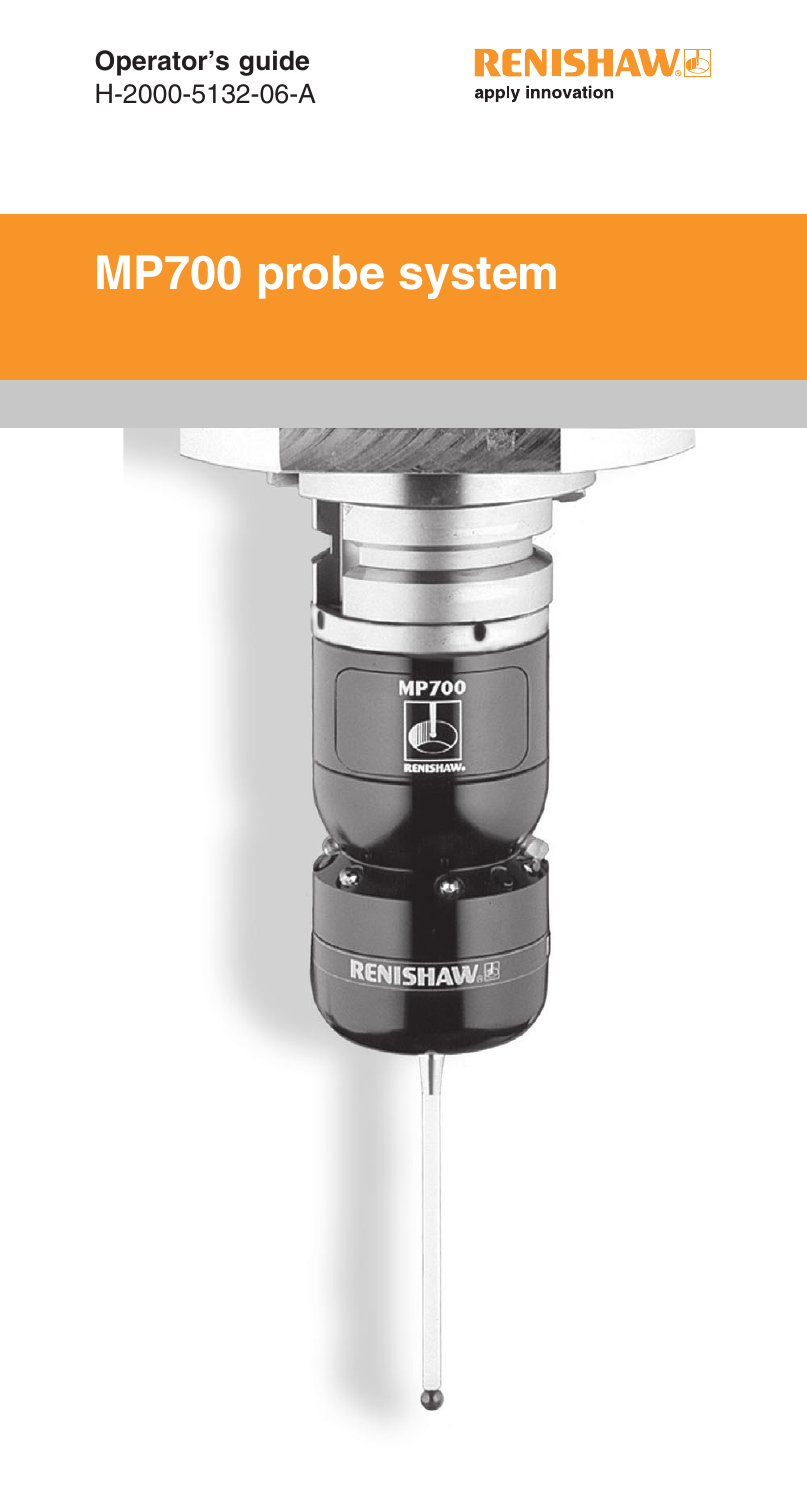© 1995 - 2003 Renishaw plc. All rights reserved.

Renishaw® is a registered trademark of Renishaw plc.

This document may not be copied or reproduced in whole or in part, or transferred to any other media or language, by any means, without the prior written permission of Renishaw.

The publication of material within this document does not imply freedom from the patent rights of Renishaw plc.

#### **Disclaimer**

Considerable effort has been made to ensure that the contents of this document are free from inaccuracies and omissions. However, Renishaw makes no warranties with respect to the contents of this document and specifically disclaims any implied warranties. Renishaw reserves the right to make changes to this document and to the product described herein without obligation to notify any person of such changes.

#### **Trademarks**

All brand names and product names used in this document are trade names, service marks, trademarks, or registered trademarks of their respective owners.

Renishaw part no: H-2000-5132-06-A

Issued: 03 2003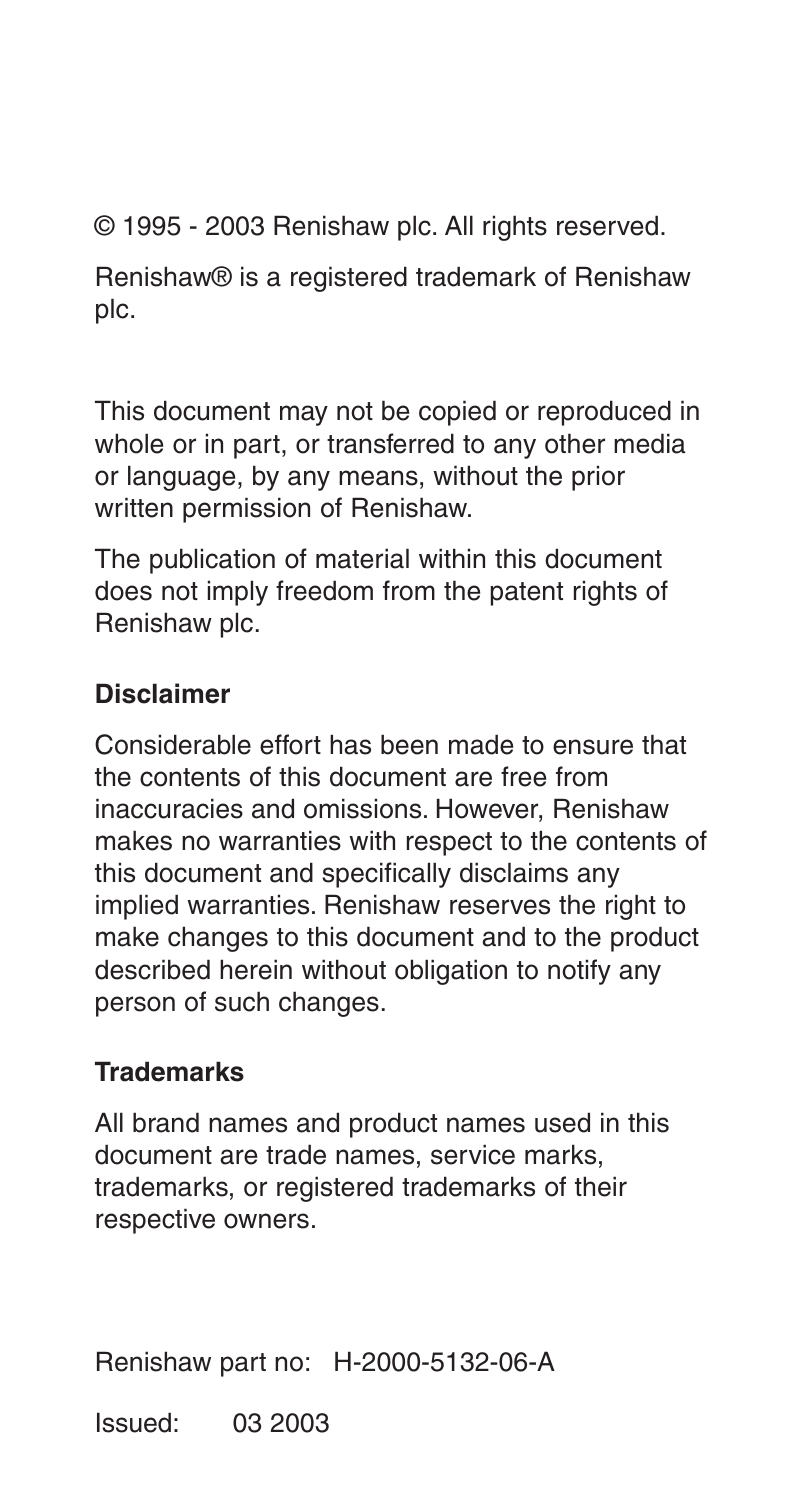# **MP700 probe system**

# **Operator's guide**

# $C \in$

Renishaw plc, New Mills, Wotton-under-Edge, Gloucestershire, United Kingdom, GL11 8JR

> T: (44) 01453 524524 F: (44) 01453 524901 E: uk@renishaw.com www.renishaw.co.uk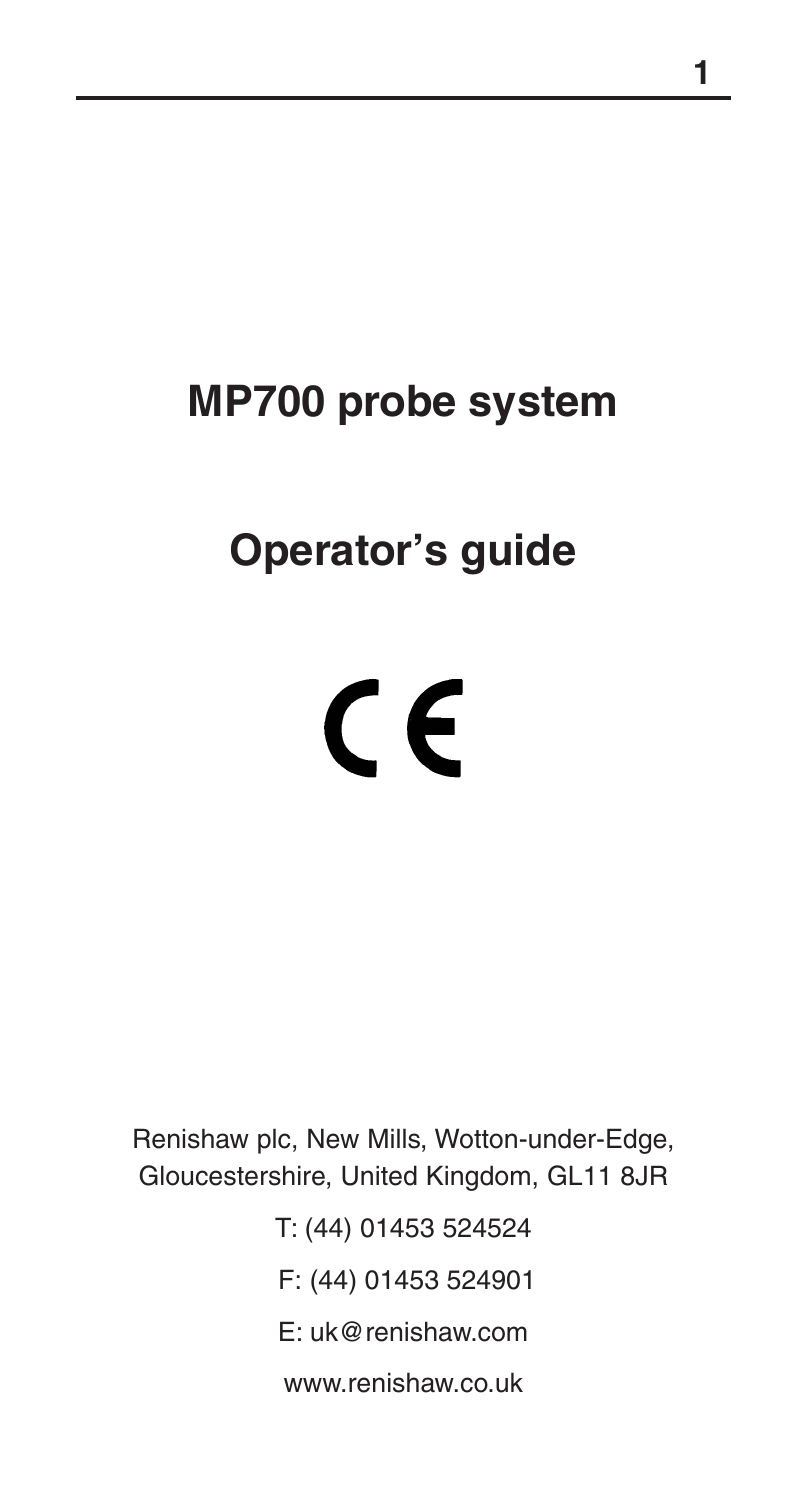# **Safety**

This product has been tested to the following European standards

BS EN 50081-2 BS EN 50082-2

It complies with the relevant essential health and safety protection requirements of the following EC directives:

| 89/336/EEC      | 91/263/EEC             |
|-----------------|------------------------|
| 92/31/EEC (EMC) | 93/68/EEC (CE marking) |

All relevant safety information including that incorporated in this Installation guide must be observed.

# **FCC**

#### **Information to the user (FCC section 15.105)**

This equipment has been tested and found to comply with the limits for a class A digital device, pursuant to part 15 of the FCC rules. These limits are designed to provide reasonable protection against harmful interference when the equipment is operated in a commercial environment. This equipment generates, uses and can radiate radio frequency energy and, if not used in accordance with this Installation guide, may cause harmful interference to radio communications. Operation of this equipment in a residential area is likely to cause harmful interference, in which case you will be required to correct the interference at your own expense.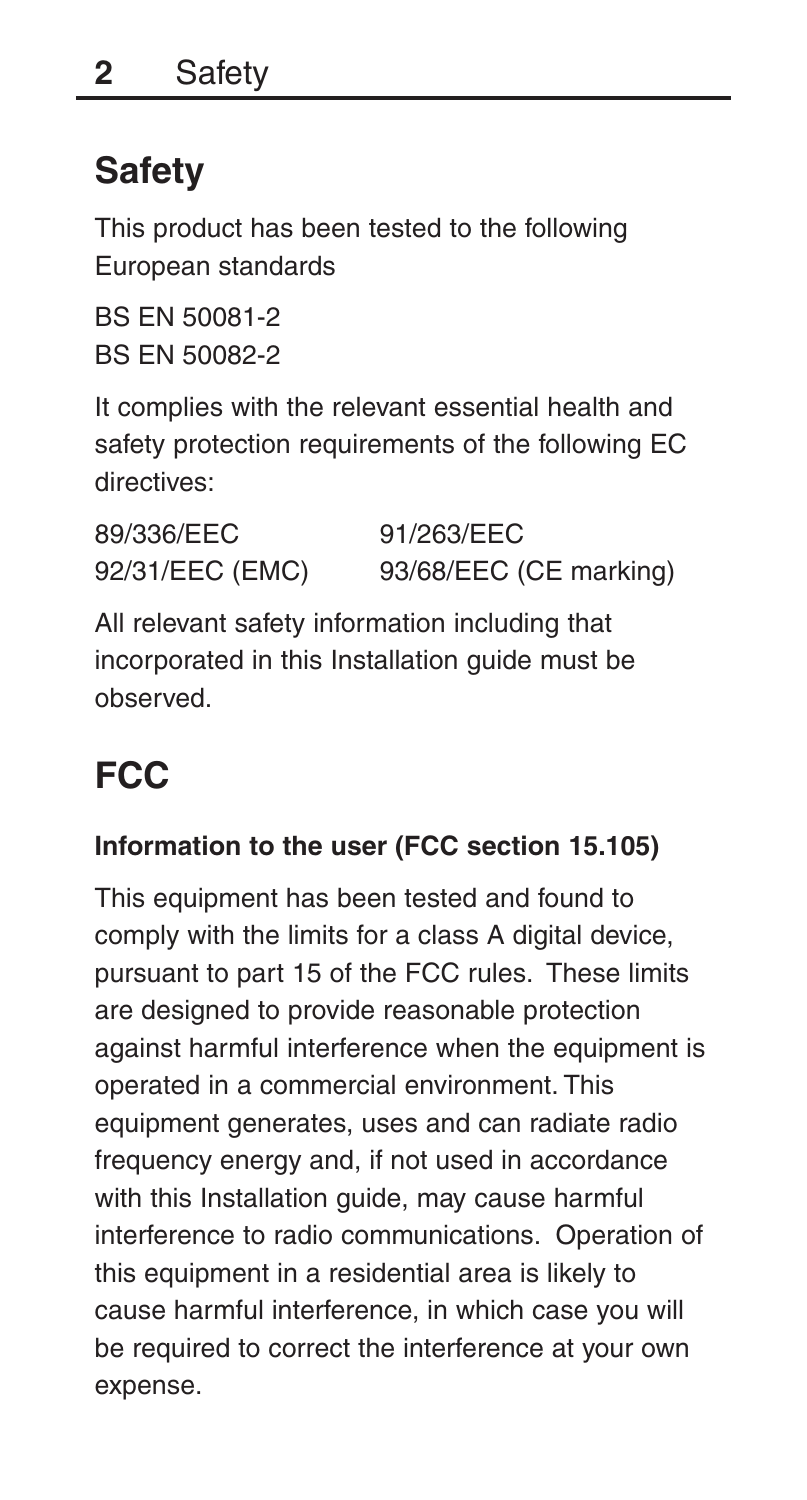#### **Information to the user (FCC Section 15.21)**

The user is cautioned that any changes or modifications, not expressly approved by Renishaw plc or authorised representative, could void the user's authority to operate the equipment.

#### **Special accessories (FCC section 15.27)**

The user is cautioned that any peripheral device installed with this equipment, such as a computer, must be connected with a high-quality shielded cable to ensure compliance with FCC limits.

**NOTE:** For in-depth information on the MP700 probe system, refer to your MP700 probe system installation and user's guide (H-2000-5142). Where necessary, this can be obtained by contacting your nearest Renishaw company.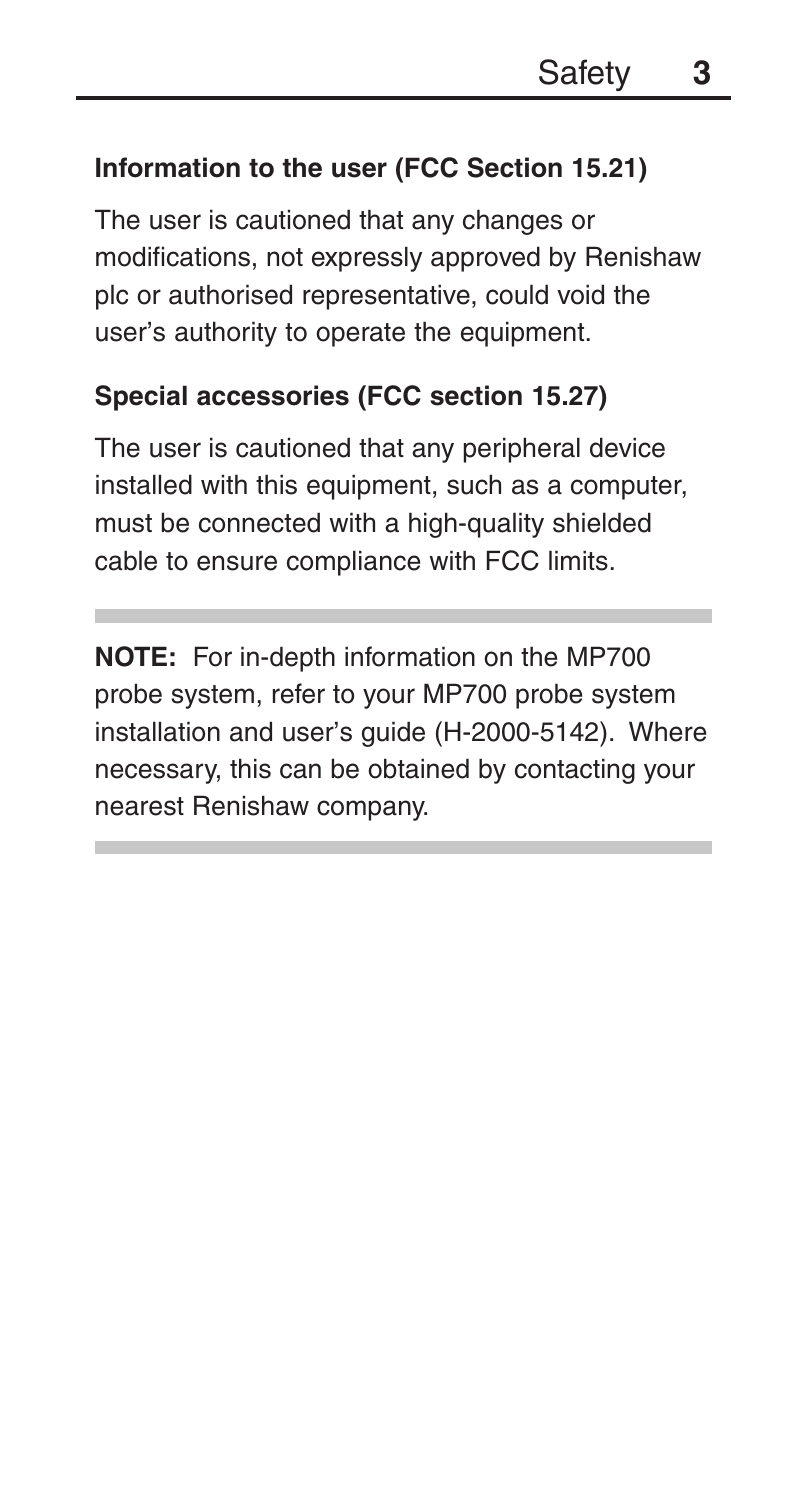# **Product care**

Your Renishaw probe and accessories are precision instruments. Please use and maintain the products in accordance with these instructions and retain the transit box for storing the components when not in use.

# **Changes to specification**

Renishaw plc may modify or change its products without notice and without obligation.

# **Warranty**

Renishaw plc warrants its products provided they are installed as defined in the associated Renishaw documentation.

Consent must be obtained from Renishaw plc if non-Renishaw equipment (such as interfaces or cabling) is to be used or substituted. Failure to do this may invalidate the Renishaw warranty.

# **Patents**

Features of the Renishaw MP700 probe system are the subject of the following patents and patent applications:

| FP 0068899 | JP 1556462    | US 4462162 |
|------------|---------------|------------|
| FP 0243766 | JP 24104/88   | US4813151  |
| FP 0388993 | JP 24105/88   | US 4817362 |
| FP 242747B | PCT/GB94/0548 |            |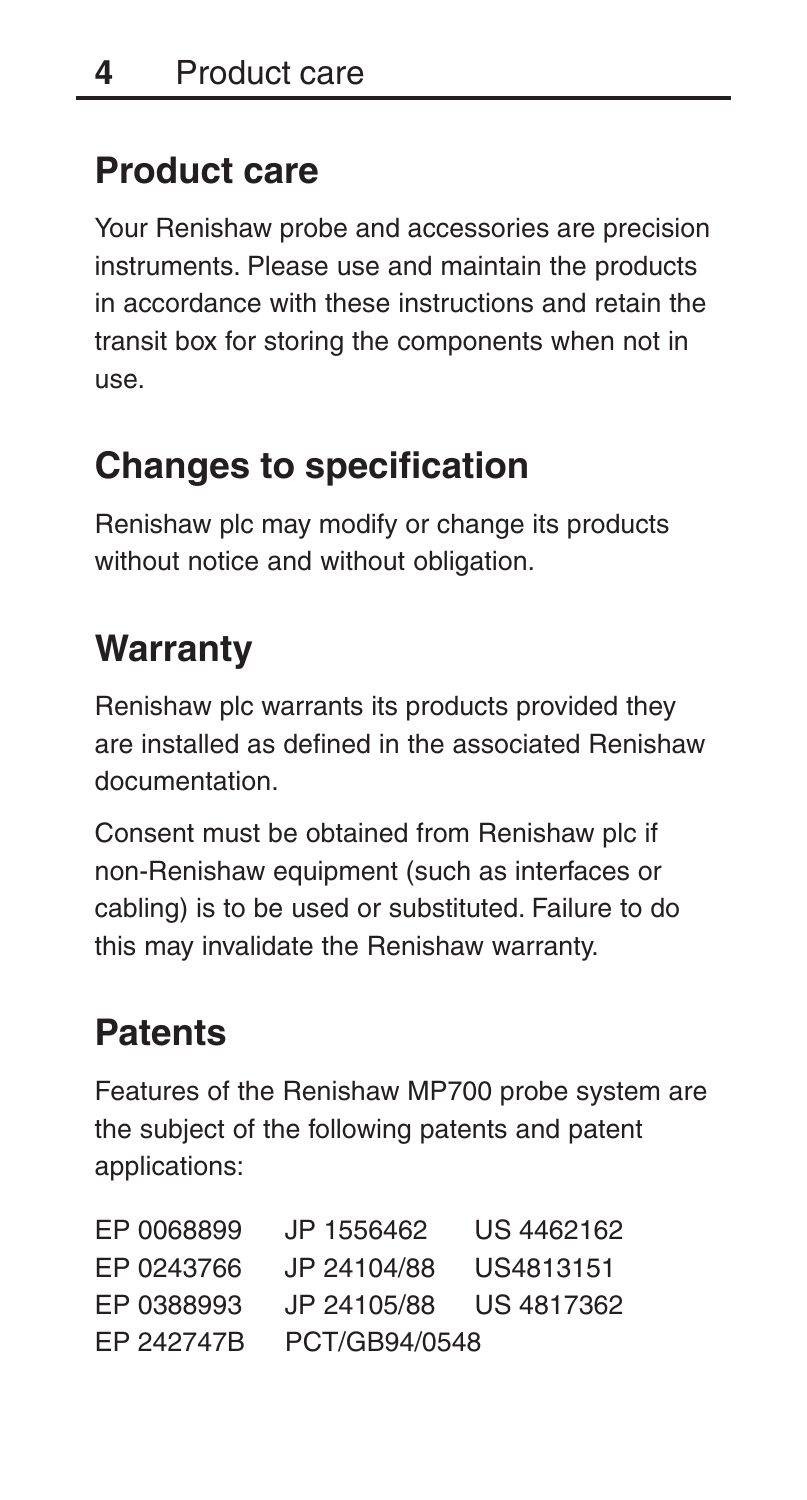# **Contents**

| 1                        |                                             |  |
|--------------------------|---------------------------------------------|--|
|                          | 1.1 MP700 probe system (OMM/MI 12)  6       |  |
|                          |                                             |  |
|                          | 1.3 The Renishaw MP700 machine spindle      |  |
|                          |                                             |  |
|                          |                                             |  |
|                          |                                             |  |
|                          |                                             |  |
|                          |                                             |  |
| 2                        |                                             |  |
|                          |                                             |  |
|                          |                                             |  |
|                          |                                             |  |
| 3                        |                                             |  |
|                          |                                             |  |
|                          | 3.2 Switching on the probe  18              |  |
|                          | 3.3 Switching the probe off  18             |  |
|                          |                                             |  |
|                          | 3.5 5 axis machine applications  19         |  |
|                          |                                             |  |
|                          |                                             |  |
|                          | 3.8 Programming techniques  20              |  |
| $\overline{\mathcal{L}}$ | Installation and maintenance of the MP700   |  |
|                          |                                             |  |
|                          | 4.1 Battery installation/renewal  21        |  |
|                          | 4.2 Mounting the MP700 probe to a shank  22 |  |
|                          | 4.3 Stylus on-centre adjustment  26         |  |
|                          | 4.4 Probe head removal and switch           |  |
|                          |                                             |  |
|                          | 4.5 Diaphragm inspection  39                |  |
| 5                        |                                             |  |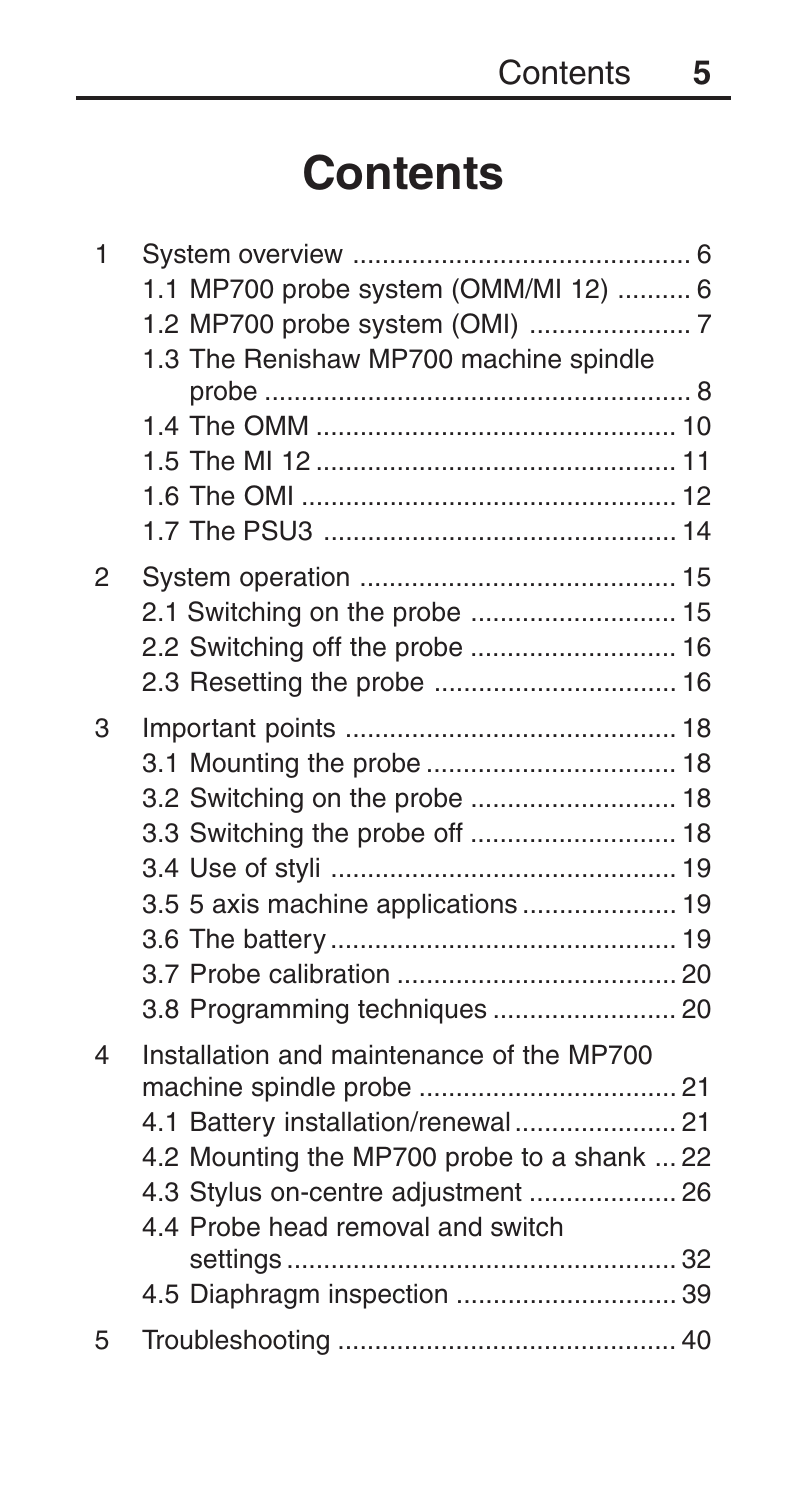# **1 System overview**

There are two types of MP700 probe system:

- The OMM/MI 12 variant.
- The OMI variant.

# **1.1 MP700 probe system (OMM/ MI 12 variant)**

This system comprises:

- A Renishaw MP700 spindle probe.
- A Renishaw OMM.
- A Renishaw MI 12.
- A Renishaw PSU3 (optional).

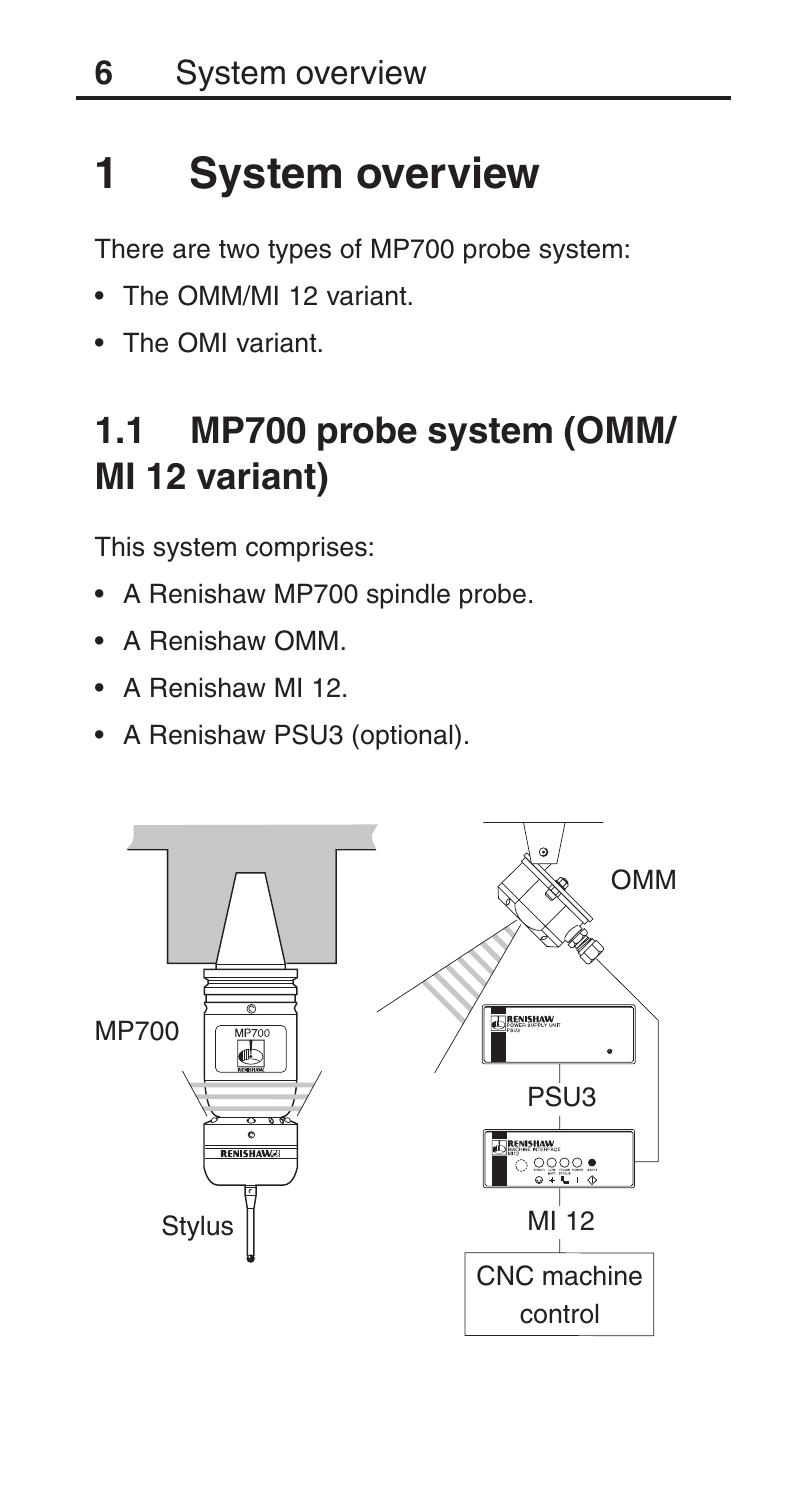# **1.2 MP700 probe system (OMI variant)**

This system comprises:

- A Renishaw MP700 spindle probe.
- A Renishaw OMI (optional alternative to MI 12 and OMM).
- A Renishaw PSU3 (optional).

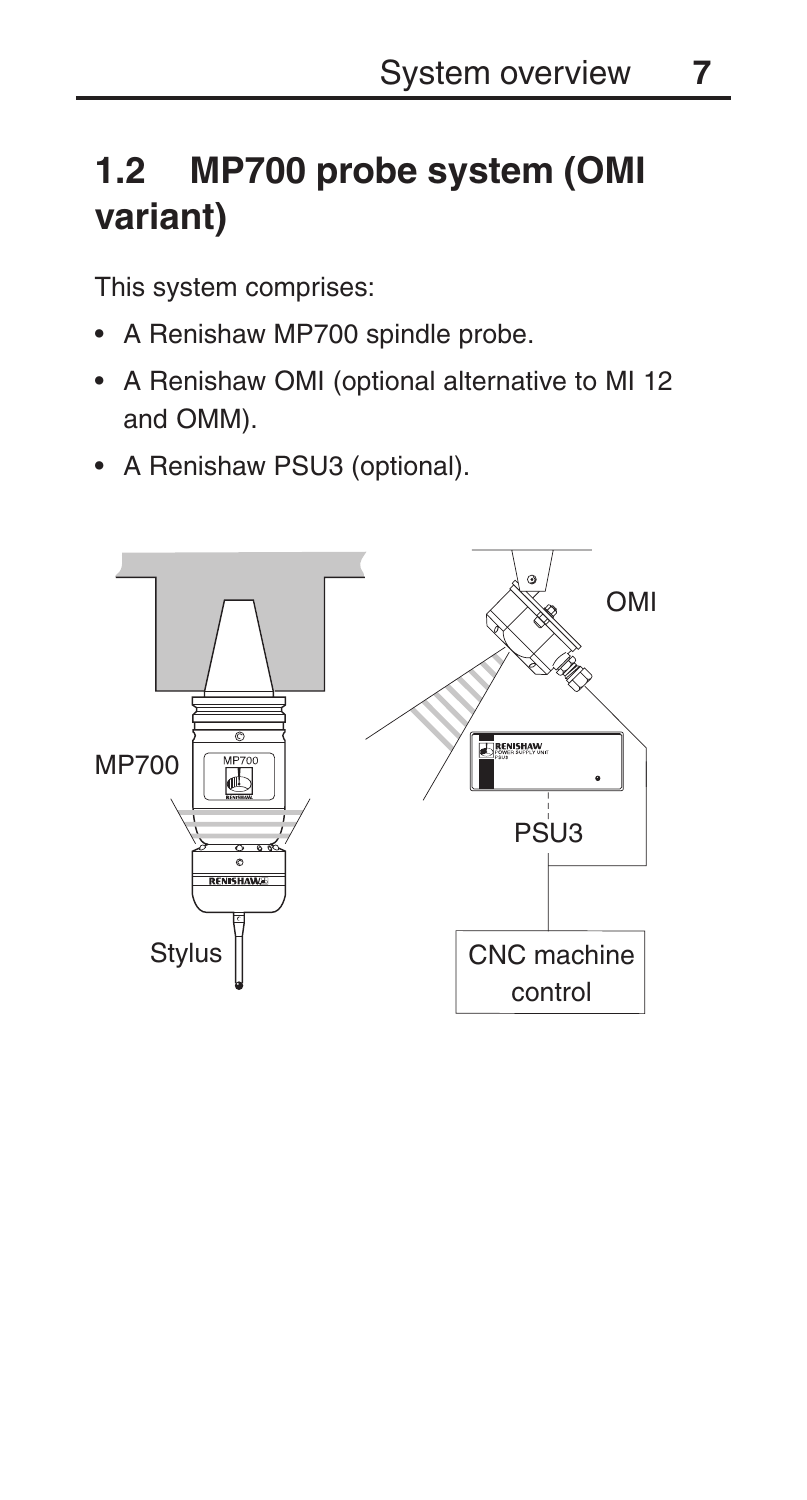# **1.3 The Renishaw**, **MP700 machine spindle probe**

**NOTE:** The MP700 machine spindle probe is 116.7 mm (4.59 in) in length (excluding stylus) and has a diameter of 62 mm (2.24 in).



- 1. Stylus
- 2. Probe head
- 3. Probe head cover
- 4. Probe head body
- 5. Jacking grubscrews (x 2)
- 6. Optical module
- 7. Receiving diodes (3 x Rx)
- 8. Transmitting LEDs (6 x Tx)
- 9. Probe status LED (1 x red/green)
- 10. Battery cover seal
- 11. Battery cover
- 12. Battery
- 13. Centre ball (optional)
- 14. Stylus on-centre adjustment plate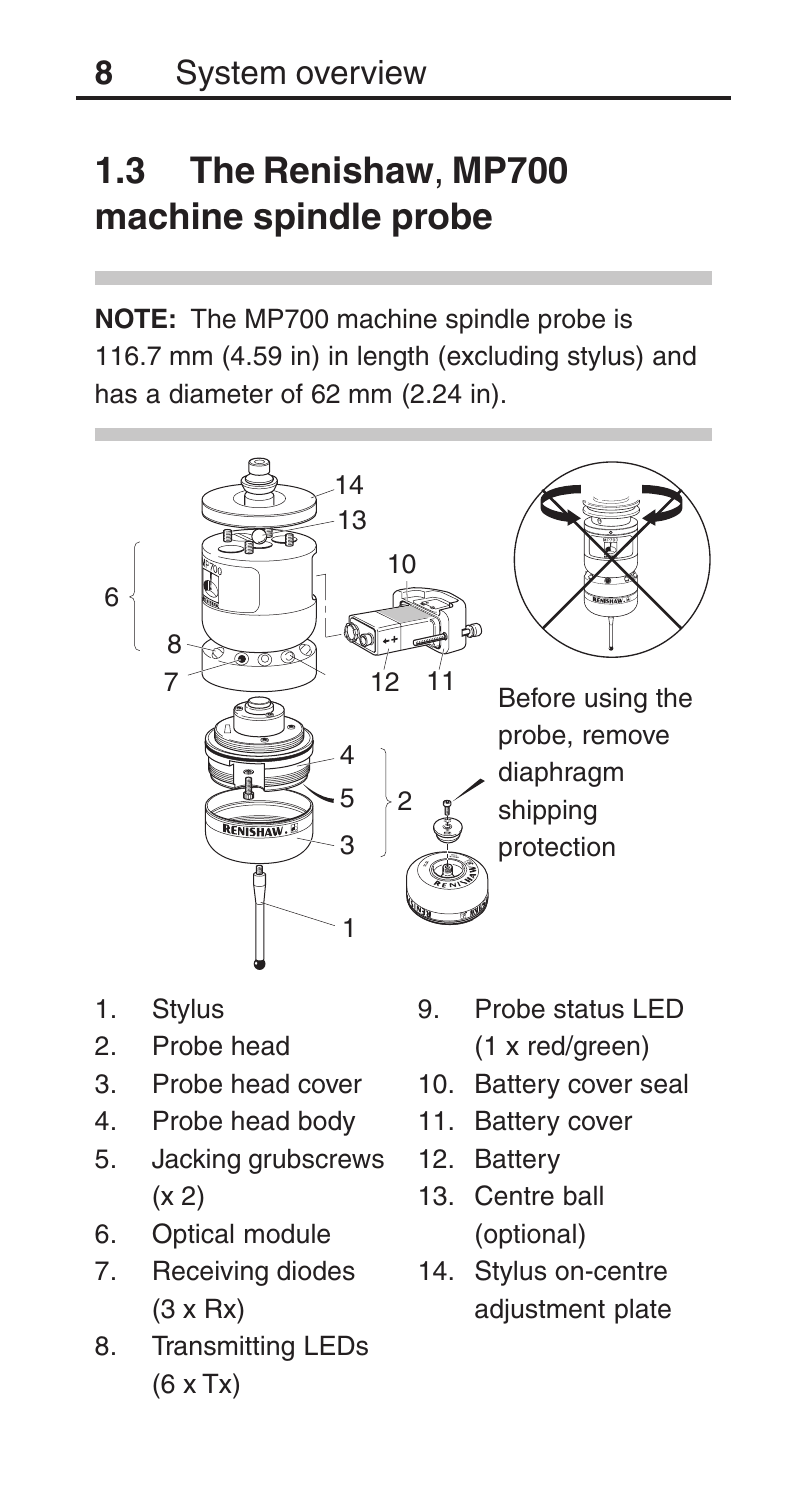#### **The probe status LED**

The probe status LED [3] will:

- **Flash green** When the stylus is seated.
- **Flash red** When the stylus is deflected.

**Constantly red** When a battery change is required.



- 1. Receiving diodes (x 3)
- 2. Transmitting LEDs (x 6)
- 3. Probe status LED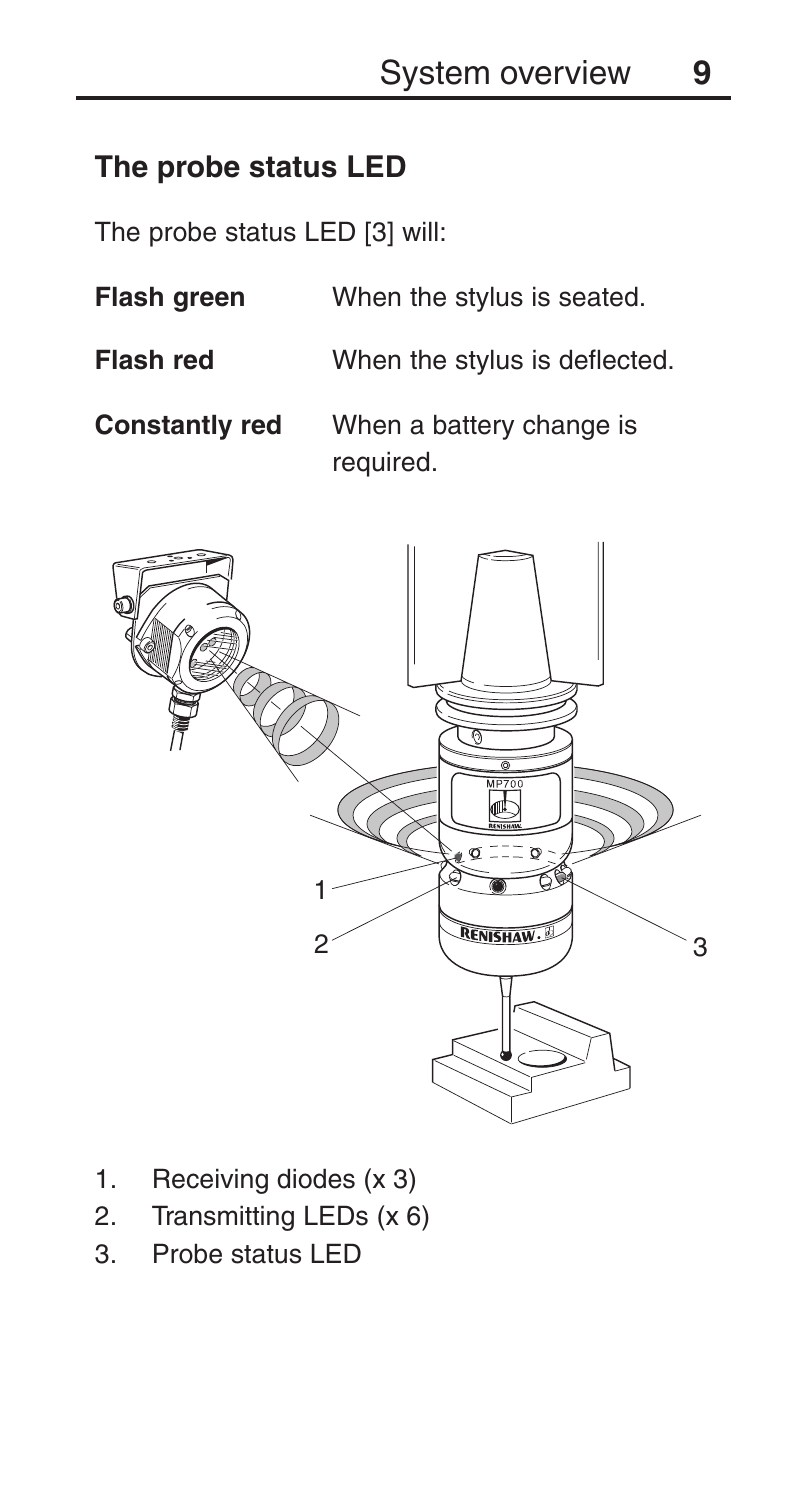# **1.4 The OMM**

The OMM is an optical transmitter/receiver which includes a receiver window [5] and a series of LEDs that allow you to monitor probe system status:



| No. | LED                             | <b>Purpose</b>                                                       |
|-----|---------------------------------|----------------------------------------------------------------------|
| 1   | 'POWER'                         | Lit when the power supply<br>is active.                              |
| 2   | Clear (3 off)<br>(transmitting) | Transmits infra-red control<br>signals to the MP700 probe            |
| 3   | 'SIGNAL'<br>(green)             | Lit when a signal is<br>received from the MP700<br>probe.            |
| 4   | <b>'START'</b><br>(yellow)      | I it when the machine<br>interface unit transmits a<br>start signal. |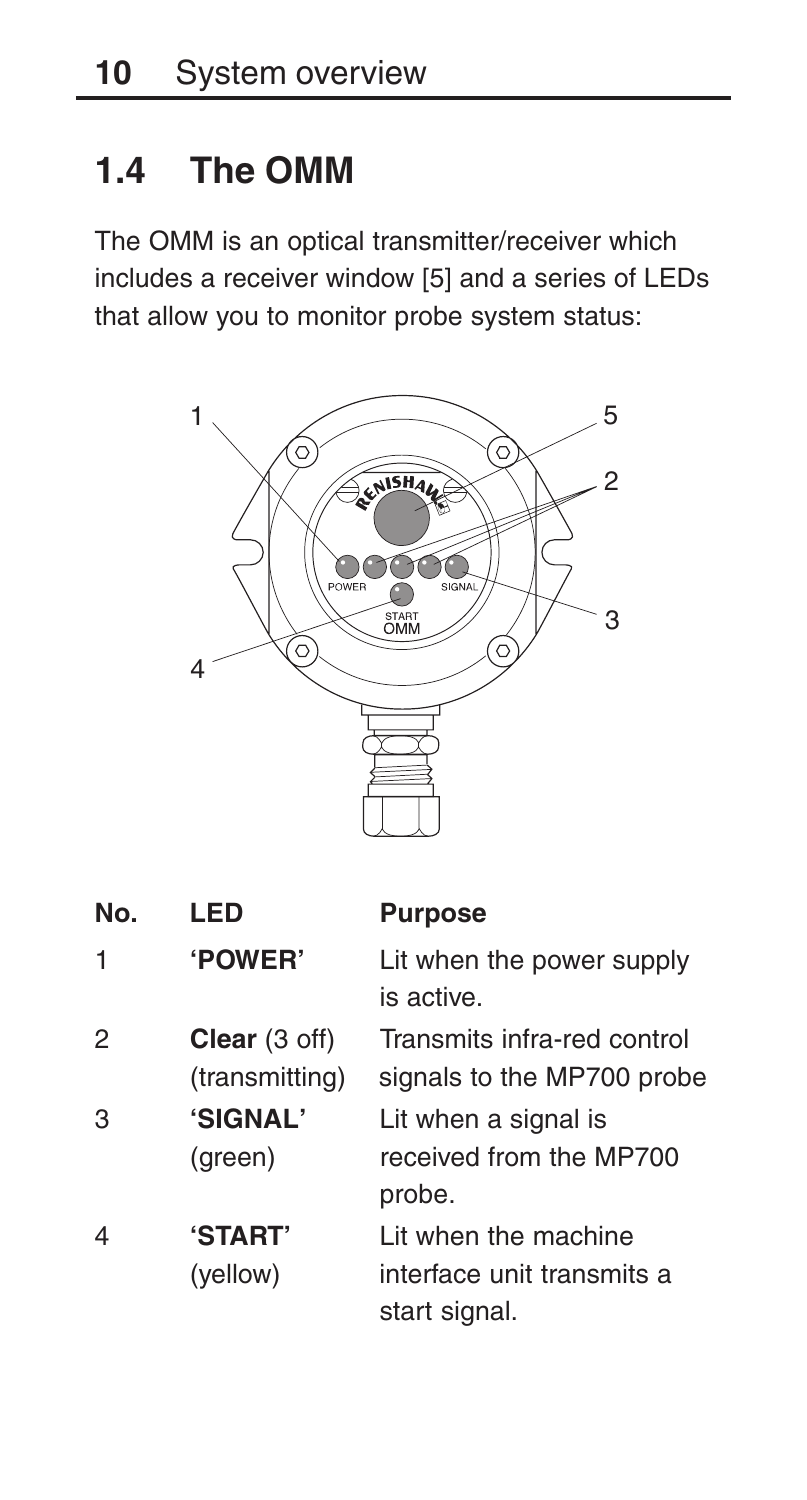### **1.5 The MI 12**

The MI 12 machine interface unit sends probe signals to the CNC machine tool controller and includes a number of LEDs to allow you to monitor probe system status.



| LED            | <b>Purpose</b>                  |
|----------------|---------------------------------|
| <b>'ERROR'</b> | Lit when optical beam is        |
| (red)          | obstructed or the probe is off. |
| 'LOW BAT'      | Lit when battery needs          |
| (red)          | replacing.                      |
| <b>PROBE</b>   | Lit when the probe is           |
| <b>STATUS'</b> | seated. Off when the stylus     |
| (red)          | is deflected or when the        |
|                | probe error occurs              |
| <b>POWER</b>   | Lit when the power supply       |
| (red)          | is active.                      |
|                |                                 |

**The 'START' button [5] sends start signals to the probe.**

**NOTE:** An audible indicator sounds whenever the probe triggers.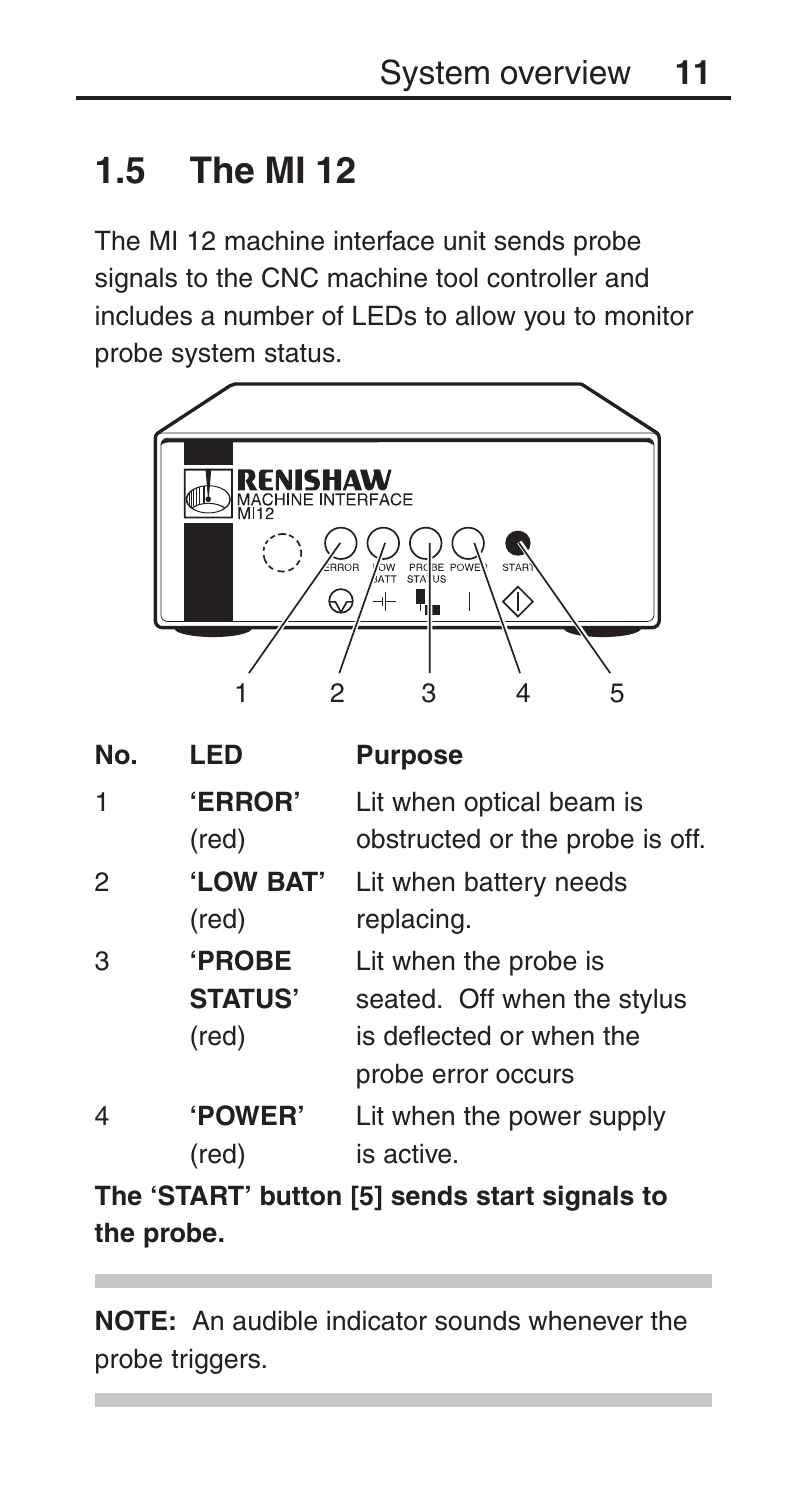### **1.6 The OMI**

The OMI is an alternative to the OMM and MI 12 includes a receiver window [7] and a number of LEDs to allow you to monitor probe system status.



- **No. LED Purpose**
- 

1 **'START'** Lit when a start signal (yellow) is transmitted to the probe. This LED will:

- Flash once when a machine controlled start is commanded.
- Flash continuously at one second intervals when the system is set to 'auto-start'.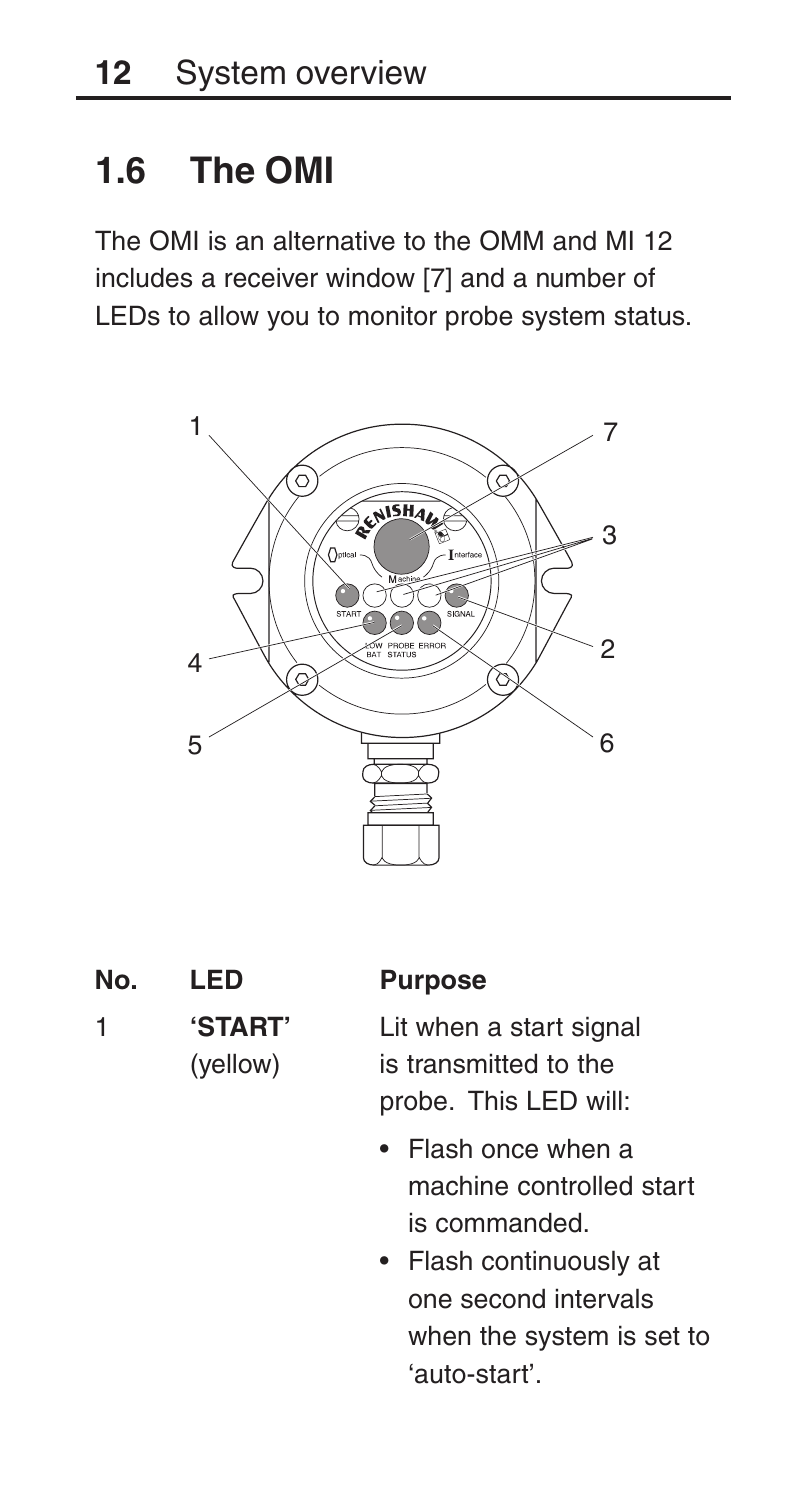**No. LED Purpose** 2 **'SIGNAL'** Lit when there is power (tri-colour) to the system and indicates the infra-red signal strength received from the probe. This LED will: • Turn red if the signal is

- weak. • Turn yellow if the signal is marginal.
- Turn green if the signal is ok.

**During a start transmission, this LED will indicate all three colours in sequence. If optical interference is received whilst the probe is not transmitting, the LED will flash yellow or green.**

| 3 | Clear<br>(transmit)                           | Transmits infra-red<br>control signals to the probe.                                                   |
|---|-----------------------------------------------|--------------------------------------------------------------------------------------------------------|
| 4 | 'LOW BAT'<br>(red)                            | Flashes when the<br>battery needs replacing.                                                           |
| 5 | <b>PROBE</b><br><b>STATUS'</b><br>(bi-colour) | Lit when the power to the<br>system is on. This LED will:<br>• Turn green when the<br>probe is seated. |
|   |                                               | • Turn red when the probe<br>is triggered or an error<br>has occurred.                                 |
| 6 | <b>'ERROR</b> '                               | Lit when an error exists.                                                                              |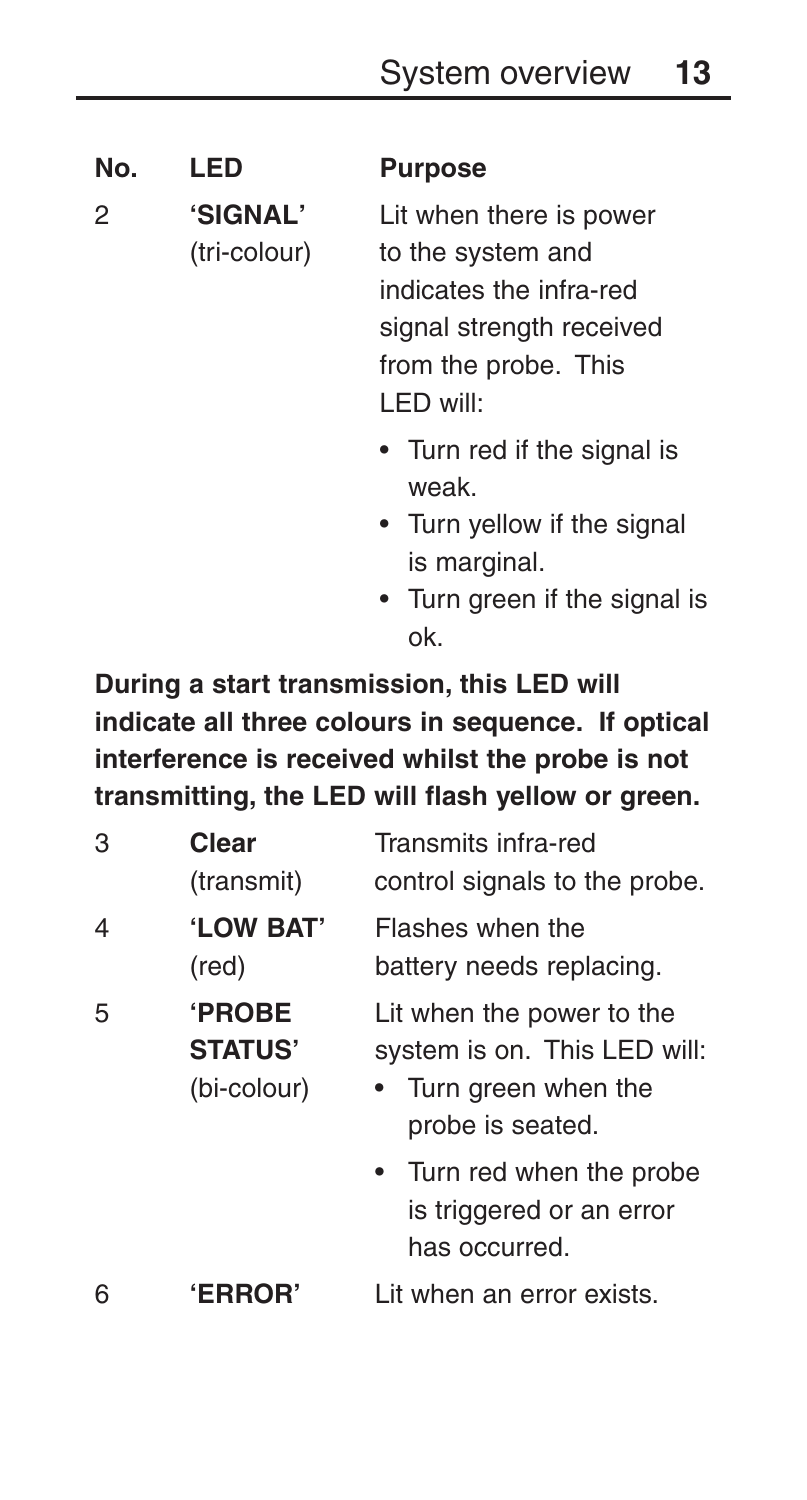# **1.7 The PSU3**

The PSU3, fitted in instances where a 24 V power supply is not available from the CNC machine controller to power the MI 12 or the OMI, includes the following:

- An 'ON/OFF' switch (located within the rear panel).
- A 'POWER' LED, located within the front panel, which illuminates when the power supply is active.

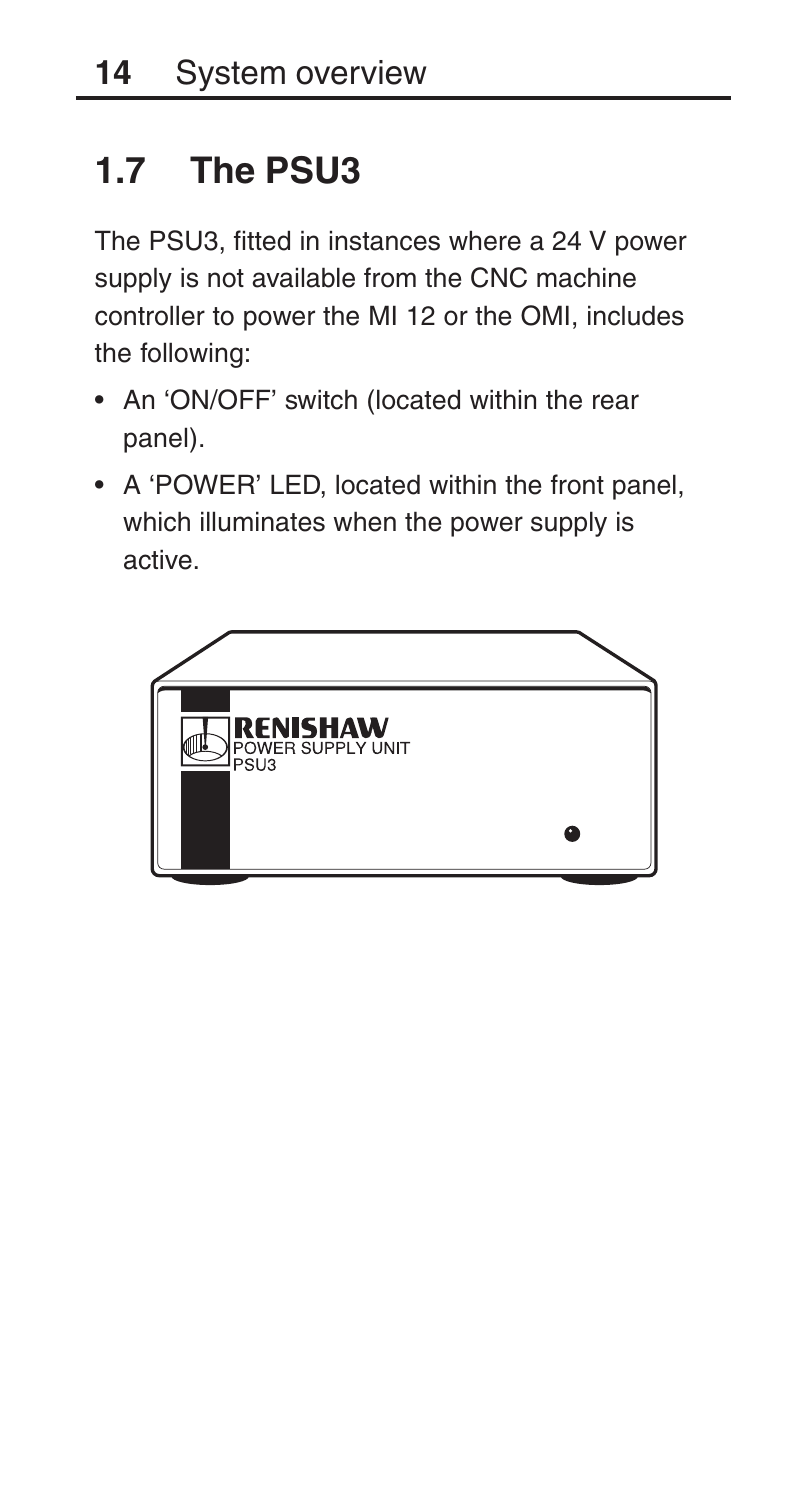# **2 System operation**



**CAUTION:** Prior to probe system operation, it is vitally important that the program that will 'drive' your probe has been verified. Incorrect programming can result in damage to both your machine, workpiece and to the probe system itself.

The MP700 is battery powered and has two modes of operation:

- **Standby**: where the probe receiver is operational.
- **Operational**: where the probe is switched on and will transmit and receive signals.

# **2.1 Switching on the probe**

The MP700 probe is 'switched on' by one of the following methods. It is important that the probe is stationary for a minimum of 1 second after initiating a start signal. Following the start signal, the probe status LED will flash green:

- **Manual start**: By depressing the 'START' button located on the front panel of the MI 12 (where applicable).
- **Machine start**: Where an M code is generated by the program.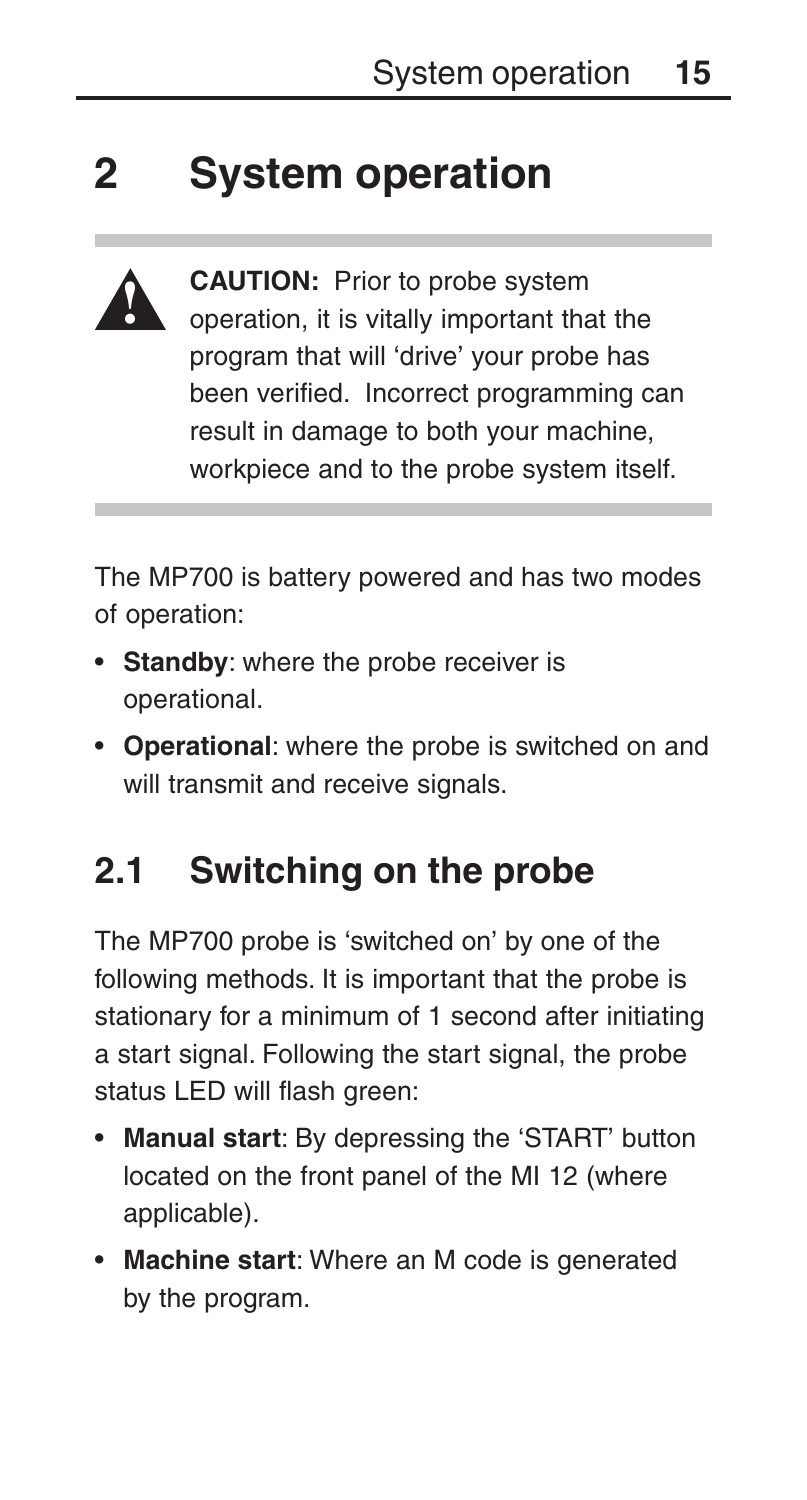# **2.2 Switching off the probe**

The probe will 'switch off' using one of the following methods:

- **Optical on time out:** Where a timer automatically returns the probe to standby mode if the probe is not used for 33 or 134 seconds.
- **Optical on optical off:** Where a second start signal, generated by a software M code, switches the probe to standby (applies after a period of 4.2 seconds from switch on). **Your probe will be factory set to this method of switch off**.

# **2.3 Resetting the probe**

Changing the probe's orientation can cause the probe to remain triggered. Where this occurs, the probe must be reset.

The method you must use to reset your probe is dependent upon the probe's 'switch-off' setting. However, it is important to ensure that the probe is stationary and away from the part for 1 second following any probe reset.

### **Probe set at optical on - time out**

Either:

- Initiate a single M code start signal or
- Press the 'START' button on the MI 12 .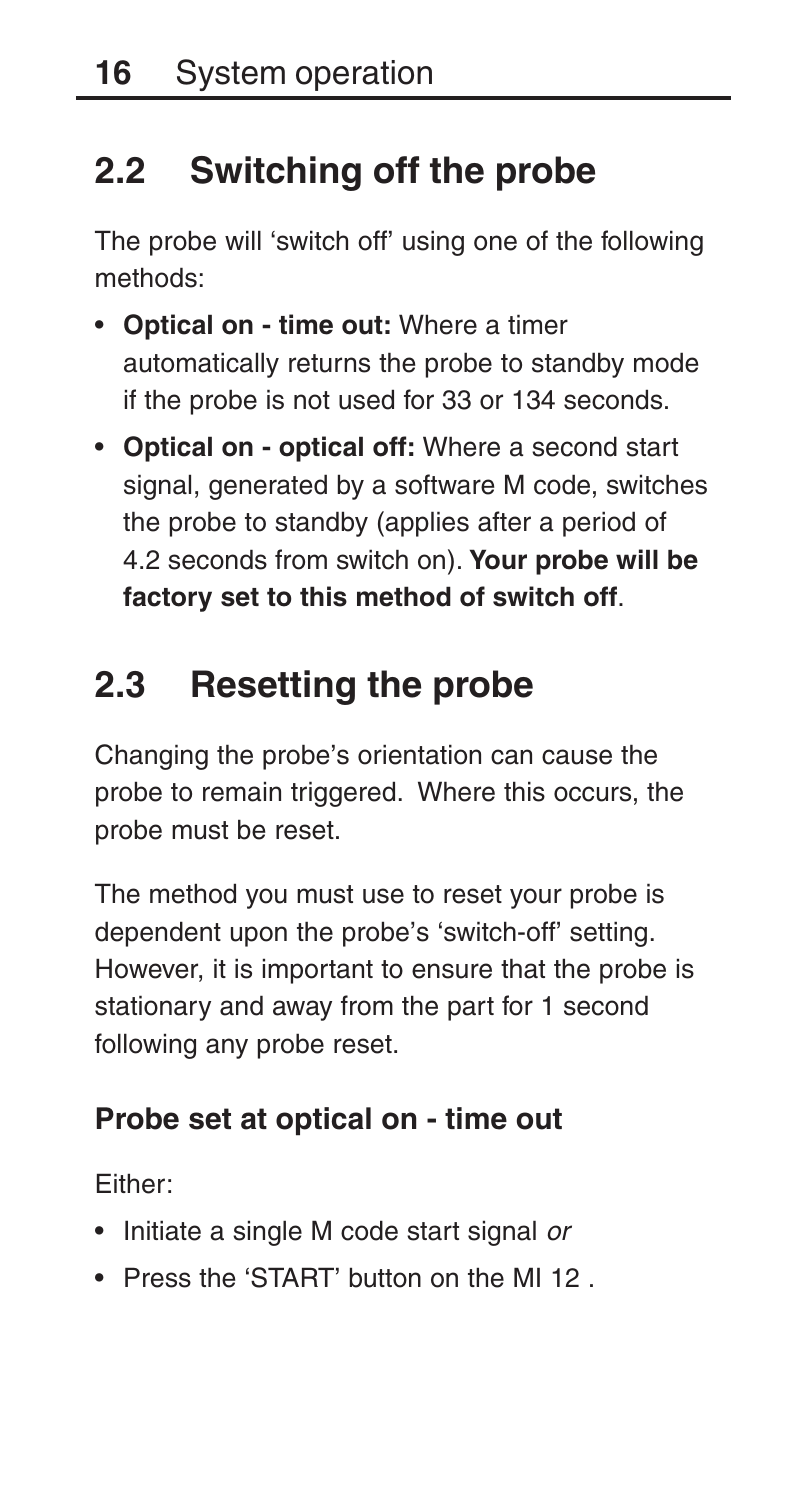### **Probe set at optical on - optical off**

Wait a minimum of 5 seconds from the time you sent the first start signal, then either:

- Initiate two M code start signals allowing 0.5 seconds between each one or
- Press the 'START' button on the MI 12 twice, allowing 0.5 seconds between each depression of the button.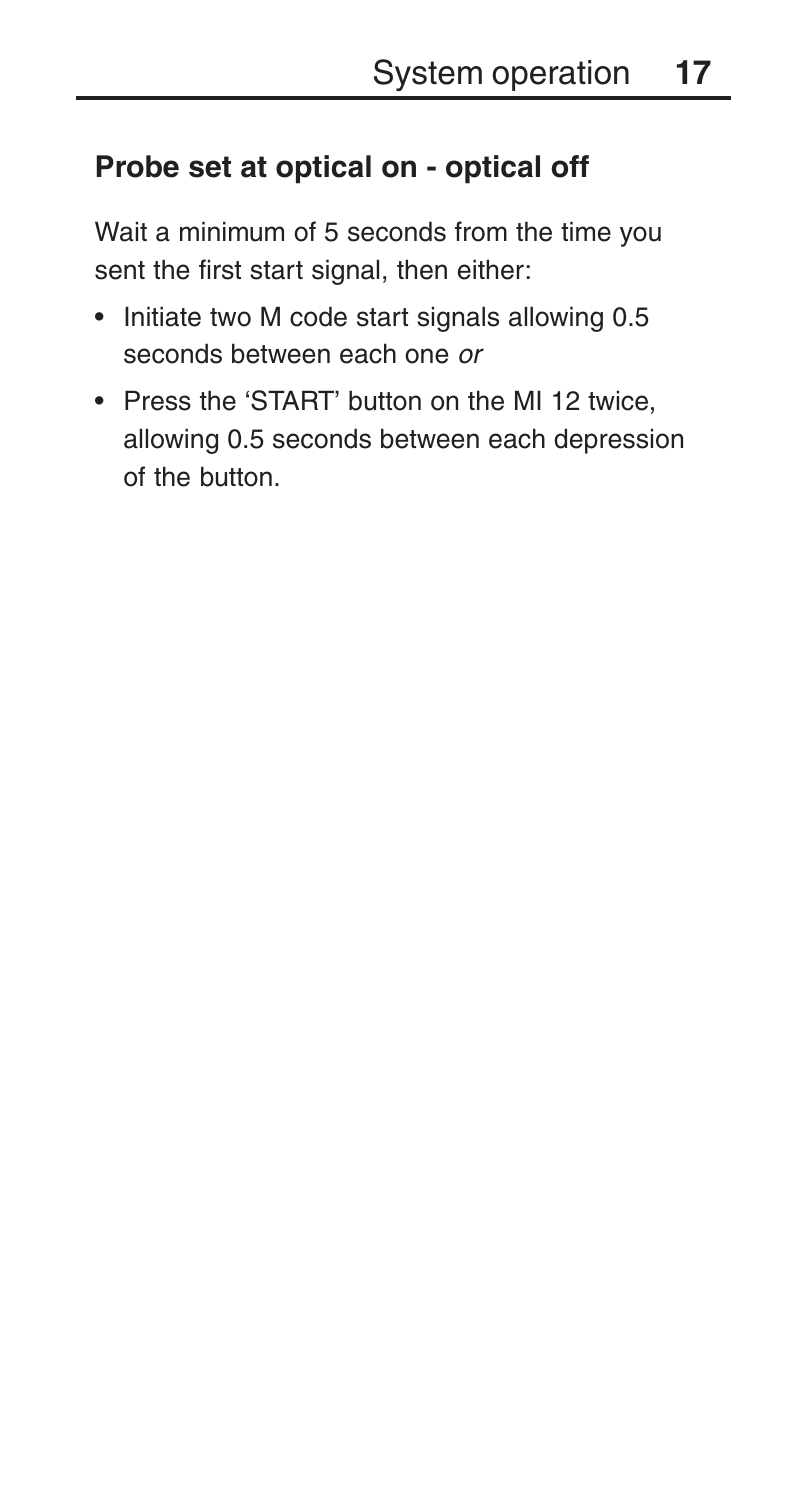# **3 Important points**

# **3.1 Mounting the probe**

- Ensure that the probe is securely mounted to the shank.
- Ensure that the probe status LED is aligned such that it is visible to the operator.
- Ensure that the diaphragm protection cover has been removed.
- Ensure that on-centre adjustment has been performed.

# **3.2 Switching the probe on**

- Make sure the probe is stationary for a period of one second after the M code start signal is sent.
- Never select the auto start setting of the MI 12 or optical interface unit.

# **3.3 Switching the probe off**

- Use of the optical on/optical off mode will greatly extend the life of your probe battery.
- Use of the optical on/optical off option is recommended when you wish to regularly reorientate the probe (i.e. 5 axis) and subsequent resetting may be required.
- Care must be taken to ensure the probe does not remain active in the tool changer when the optical on/time out option has been selected. Use of optical on/optical off recommended.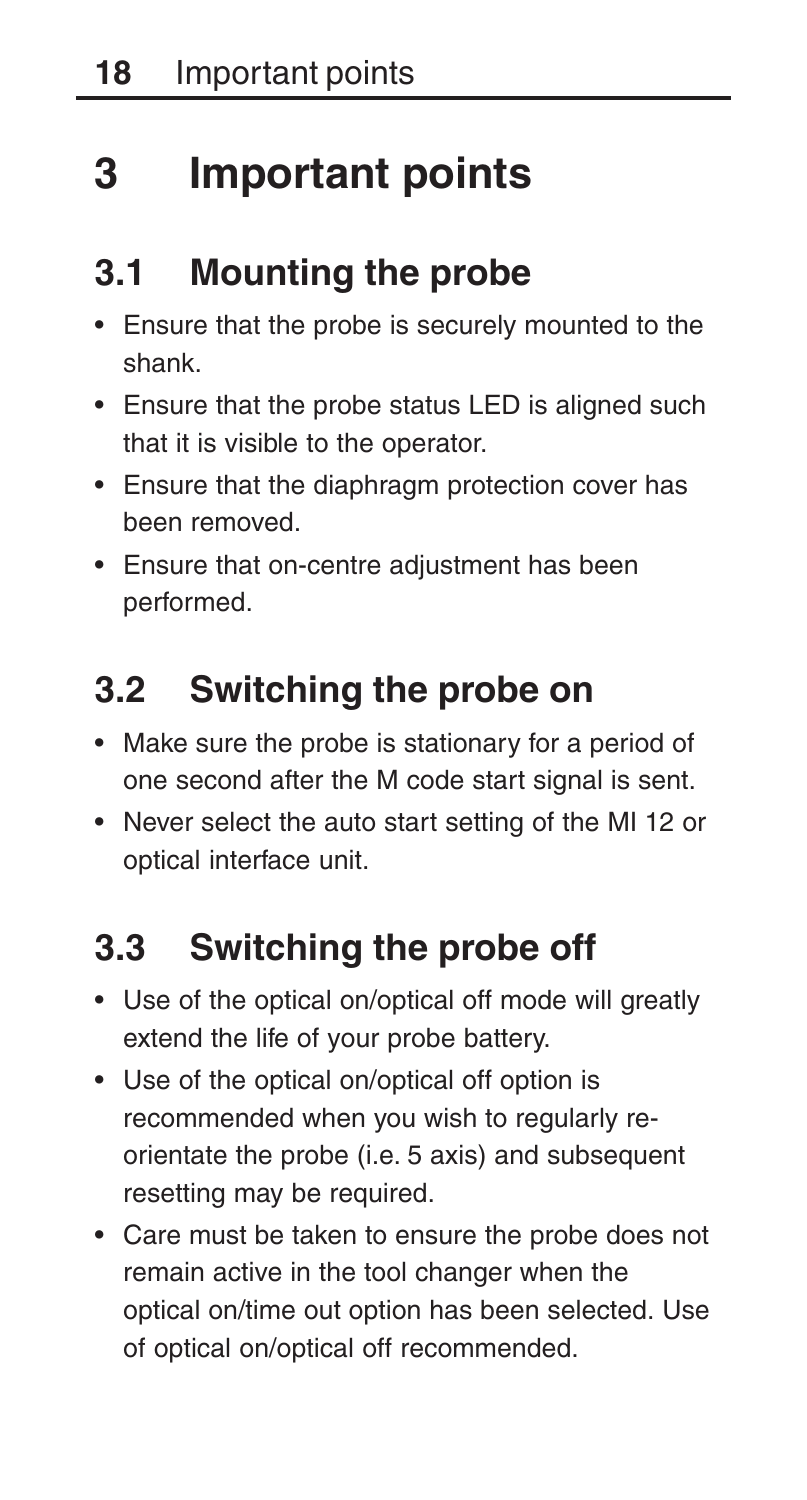# **3.4 Use of styli**

• It is recommended that carbon fibre styli are used whenever you wish to use styli in excess of 100 mm; this is particularly important on 5 axis machine tools.

# **3.5 5 axis machine applications**

- The probe will require resetting if rotational speeds in excess of 1200 °/minute are used when the probe is mounted horizontally, or moved from a horizontal to a vertical position (or vice versa).
- The probe may be rotated when vertically mounted without the need for resetting.

# **3.6 The battery**

- Whenever the MP700 probe system indicates that battery power is low, renew the battery as soon as possible.
- In instances where the probe has remained inactive for a long period of time, and the probe fails to switch on, renew the battery as a matter of course.
- Prior to renewing the battery, always ensure that all machining residue and coolant have been removed from the probe.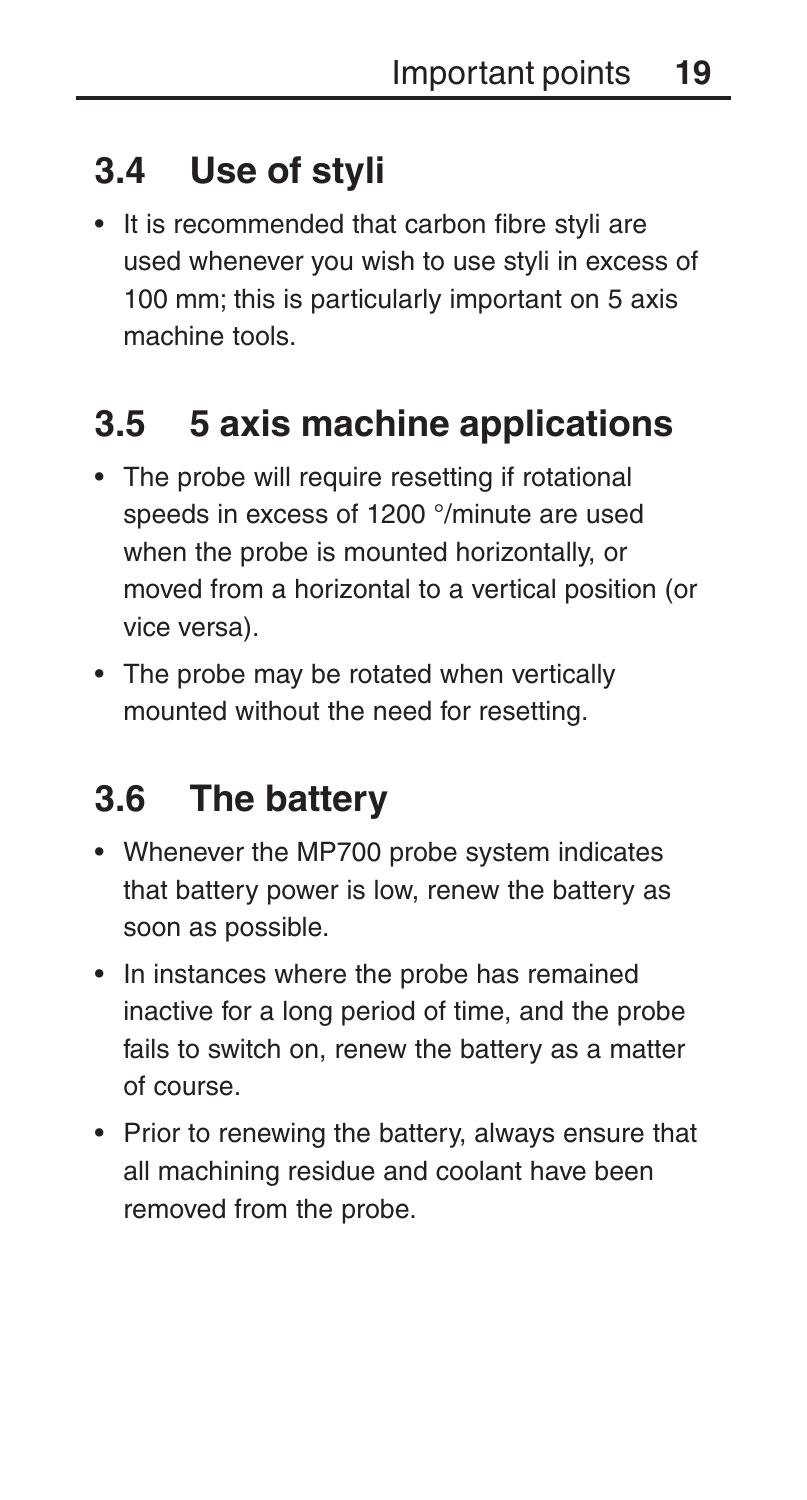# **3.7 Probe calibration**

- It is recommended that calibration (datuming) of the MP700 probe is performed using a calibration sphere.
- Dependent on the system accuracy you require, and the degree of tolerance to which you wish to machine, a single calibration radius may be used.

# **3.8 Programming techniques**

- Ensure that the probing speed is exactly the same as the speed used to calibrate the probe.
- Ensure a minimum speed of 15 mm/min. is observed during all inspection cycles.
- Ensure that the probe remains on the component surface for no more than 30 seconds.
- Ensure that measurements are always taken moving towards the surface and not when moving away from it.
- Ensure that all inspection moves occur outside the machine tool's acceleration and deceleration zones.
- A maximum of three triggers per second can be achieved.
- When using existing measurement cycles, ensure that these are updated to account for any system time delays.
- Best accuracy will be achieved by minimising spindle on-centre errors.
- Ensure that the probe is not spun at or above 500 rpm.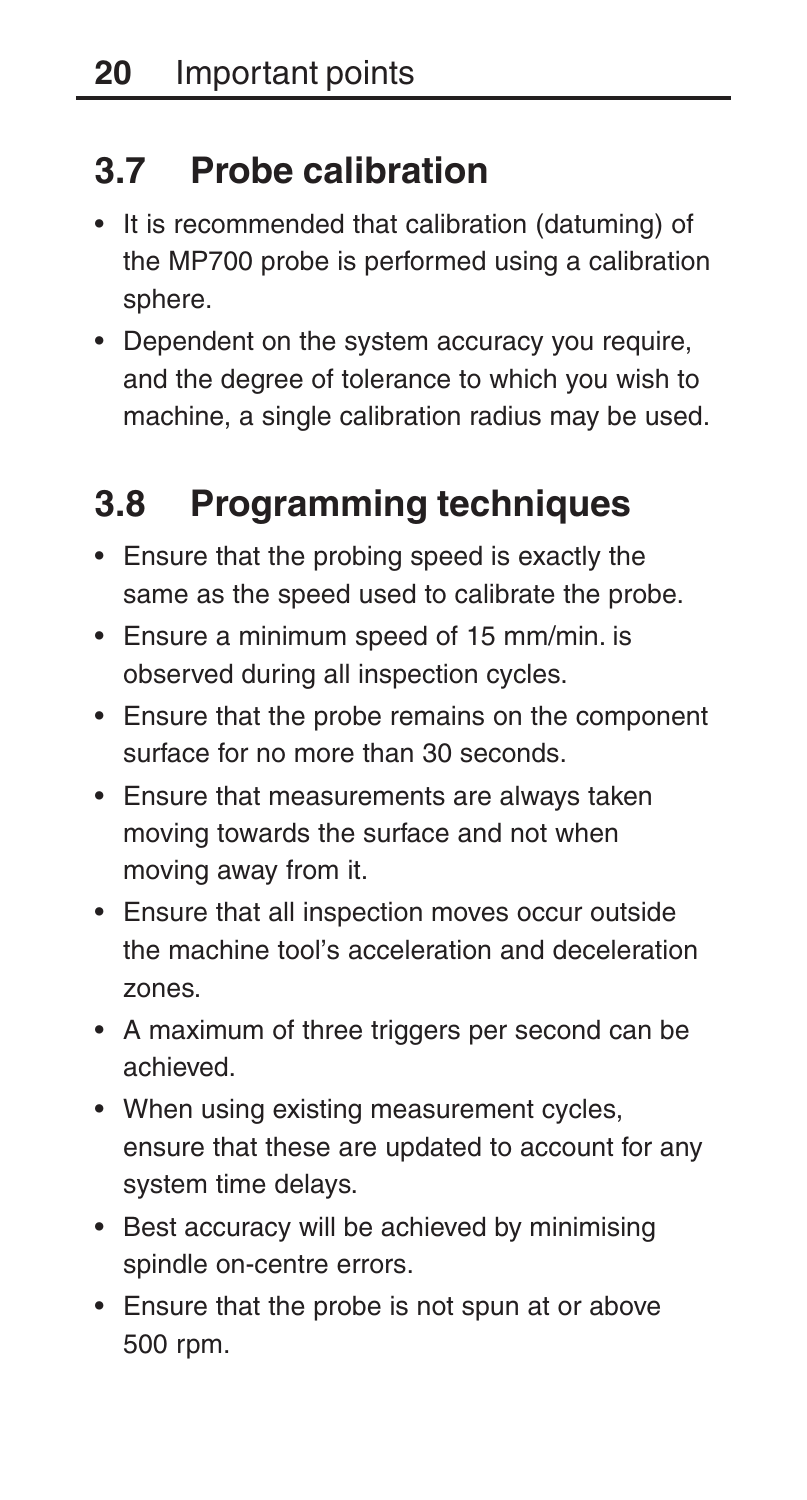# **4 Installation and maintenance of the MP700 machine spindle probe**

### **4.1 Battery installation/renewal**

- 1. Release the two capscrews [1].
- 2. Remove the battery cover [2].
- 3. Disconnect and remove the battery [4].
- 4. Obtain new battery. The following battery types may be used:

| Manufacturer        | Model number      |
|---------------------|-------------------|
| EverReady           | PP3-P I.E.C. 6F22 |
| Duracell (Alkaline) | MN16046LR61       |
| Varta               | 4022              |

- 5. Install the new battery into the probe ensuring correct polarity.
- 6. Ensure battery cover seal is correctly seated and lightly lubricate with mineral oil or grease.
- 7. Assemble battery cover and secure with the two capscrews [1]; tighten the capscrews to 1.1 Nm (0.8 lbf.ft).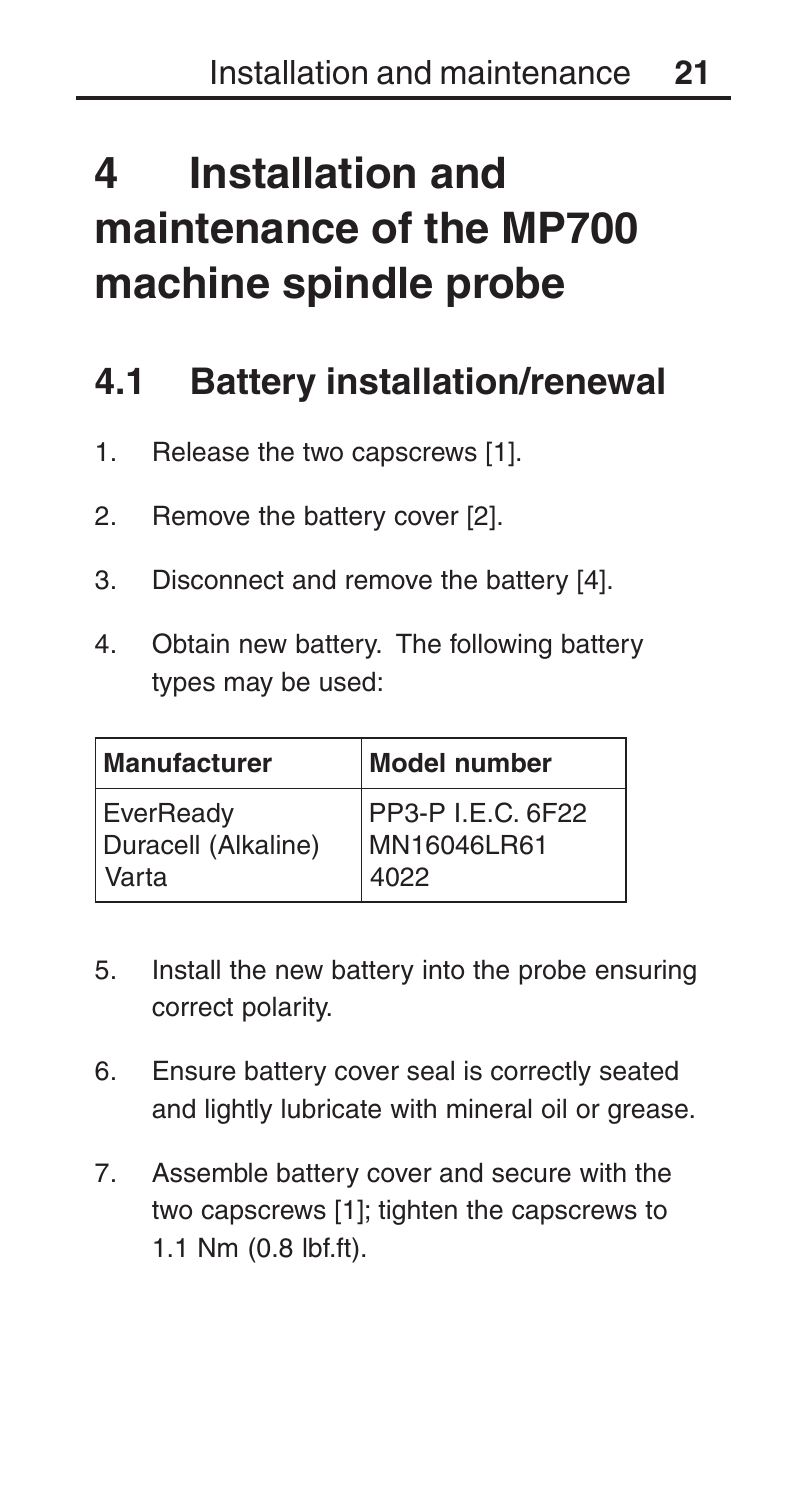| <b>Typical battery life expectancy</b> |                   |                |                         |
|----------------------------------------|-------------------|----------------|-------------------------|
| <b>Alkaline</b>                        | <b>Continuous</b> | <b>Standby</b> | 5 % usage<br>72 min/day |
|                                        | 43 hours          | 380 days       | 35 days                 |



1. Capscrews (x 2) 2. Battery cover 3. OMP 4. Battery

# **4.2 Mounting the MP700 probe to a shank**

There are two methods of mounting the probe to a shank:

- **By using the adjustment plate:** which allows the probe to slide across the shank end face.
- **By using the adjustment plate and optional centre ball:** which allows the probe to pivot on the shank and slide across the shank end face.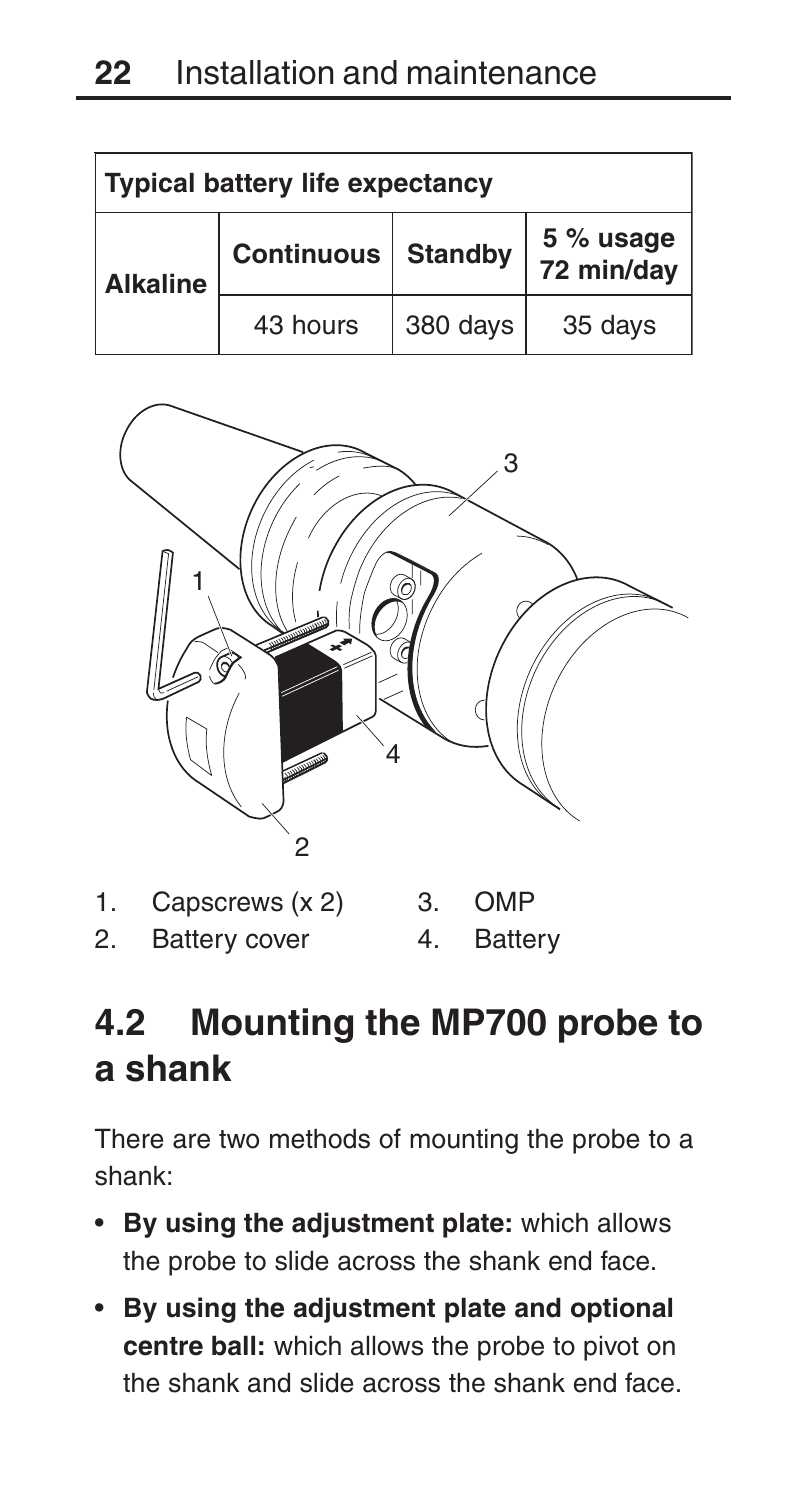To mount the probe:

- 1. Remove the diaphragm protection cover [8].
- 2. Assemble the stylus [9]. Tighten the stylus to 2 Nm (1.7 lbf.ft).
- 3. Release the two capscrews [3].
- 4. Remove the battery cover [4].
- 5. Disconnect and remove the battery [6].
- 6. Release and remove retaining screw [7] securing cover [11]; remove cover.
- 7. Where applicable, position centre ball [2] within location point provided at top of probe.
- 8. Assemble adjustment plate [1] to probe and secure with four capscrews [12]. Tighten capscrews to 5.1 Nm (3.76 lbf.ft).
- 9. Fully release four flat point grubscrews [13], then grease the two cone point grubscrews [14] and fit to shank [15].
- 10. Mount adjustment plate [1] to shank [15] and secure in position by lightly tightening cone point grubscrews [14].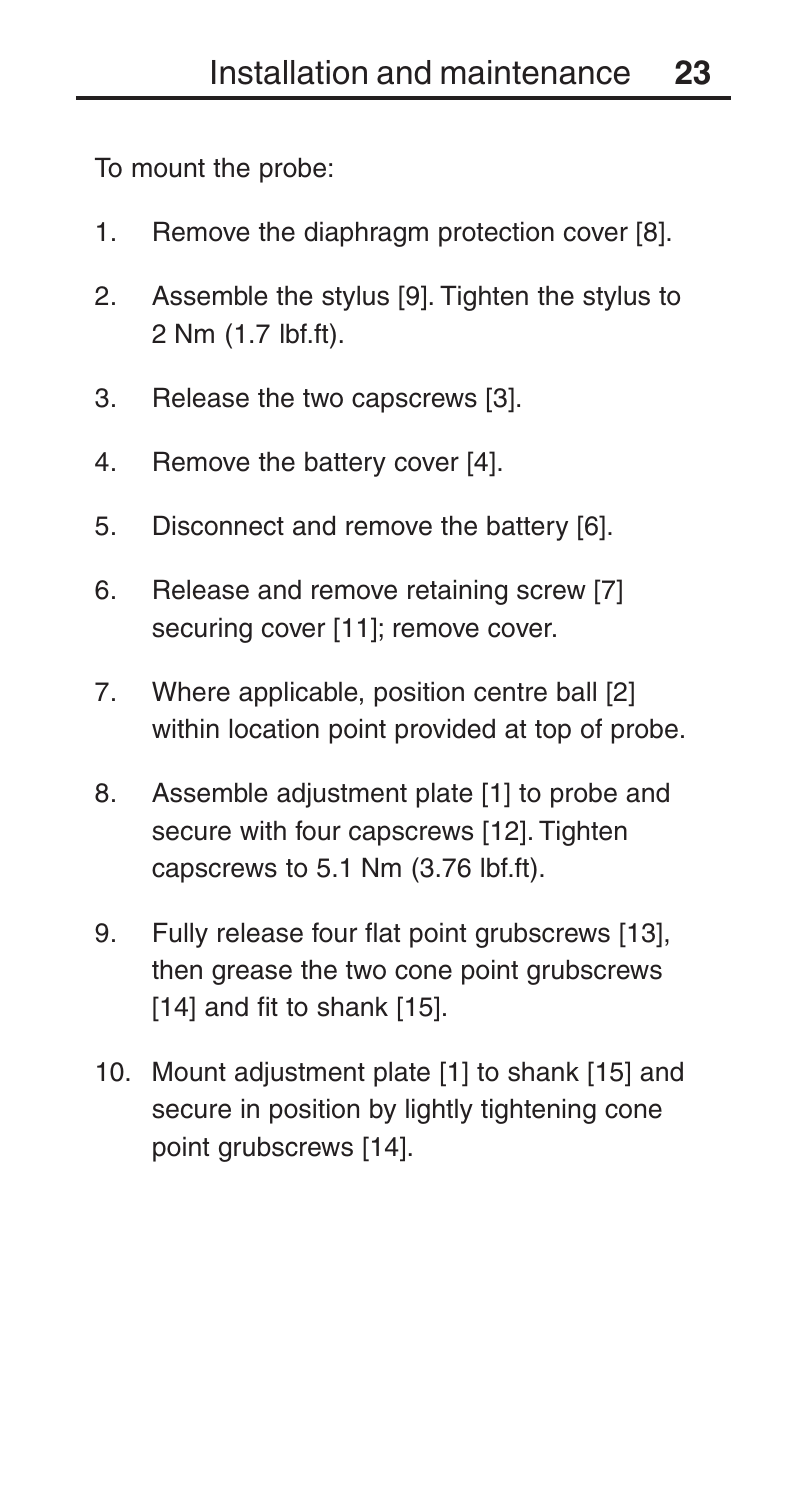- **11. If stylus on-centre adjustment is to be carried out using the adjustment plate without the ball, carry out steps 12 through 16 and then continue to page 26. If the ball and adjustment plate method is to be used, go straight to page 26 without completing steps 12 through 16.**
- 12. Ensure cover seal [10] is correctly seated and lightly lubricated with mineral oil or grease.
- 13. Reassemble cover [11] and secure with retaining screw [7]. Tighten the retaining screw to 1.1 Nm (0.8 lbf.ft).
- 14. Reinstall battery [6] ensuring correct polarity.
- 15. Ensure battery cover seal [5] is correctly seated and lightly lubricate with mineral oil or grease.
- 16. Assemble battery cover [4] and secure with the two capscrews [3]. Tighten the capscrews to 1.1 Nm (0.8 lbf.ft).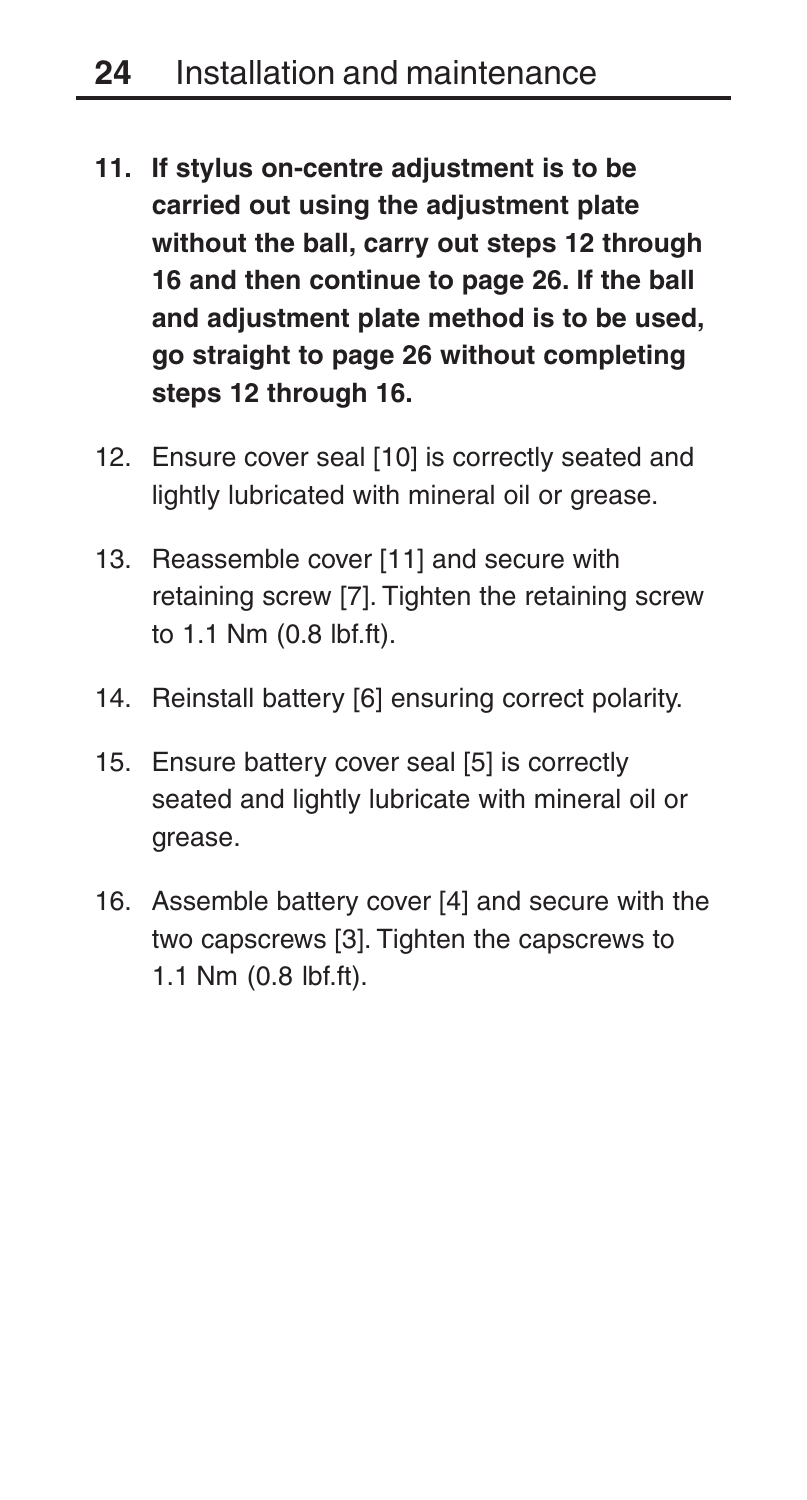

- 1. Adjustment plate
- 2. Centre ball
- 3. Capscrew (x 2)
- 
- 5. Battery cover seal
- 6. Battery
- 7. Retaining screw
- 8. Diaphragm protection cover
- Stylus
- 10. Cover seal
- 11. Cover
- 4. Battery cover 12. Capscrew (x 4)
	- 13. Flat point grubscrew (x 4)
	- 14. Cone point grubscrew (x 2)
	- 15. Shank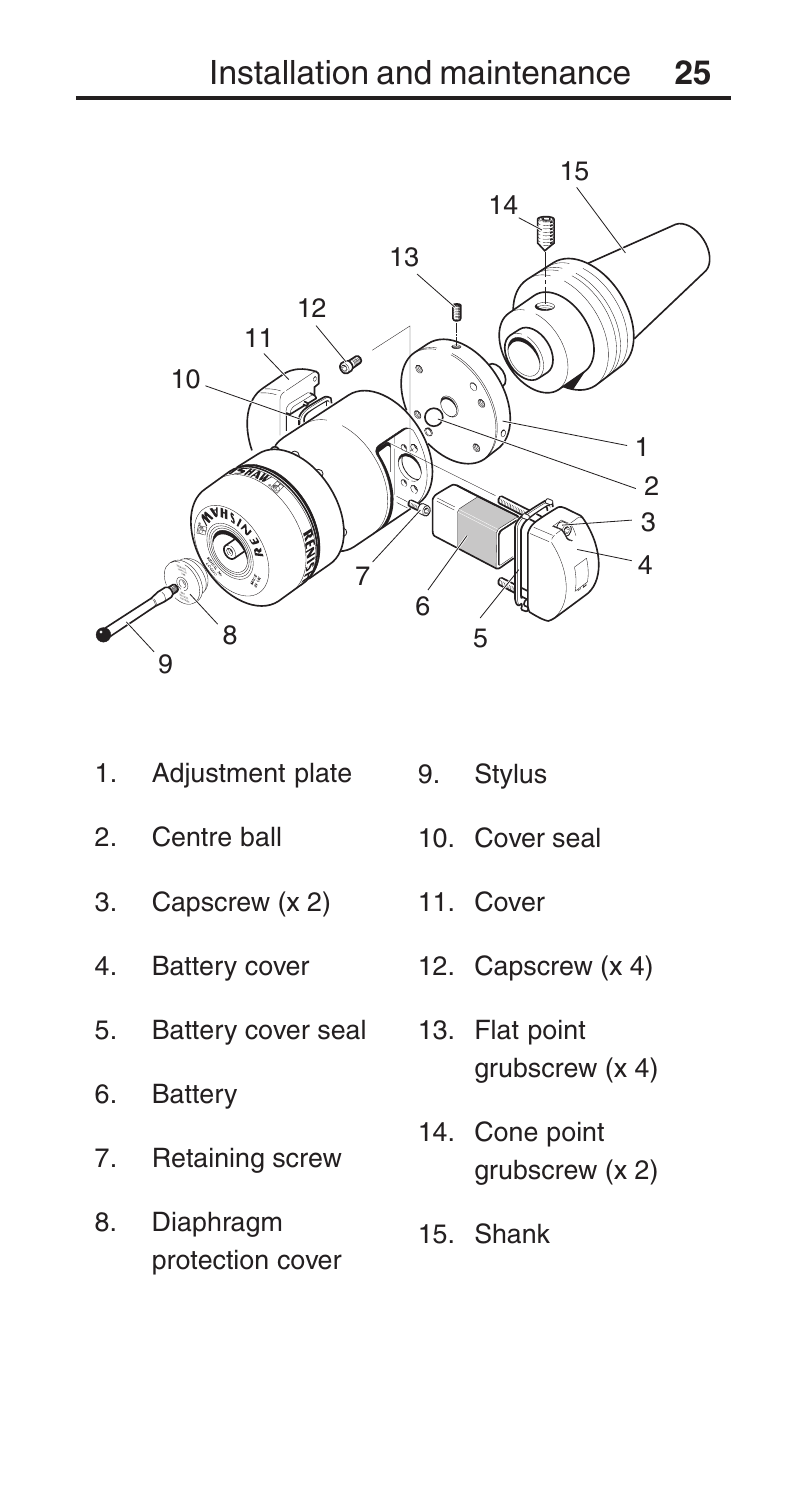### **4.3 Stylus on-centre adjustment**

There are two methods of stylus on-centre adjustment:

- **By using the adjustment plate:** which allows the probe to slide across the shank end face.
- **By using the adjustment plate and optional centre ball:** which allows the probe to pivot on the shank and slide across the shank end face.



**Adjustment plate with centre ball**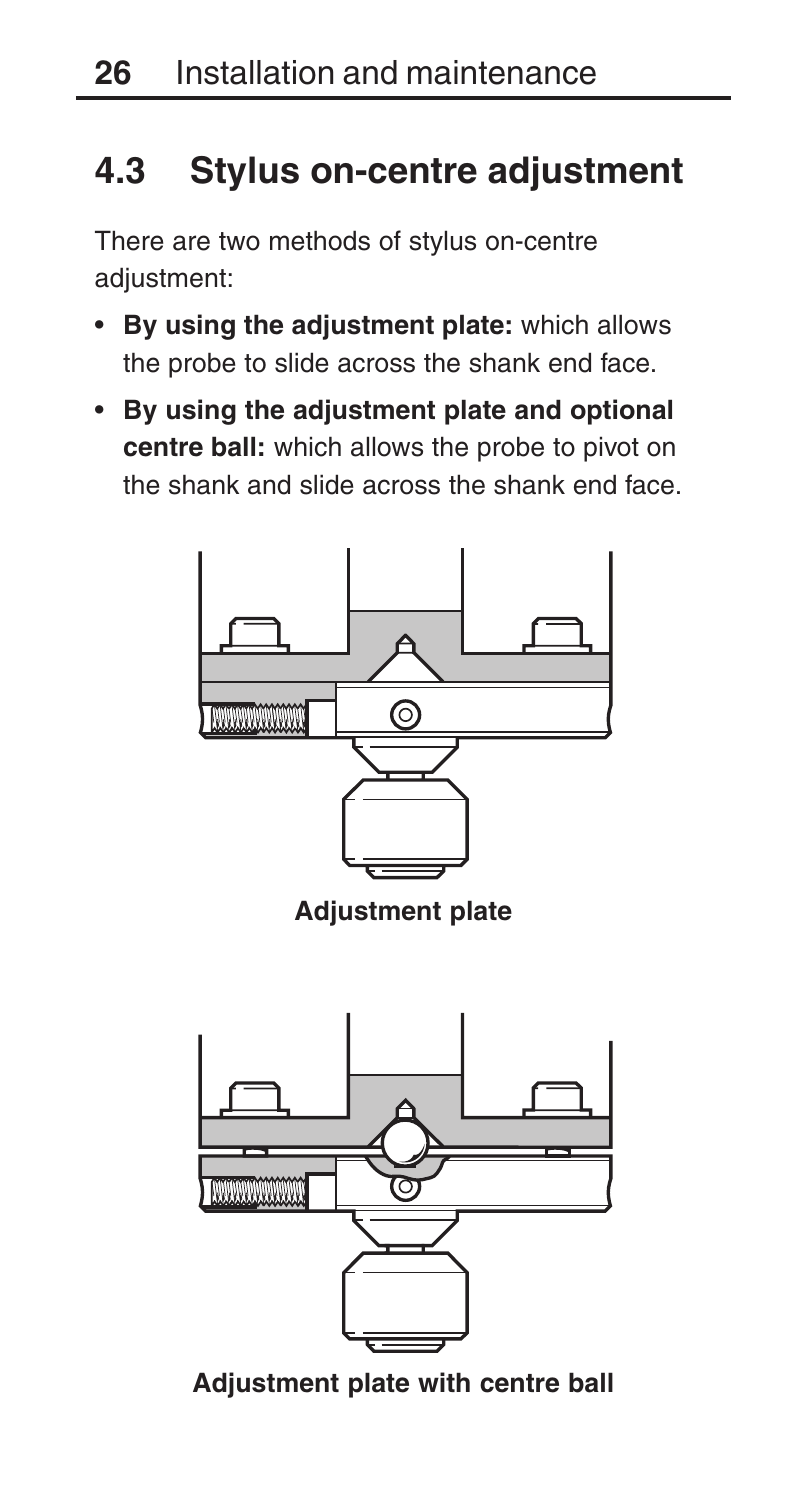### **Stylus on-centre adjustment using adjusting plate**

- 1. Where necessary, install the probe [1] into the machine tool spindle.
- 2. Visually centralise the probe [1] relative to the shank [4] and partially tighten cone point grubscrews [3] to 2 - 3 Nm (1.47 - 2.2 lbf.ft.).
- 3. Gradually and systematically tighten the four flat point grubscrews [2], backing off after each movement, until the stylus run out is less than 20 mm.
- 4. Fully tighten cone point grubscrews [3] to 6 - 8 Nm (4.4 - 5.9 lbf. ft).
- 5. Continue adjustment using the four flat point grubscrews [2]. This is achieved by using each in opposition to the other in order to move the probe (first slackening one then tightening the other). Using two 2.5 mm Allen keys (if required), progressively tighten the four grubscrews as the final setting is approached.
- 6. When the final setting is achieved (5  $\mu$ m (0.0002 in.) total stylus run out or better), ensure that the four flat point grubscrews [2] are fully tightened to 1.5 - 3.5 Nm (1.1 - 2.6 lbf.ft).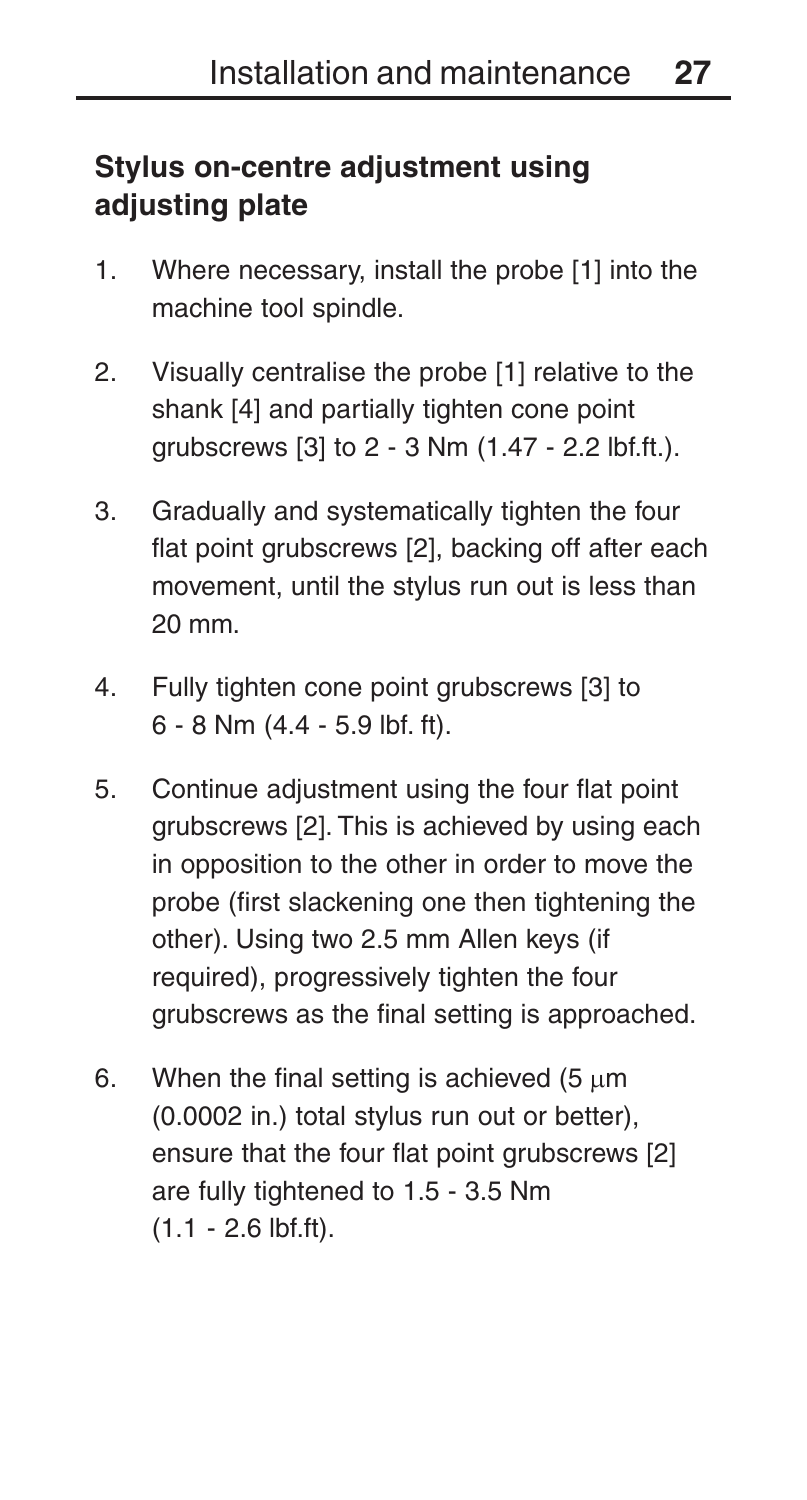

- 1. MP700 probe
- 2. Flat point grubscrew (4 off) 4. Shank
- 3. Cone point grubscrew (2 off)
	-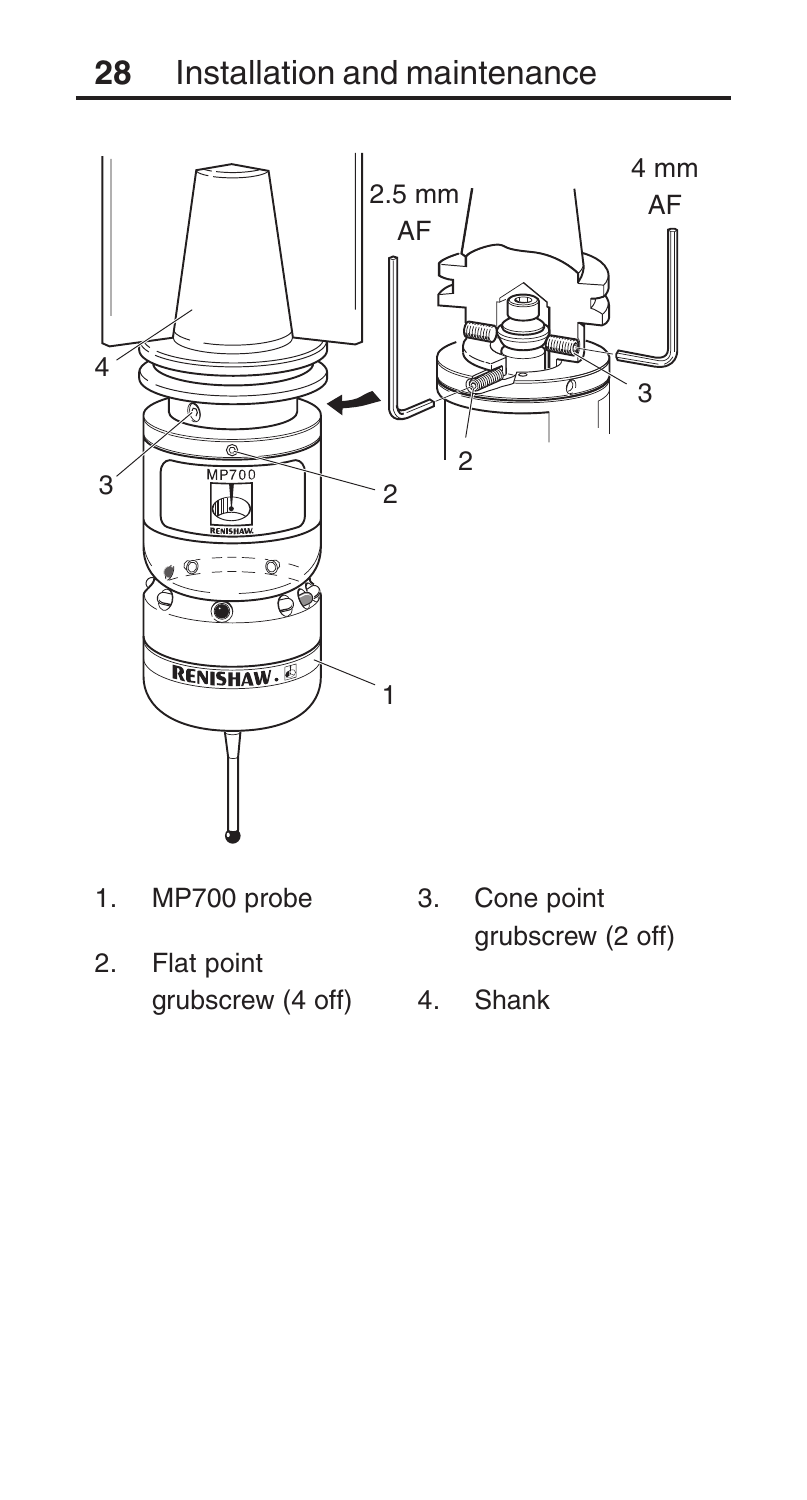### **Stylus on-centre adjustment using the centre ball**

- 1. Where necessary, release the two capscrews [3]. Remove the battery cover [4]. Disconnect and remove the battery [6]. Release and remove retaining screw [7]. Remove cover [11].
- 2. Visually centralise the probe relative to the shank [15] and partially tighten cone point grubscrews [14] to 2 - 3 Nm (1.47 - 2.2 lbf. ft.).
- 3. Where necessary, install the probe into the machine tool spindle.
- 4. Visually check the alignment of the stylus, if adjustment is required, realign stylus by adiusting capscrews [12].
- 5. Tighten capscrews [12] to as near 5.1 Nm (3.76 lbf.ft) as possible without losing the alignment.
- 6. Gradually and systematically tighten the four flat point grubscrews [13], backing off after each movement, until the stylus run out is less than  $20 \mu m$ .
- 7. Fully tighten cone point grubscrews [14] to 6 - 8 Nm (4.4 - 5.9lbf. ft).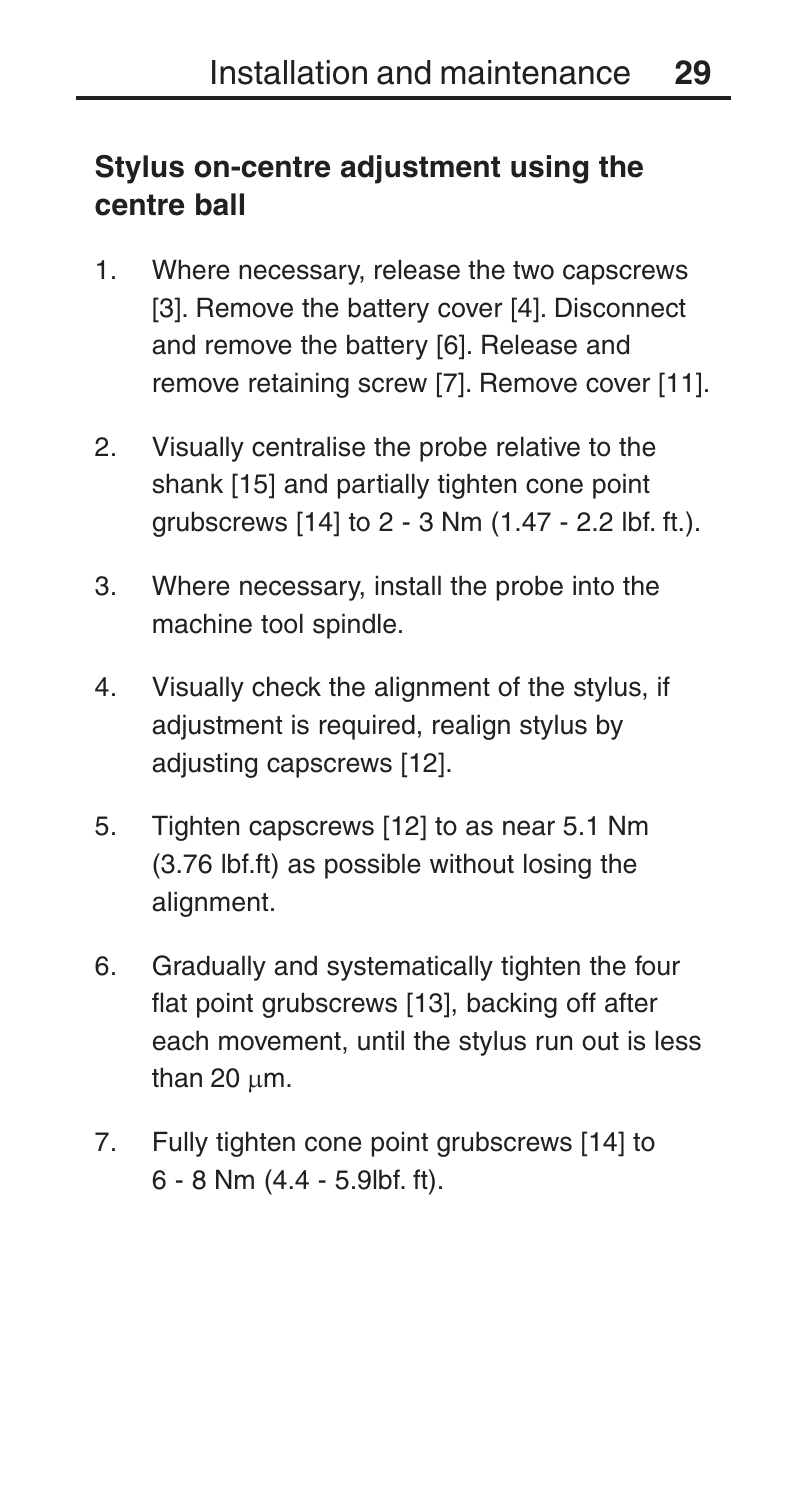- 8. Continue adjustment using the four flat point grubscrews [13]. This is achieved by using each in opposition to the other in order to move the probe (first slackening one then tightening the other). Using two 2.5 mm Allen keys (if required), progressively tighten the four grubscrews as the final setting is approached.
- 9. When the final setting is achieved  $(5 \text{ µm})$ (0.0002 in) total stylus run out or better), ensure that the four flat point grubscrews [13] are fully tightened to 1.5 - 3.5 Nm (1.1 - 2.6 lbf.ft).
- 10. Ensure cover seal [10] is correctly seated and lightly lubricate with mineral oil or grease.
- 11. Reassemble cover [11] and secure with retaining screw [7]. Tighten the retaining screw to 1.1 Nm (0.8 lbf.ft).
- 12. Reinstall battery [6] ensuring correct polarity.
- 13. Ensure battery cover seal [5] is correctly seated and lightly lubricate with mineral oil or grease.
- 14. Assemble battery cover [4] and secure with the two capscrews [3]. Tighten the capscrews to 1.1 Nm (0.8 lbf.ft).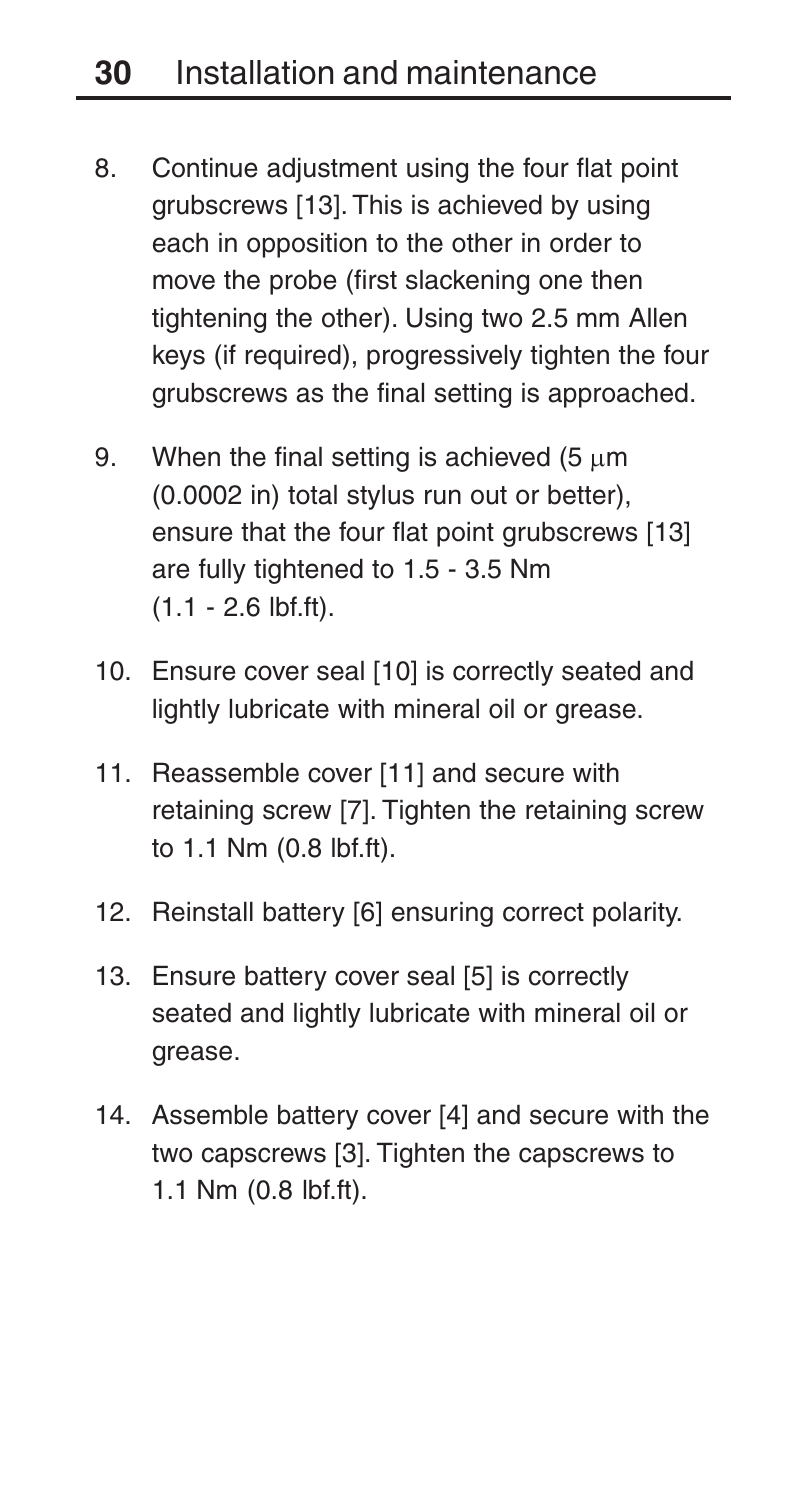

- 1. Adjustment plate
- 2. Centre ball
- 3. Capscrew (x 2)
- 
- 5. Battery cover seal 13. Flat point
- 6. Battery
- 7. Retaining screw
- 8. Diaphragm protection cover
- 9. Stylus
- 10. Cover seal
- 11. Cover
- 4. Battery cover 12. Capscrew (x 4)
	- grubscrew (x 4)
	- 14. Cone point grubscrew (x 2)
	- 15. Shank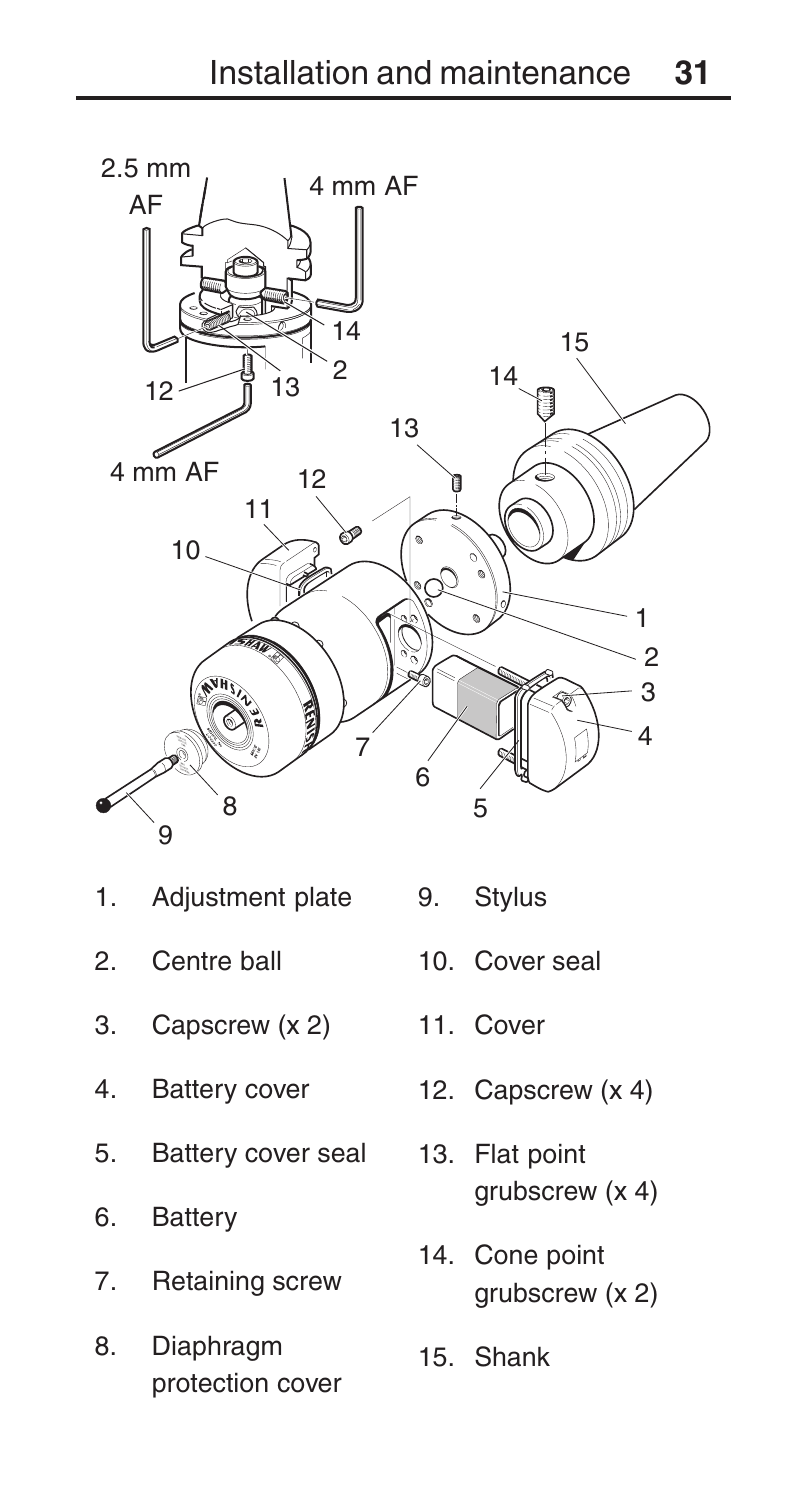# **4.4 Probe head removal and switch settings**



**CAUTION:** Only fully qualified technicians should reset the probe head and optical module probe switch settings. Do not twist the probe head from the optical module probe otherwise damage can result.

**NOTE:** The probe head must only be removed to gain access to the probe head and optical module probe switches.

#### **Removing the probe head**

- 1. Unscrew probe head cover [1] counterclockwise and remove from probe head [2].
- 2. Release and remove the three retaining capscrews [3], together with the three star washers [4].
- 3. Gradually tighten the two grubscrews [5] to jack the probe head from the optical module probe.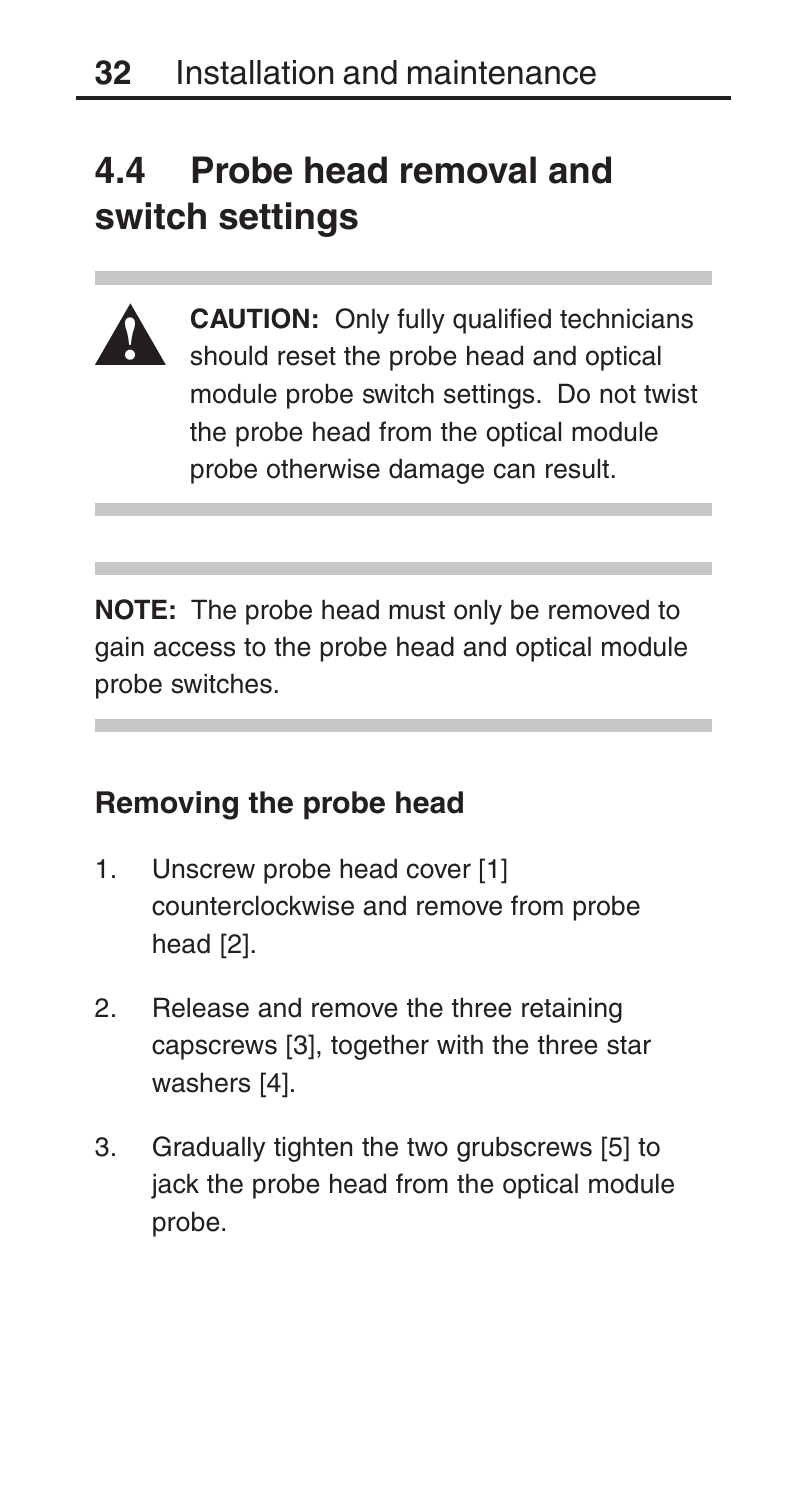### **Accessing the probe head switch**

To gain access to the probe head switch [7], peel back the probe rear seal [6] by squeezing it as shown in view **A**.



- 1. Probe head cover
- 2. Probe head
- 3. Retaining screws (x 3)
- 4. Star washers (x 3)
- 5. Grubscrews (x 2)
- 6. Probe rear seal
- 7. Probe head switch
- 8. 'O' ring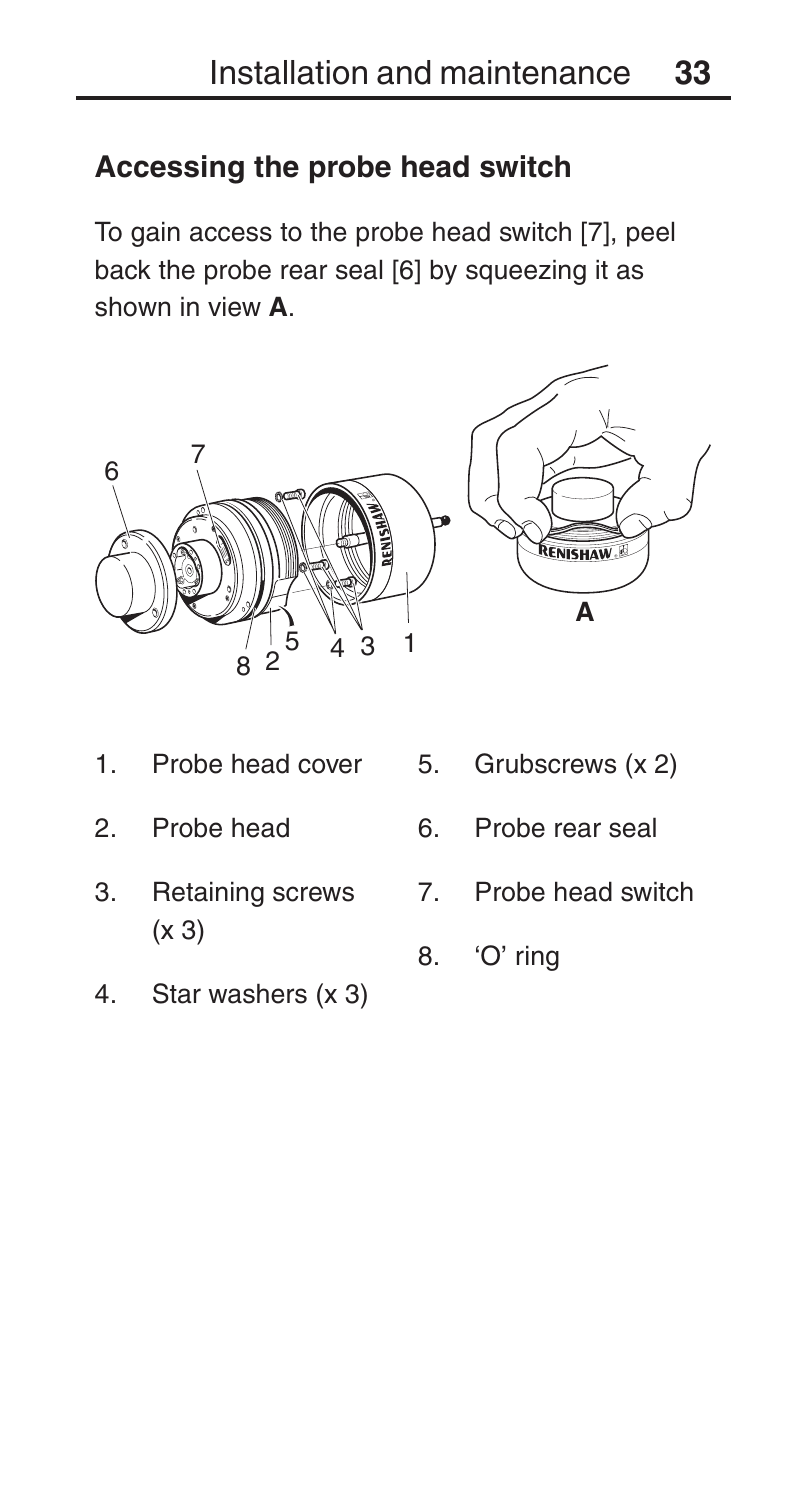### **Adjusting the probe head switch**



**CAUTION:** Do not touch electrical components when adjusting switch settings. Keep all components clean. Do not allow them to become contaminated with machining residue or coolant. Never use the tip of a pencil to adjust the switch. Under no circumstances must the probe rear seal be removed.

**NOTE:** The probe head switch controls the time delay required by the probe to provide immunity against the effects of vibration and shock and is normally set at 8 milliseconds. Reducing the time delay below 8 milliseconds will make the probe far more susceptible to unexpected triggers caused by rapid traversing or orientation.

The probe head switch can be adjusted to set the time delay to:

- 0 milliseconds.
- 2 milliseconds.
- 8 milliseconds.
- 16 milliseconds.

To select the time delay setting you require, move the switch to the positions shown on the following page.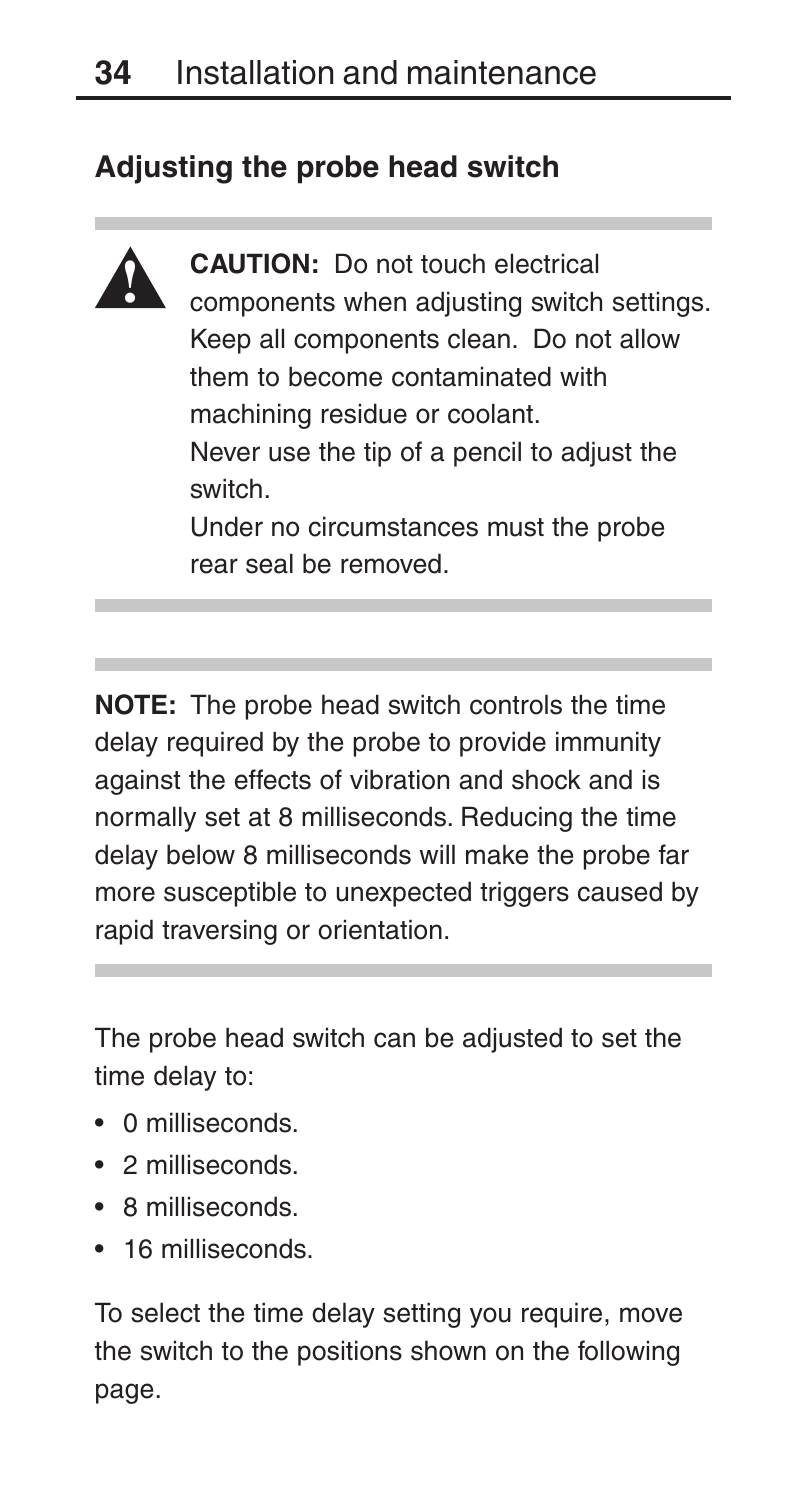

Rear probe seal removed for clarity

### **Adjusting the optical module probe switch**



**CAUTION:** Do not touch electrical components when adjusting switch settings. Keep all components clean. Do not allow them to become contaminated with machining residue or coolant. Never use the tip of a pencil to adjust the switch.

The switch can be used to adjust the following settings:

• The **'DEBOUNCE'** time: which controls the minimum time that must elapse after sending a start signal, before the optical module probe is ready to act upon another start signal. This can be set to 4.2 or 8.6 seconds.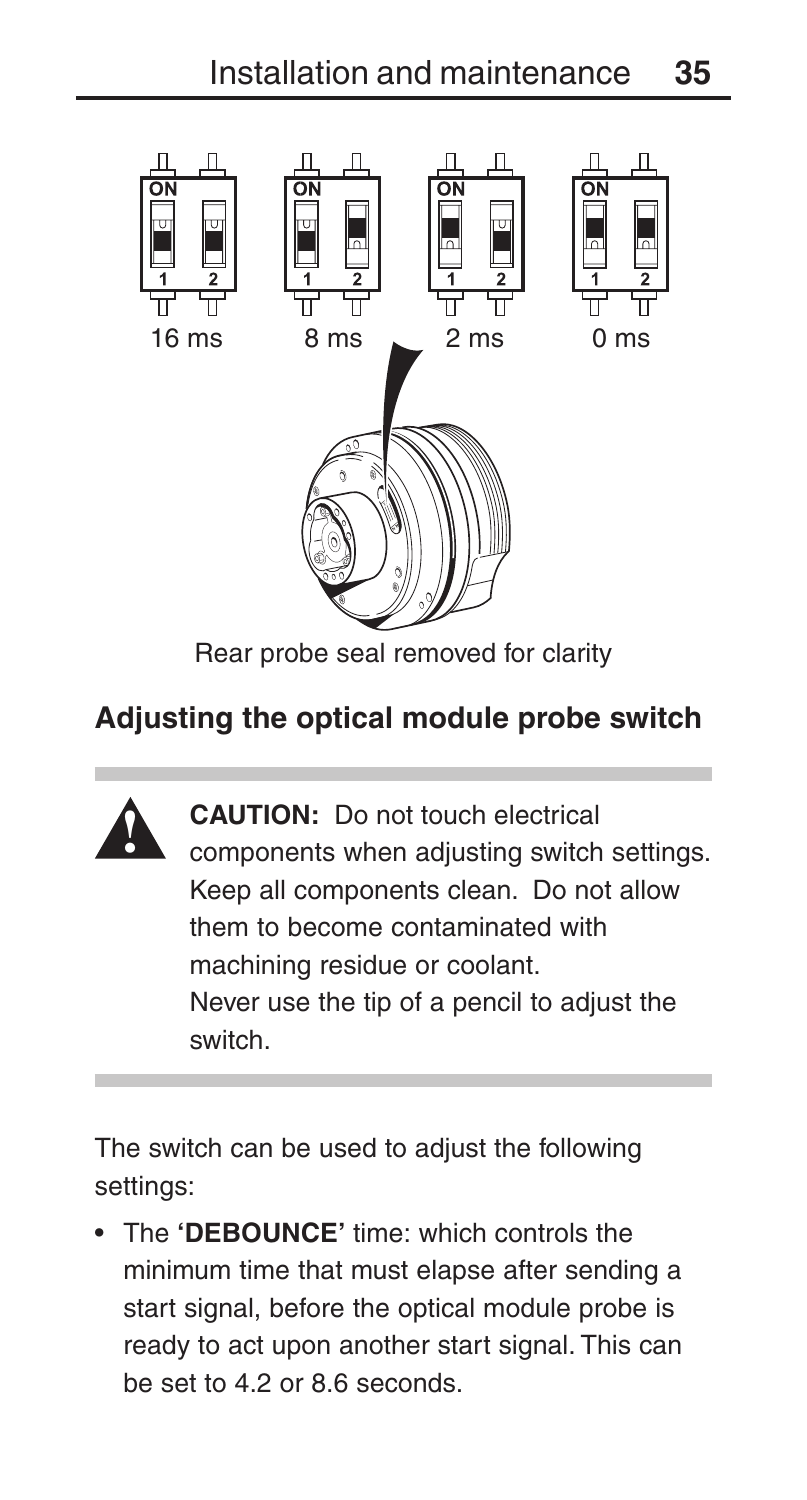- The **'TIME OUT'** period: which controls the period of time that the optical module probe will remain operational before switching to the standby mode when in the optical on - time out mode. This can be set to  $33 + 2$  seconds or  $134$  $+2$  seconds.
- The '**MODE':** in which the probe operates. This can either be optical on - optical off or optical on - time out.

To select the 'DEBOUNCE', 'TIME OUT' and/or 'MODE' setting(s) you require, move switches 1,2 and/or 3 to the position(s) shown below.

- 1  $\mathfrak{p}$ 3 1 DEBOUNCE 8.6 secs 2 TIMEOUT 134 secs 3 MODE Optical on Auto time off 1 DEBOUNCE 4.2 secs 2 TIMEOUT 33 secs 3 MODE Optical on Optical off
- 1. Optical module probe
- 2. Dowel
- 3. Optical module probe switch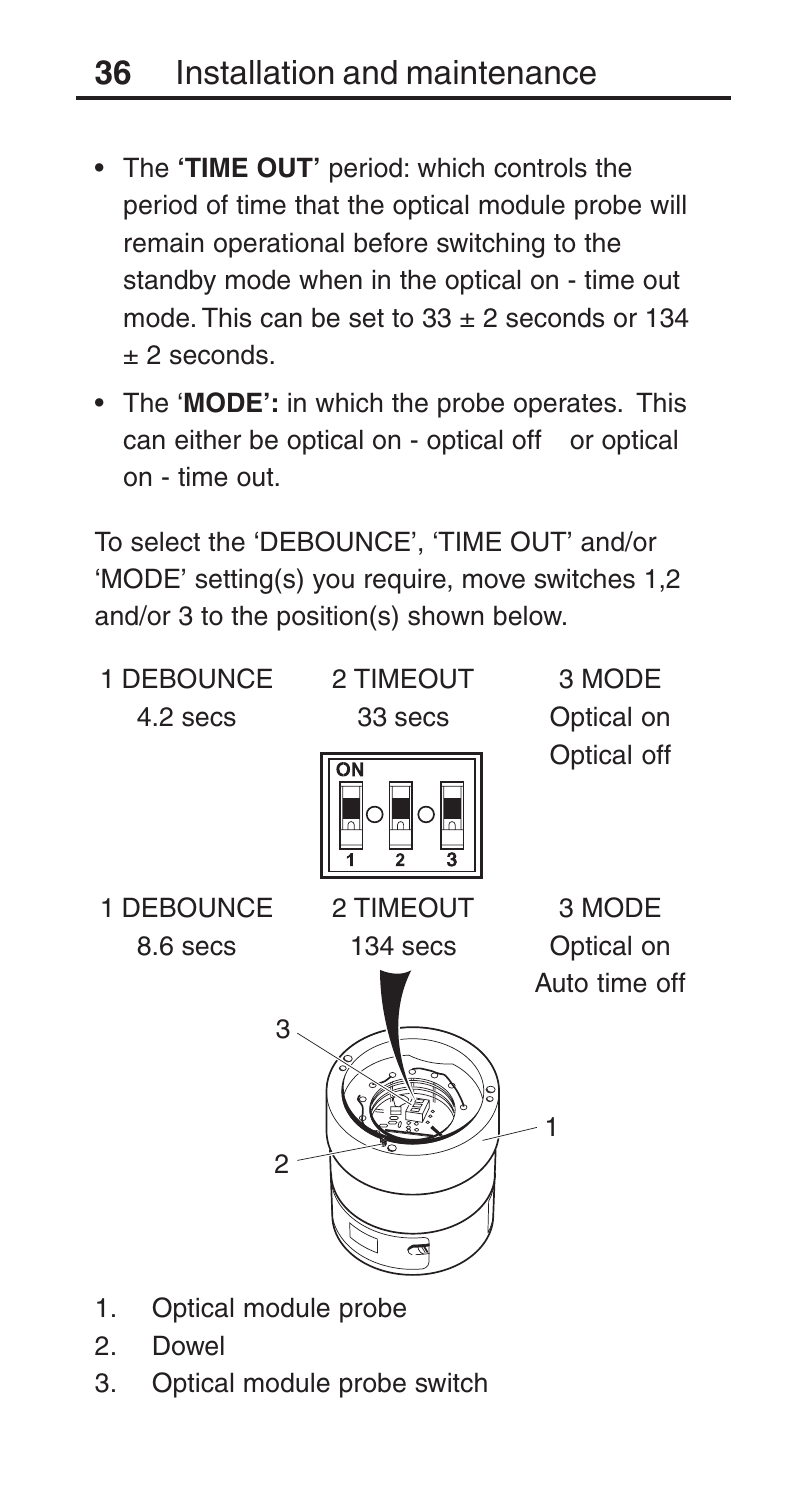### **Replacing the probe head**

- 1. Fully release the two grubscrews [5] to facilitate assembly of the optical module probe to the probe head [2].
- 2. Visually inspect the probe rear seal [6] and 'O' ring [8] for damage and deformation. If damage is found, return the probe to your supplier for repair.



**CAUTION:** Do not twist the probe head otherwise damage can result.

- 3. Align dowel, located within the face of the optical module probe, with the clearance hole within the probe head. Gently push the optical module probe and probe head together.
- 4. Secure the probe head to the optical module probe with the three retaining screws [3] and three star washers [4]. Tighten the three retaining screws to 1.1 Nm (0.8 lbf.ft).
- 5. Hand tighten the two grubscrews [5]; sufficient force should be applied to ensure that they will not 'back off' when subjected to machine vibration.
- 6. Where necessary, replace the 'O' ring [8] and lightly lubricate with mineral oil or grease.
- 7. Reassemble the probe head cover [1] (the cover is correctly located when it abuts the stop).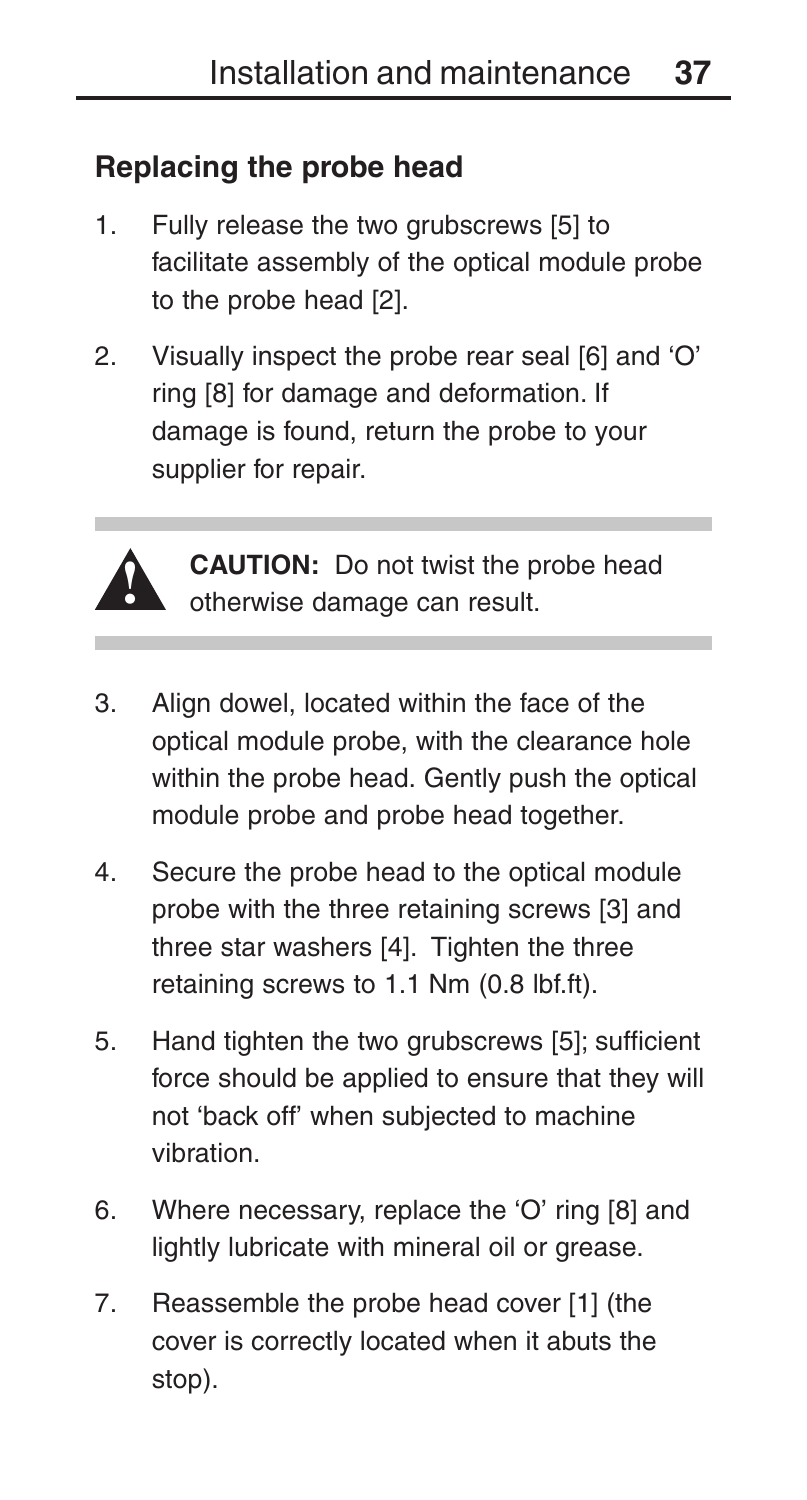

- 1. Probe head cover
- 2. Probe head
- 3. Retaining screws (x 3)
- 4. Star washers (x 3)
- 5. Grubscrews (x 2)
- 6. Probe rear seal
- 7. Probe head switch
	- 8. 'O' Ring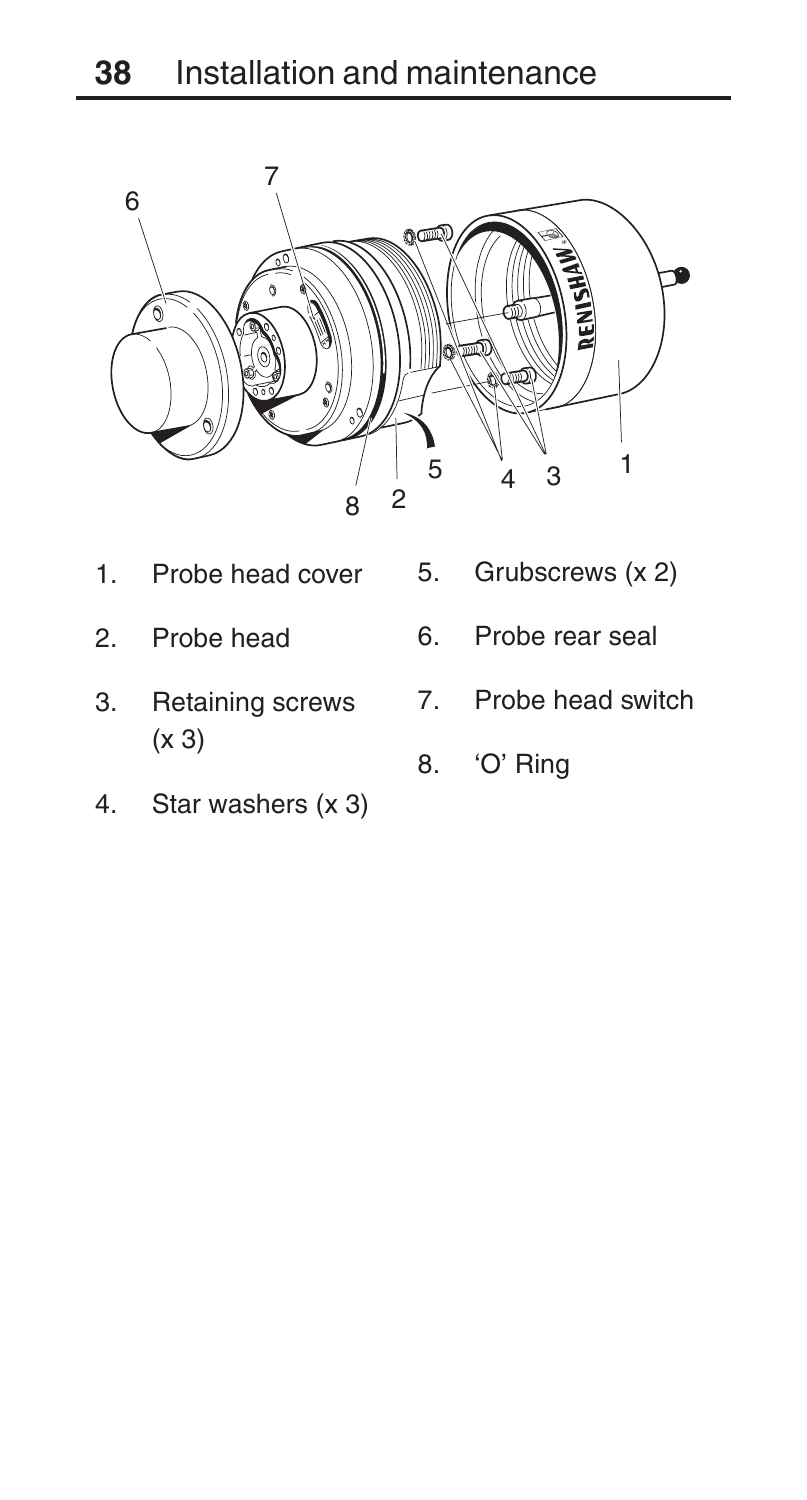# **4.5 Diaphragm inspection**

The probe mechanism is protected by two Viton diaphragms. It is important that the outer of these is periodically inspected in the following manner:

- 1. Unscrew the probe stylus [1] from the probe head [2].
- 2. Unscrew the probe head cover [3] from the probe head [2].
- 3. Visually inspect outer diaphragm [4] for damage. If damage is found, refer to your MP700 probe system installation and user's guide (publication number H-2000-5142).



- 1. Stylus
- 2. Probe head
- 3. Probe head cover
- 4. Outer diaphragm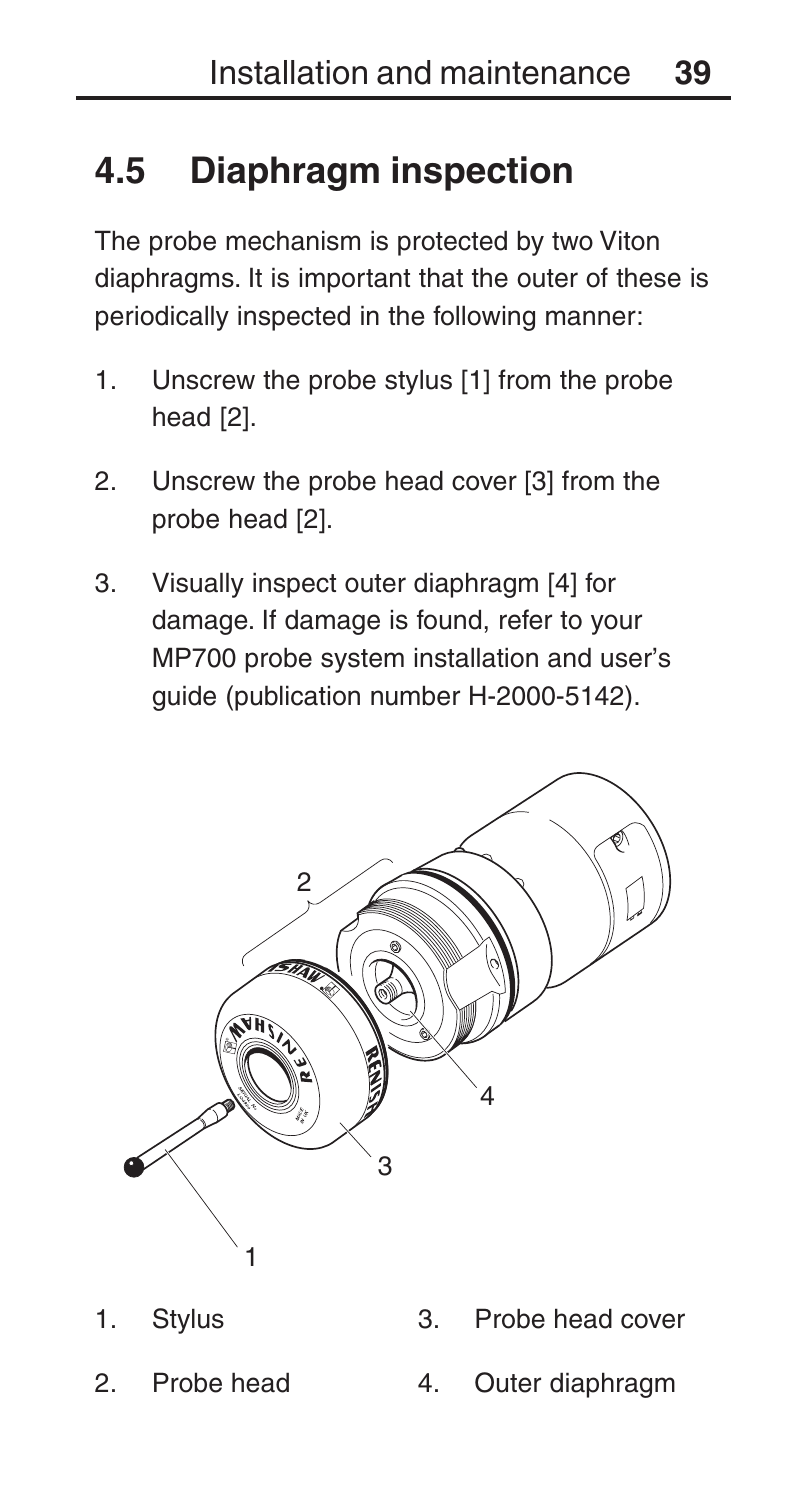# **5 Troubleshooting**

| Probe system fails to switch on                                                |                                                                                                                                                                                            |  |
|--------------------------------------------------------------------------------|--------------------------------------------------------------------------------------------------------------------------------------------------------------------------------------------|--|
| Possible cause                                                                 | <b>Rectification</b>                                                                                                                                                                       |  |
| Probe is already<br>switched on (optical<br>on/optical off)                    | Check that the probe is<br>off. Where necessary,<br>switch off the probe.                                                                                                                  |  |
| Dead battery.                                                                  | Change battery.                                                                                                                                                                            |  |
| Battery has been<br>incorrectly fitted.                                        | Check battery for<br>correct installation.                                                                                                                                                 |  |
| Probe is not aligned<br>with optical receiver or<br><b>IMO/MMO</b>             | Verify alignment.<br>Ensure OMM/OMI<br>fixtures are secure.                                                                                                                                |  |
| Swarf build up on<br>optical receiver of<br>OMM/OMI.                           | Remove swarf.                                                                                                                                                                              |  |
| Beam between optical<br>receiver of OMM/OMI<br>and the probe is<br>obstructed. | Clear obstruction.                                                                                                                                                                         |  |
| Signal strength of OMI<br>is too weak.                                         | Ensure 'SIGNAL' LED is<br>green. If LED is red or<br>yellow, adjust the signal<br>strength of the OMI in<br>accordance with the<br>MP700 probe system<br>installation and user's<br>guide. |  |
| OMM is not transmitting<br>the start signal.                                   | Verify that 'START' LED<br>illuminates when a start<br>signal is sent.                                                                                                                     |  |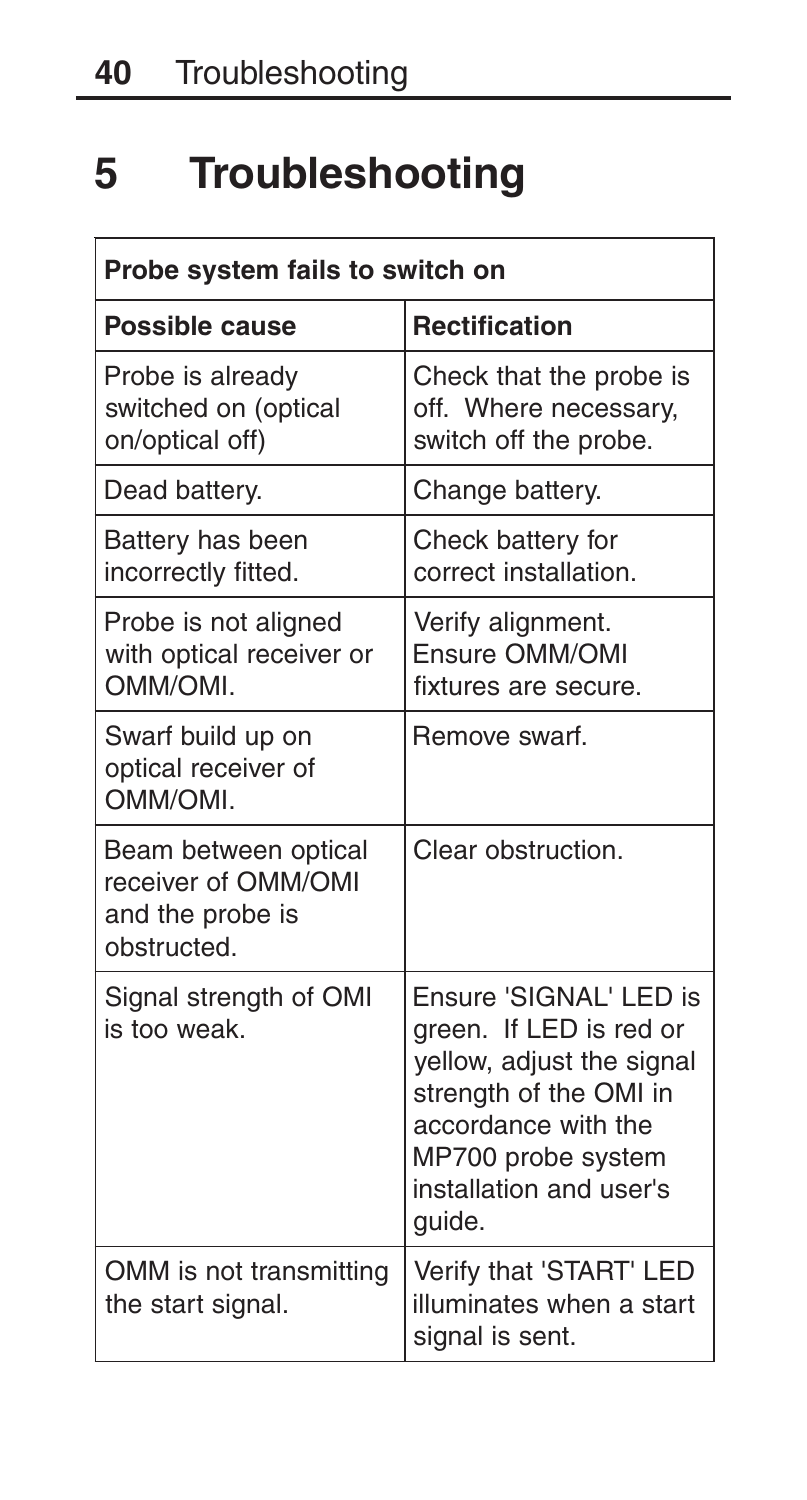| Probe system fails to switch on (continued)   |                                                                                                                          |  |
|-----------------------------------------------|--------------------------------------------------------------------------------------------------------------------------|--|
| Possible cause                                | <b>Rectification</b>                                                                                                     |  |
| MI 12 is not receiving<br>the machine M code. | Check the power supply<br>to the MI 12. Check<br>condition of all<br>connections and<br>outputs.                         |  |
| No power supply to<br>OMI.                    | Verify that OMI has a<br>power supply.                                                                                   |  |
| No power supply to<br>MI 12.                  | Verify that MI 12 has a<br>power supply. Check all<br>connections and fuses.<br>Verify power supply is a<br>stable 24 V. |  |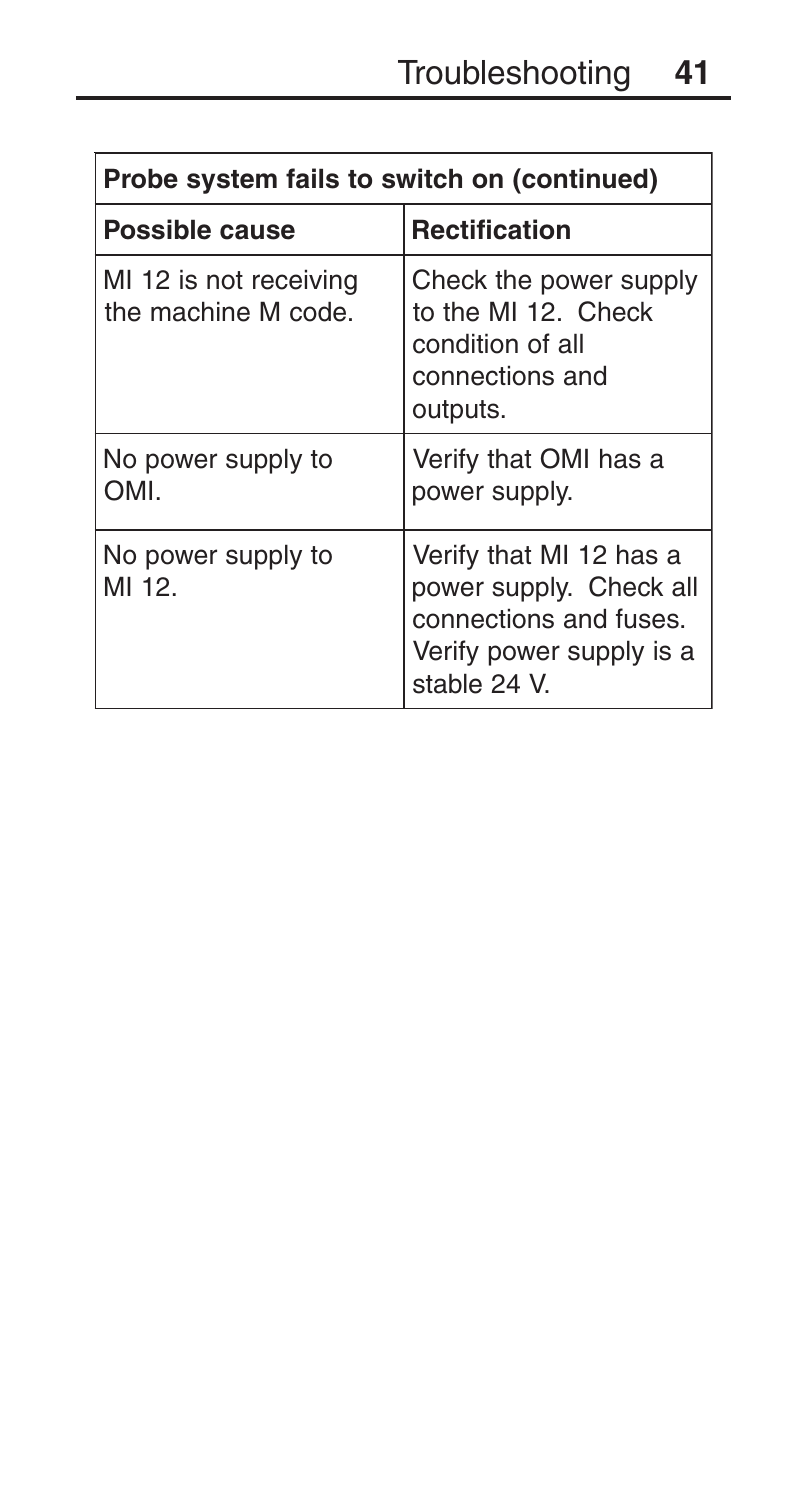| Probe stops in mid-cycle (probe open/fail)                                           |                                                                                                                                                                  |  |
|--------------------------------------------------------------------------------------|------------------------------------------------------------------------------------------------------------------------------------------------------------------|--|
| Possible cause                                                                       | <b>Rectification</b>                                                                                                                                             |  |
| Beam obstructed.                                                                     | Check for LED error.<br>Remove obstruction.                                                                                                                      |  |
| Probe has been<br>orientated too quickly.                                            | Ensure axial movement<br>of probe is maintained<br>within the<br>recommended rate.                                                                               |  |
| Probe has false-<br>triggered due to shock<br>and vibration during an<br>axial move. | Check probe settings in<br>accordance with the<br>MP700 probe systems<br>installation and user's<br>quide. Reduce axial<br>speed of probe.<br>Reduce styli mass. |  |
| Probe remained on<br>workpiece surface too<br>long.                                  | Review software.                                                                                                                                                 |  |
| Probe remaining on<br>workpiece and not<br>backing off.                              | Increase distance<br>settings. Review<br>software.                                                                                                               |  |
| Probe failing to trigger<br>on contact with<br>workpiece.                            | Increase probing speed<br>to a minimum of 15 mm<br>per minute.                                                                                                   |  |
| Probe collided with<br>foreign object.                                               | Remove obstruction.                                                                                                                                              |  |
| Damaged cables.                                                                      | Check all cables.                                                                                                                                                |  |
| Power supply de-<br>activated.                                                       | Check power supply.                                                                                                                                              |  |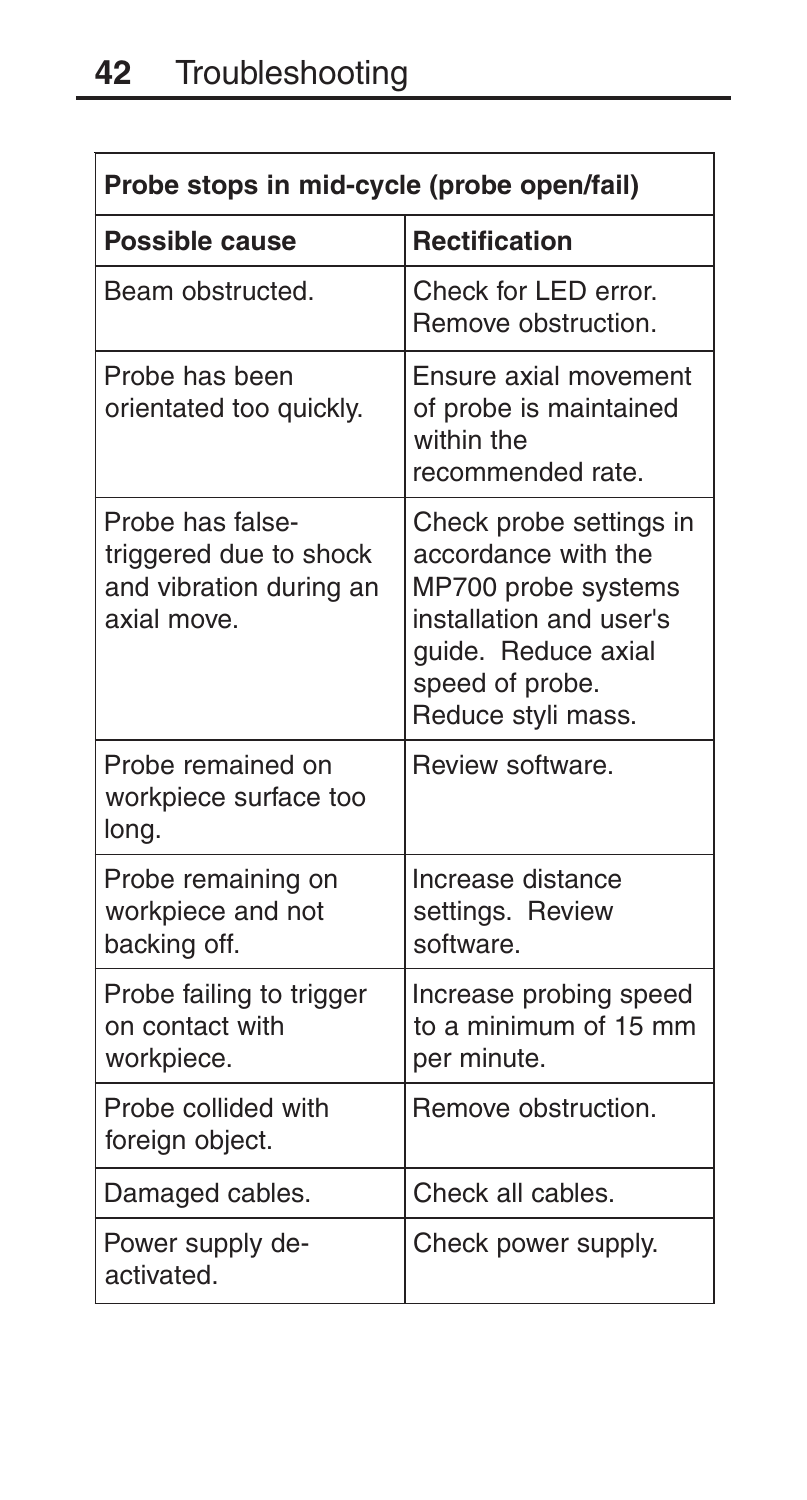| Probe stops in mid-cycle (probe open/fail)<br>(continued)      |                                                       |  |
|----------------------------------------------------------------|-------------------------------------------------------|--|
| Possible cause                                                 | <b>Rectification</b>                                  |  |
| Loose probe assembly.                                          | Check tightness of<br>probe styli and probe<br>shank. |  |
| Probe unable to find<br>part within programme<br>window.       | Part out of position or<br>missing.                   |  |
| <b>Probe crashes</b>                                           |                                                       |  |
| Possible cause                                                 | <b>Rectification</b>                                  |  |
| Probe signals are being<br>taken from a tool setting<br>probe. | Verify system<br>functionality.                       |  |
| Workpiece is<br>obstructing the path of<br>the probe.          | Review software.                                      |  |
| Probe length offsets<br>have been removed.                     | Review software.                                      |  |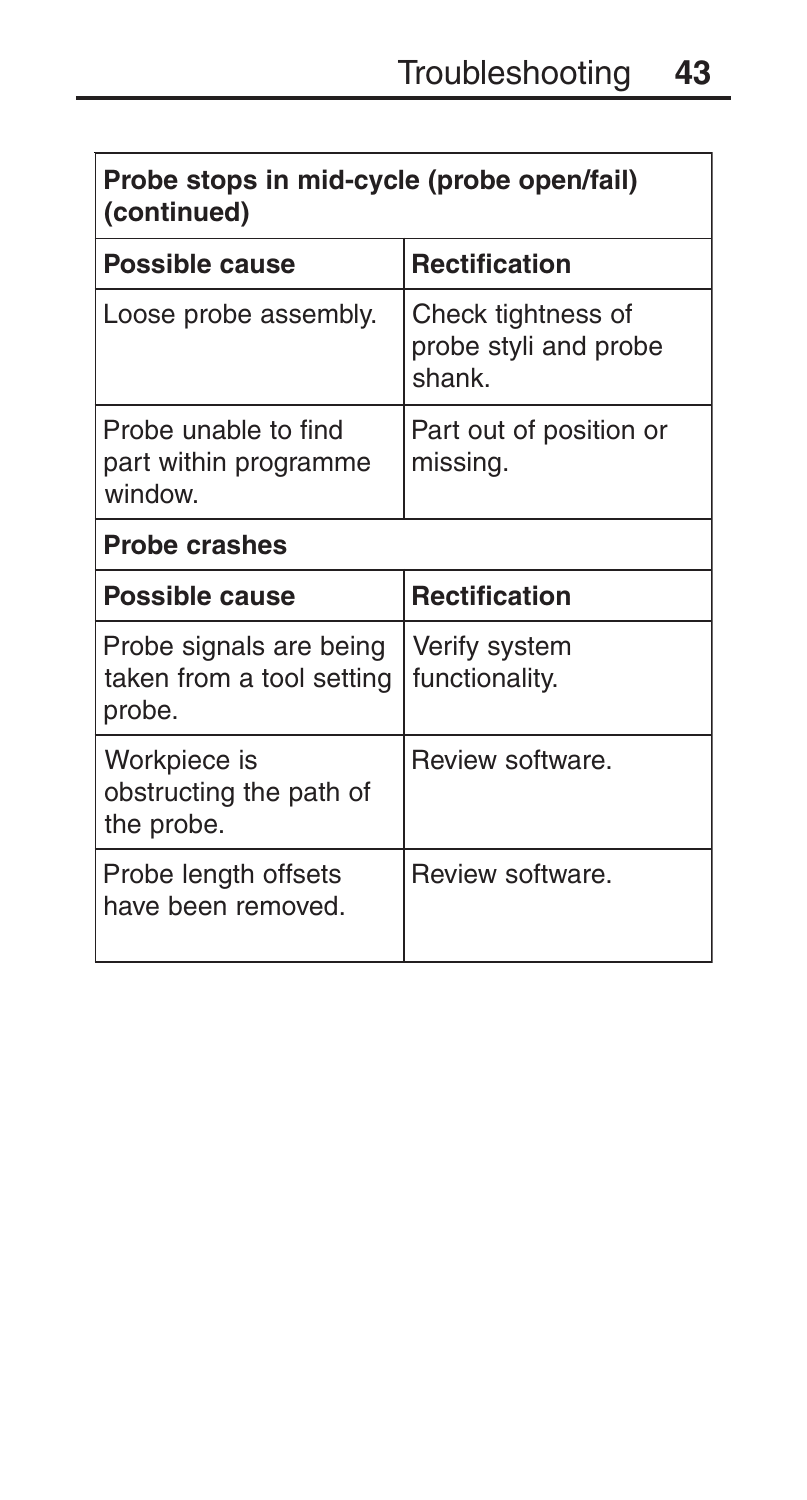| Poor repeatability and accuracy                                                                         |                                                                                                                        |
|---------------------------------------------------------------------------------------------------------|------------------------------------------------------------------------------------------------------------------------|
| Possible cause                                                                                          | <b>Rectification</b>                                                                                                   |
| Swarf on part.                                                                                          | Remove swarf.                                                                                                          |
| Tool change<br>repeatability is poor.                                                                   | Verify probe<br>repeatability using a<br>single point move.                                                            |
| Probe position has<br>changed due to<br>loosening of probe<br>assembly.                                 | Verify tightness of probe<br>styli, on-centre<br>adjustment mechanism<br>and shank mounting.                           |
| Probe position has<br>changed from its<br>calibrated position by<br>180 ° or due to M19<br>orientation. | Verify probe position.<br>Check on-centre setting<br>and, if necessary, adjust<br>to within 20 % of part<br>tolerance. |
| Calibration and<br>updating of offsets is<br>not occurring.                                             | Review software.                                                                                                       |
| Calibration and probing<br>speeds are not the<br>same.                                                  | Review software.                                                                                                       |
| Calibrated feature has<br>moved                                                                         | Verify position of<br>calibrated feature.                                                                              |
| Measurement is<br>occurring as the stylus<br>leaves the surface.                                        | Review software.                                                                                                       |
| Probing is being<br>performed within the<br>machine acceleration<br>and deceleration zones.             | Review software.                                                                                                       |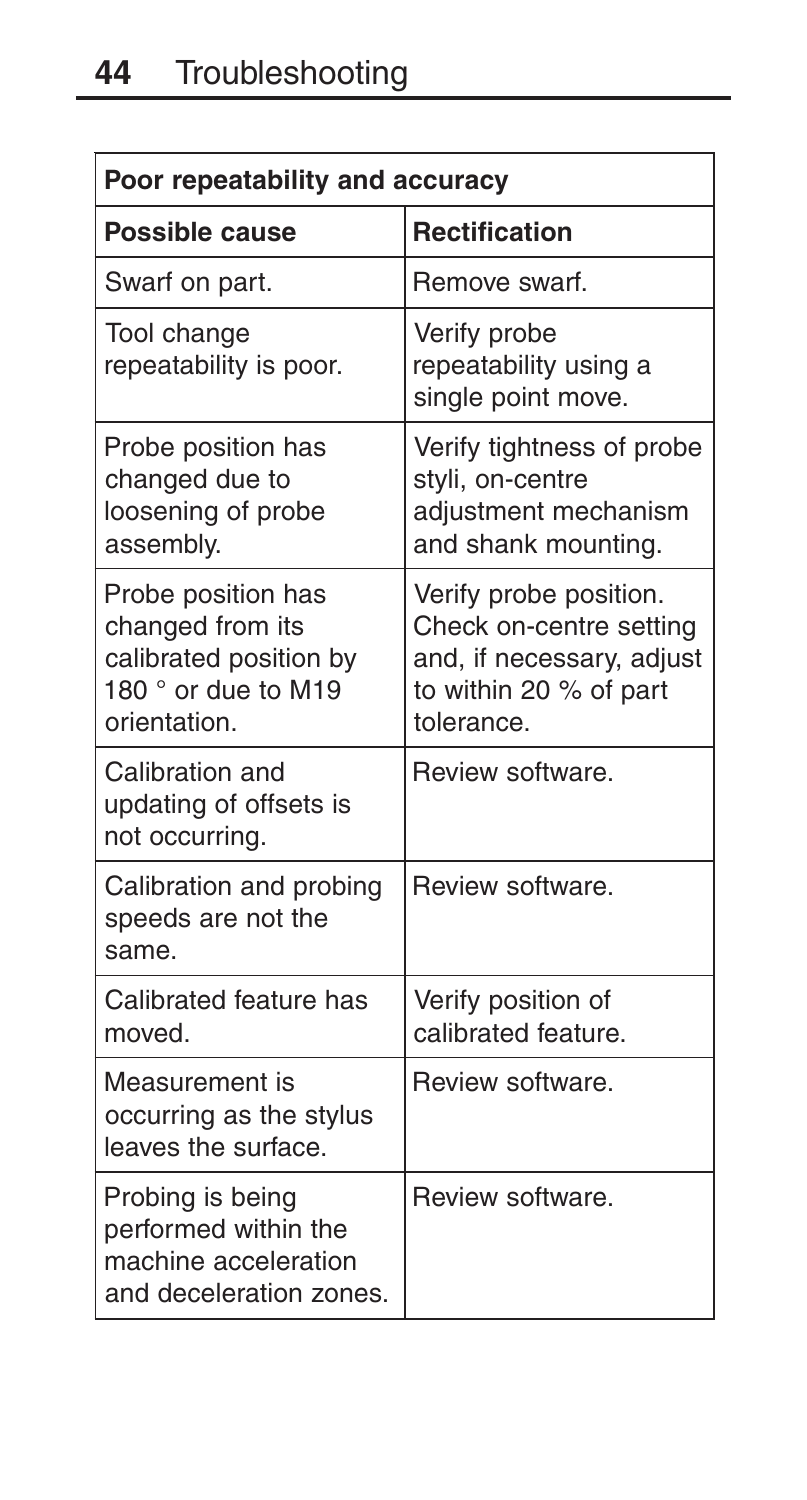| Poor repeatability and accuracy (continued)                                                                              |                                                                                                 |  |
|--------------------------------------------------------------------------------------------------------------------------|-------------------------------------------------------------------------------------------------|--|
| Possible cause                                                                                                           | <b>Rectification</b>                                                                            |  |
| Probe feedrate is too<br>high for<br>machine/controller                                                                  | Perform simple<br>repeatability trials at<br>various speeds.                                    |  |
| Temperature variation is<br>causing excessive<br>movement in the<br>machine and the<br>workpiece.                        | Minimise machine and<br>workpiece temperature<br>changes. Increase<br>frequency of calibration. |  |
| Machine has poor<br>repeatability due to<br>loose encoders,<br>backlash, tight<br>slideways and/or<br>accidental damage. | Perform a health check<br>on your machine.                                                      |  |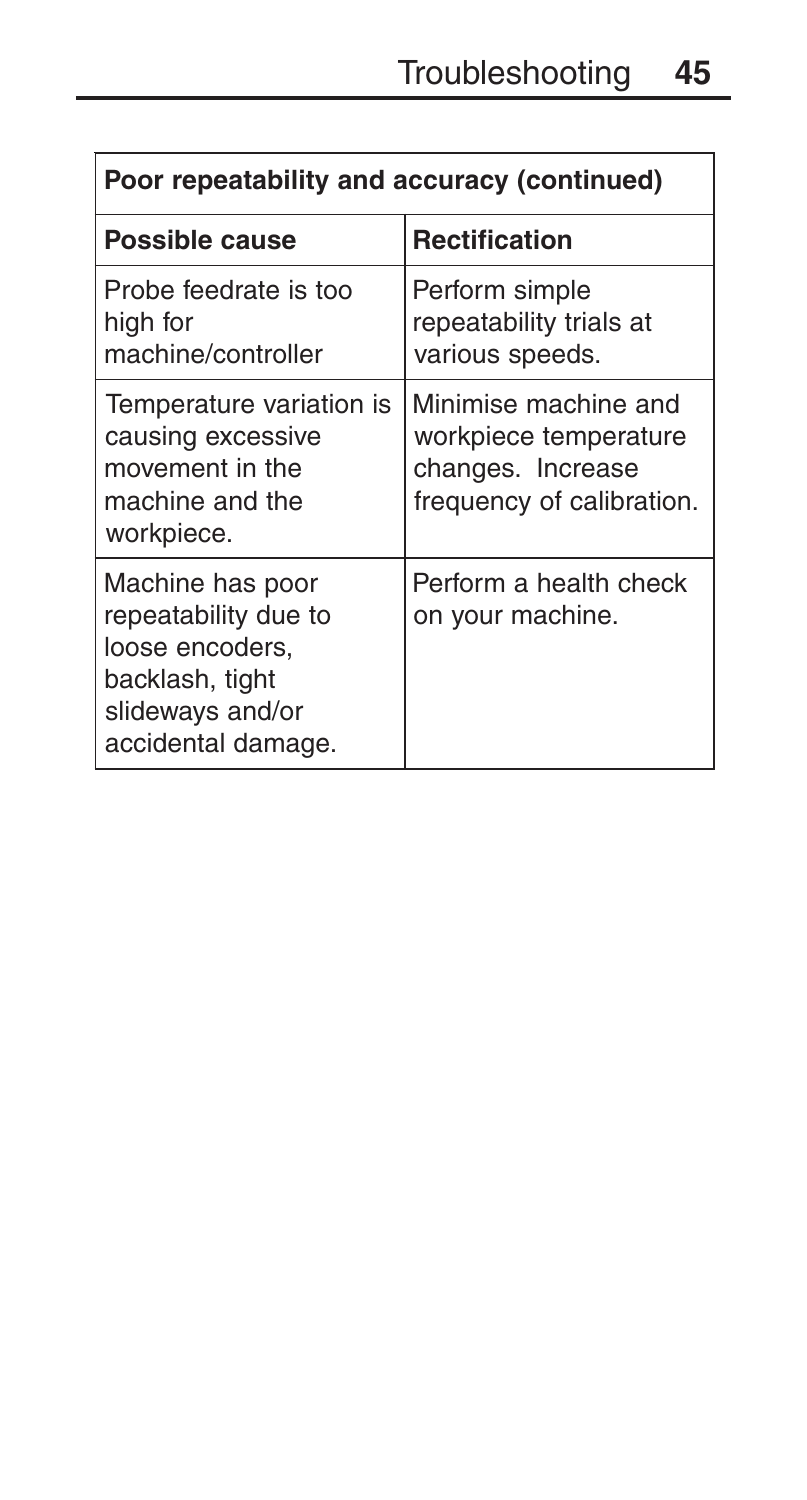| Probe fails to switch off                                                                    |                                                                                      |  |
|----------------------------------------------------------------------------------------------|--------------------------------------------------------------------------------------|--|
| Possible cause                                                                               | <b>Rectification</b>                                                                 |  |
| Probe set in 'time out'<br>mode.                                                             | Wait for a minimum of 2<br>minutes and 20<br>seconds for the probe<br>to switch off. |  |
| Probe set in 'time out'<br>mode causing timer to<br>reset in the tool<br>carousel.           | Use a lighter styli.<br>Review use of 'optical<br>on-time out' mode.                 |  |
| Probe is being switched<br>on by OMM/OMI.                                                    | Reduce proximity<br>and/or the signal<br>strength of the<br><b>OMM/OML</b>           |  |
| Probe being<br>continuously switched<br>on by an adjacent probe<br>within the tool carousel. | Ensure a distance of<br>600 mm is maintained<br>between each probe.                  |  |
| No line of sight between<br>probe and OMM/OMI<br>when switch off signal is<br>sent.          | Ensure line of sight is<br>maintained.                                               |  |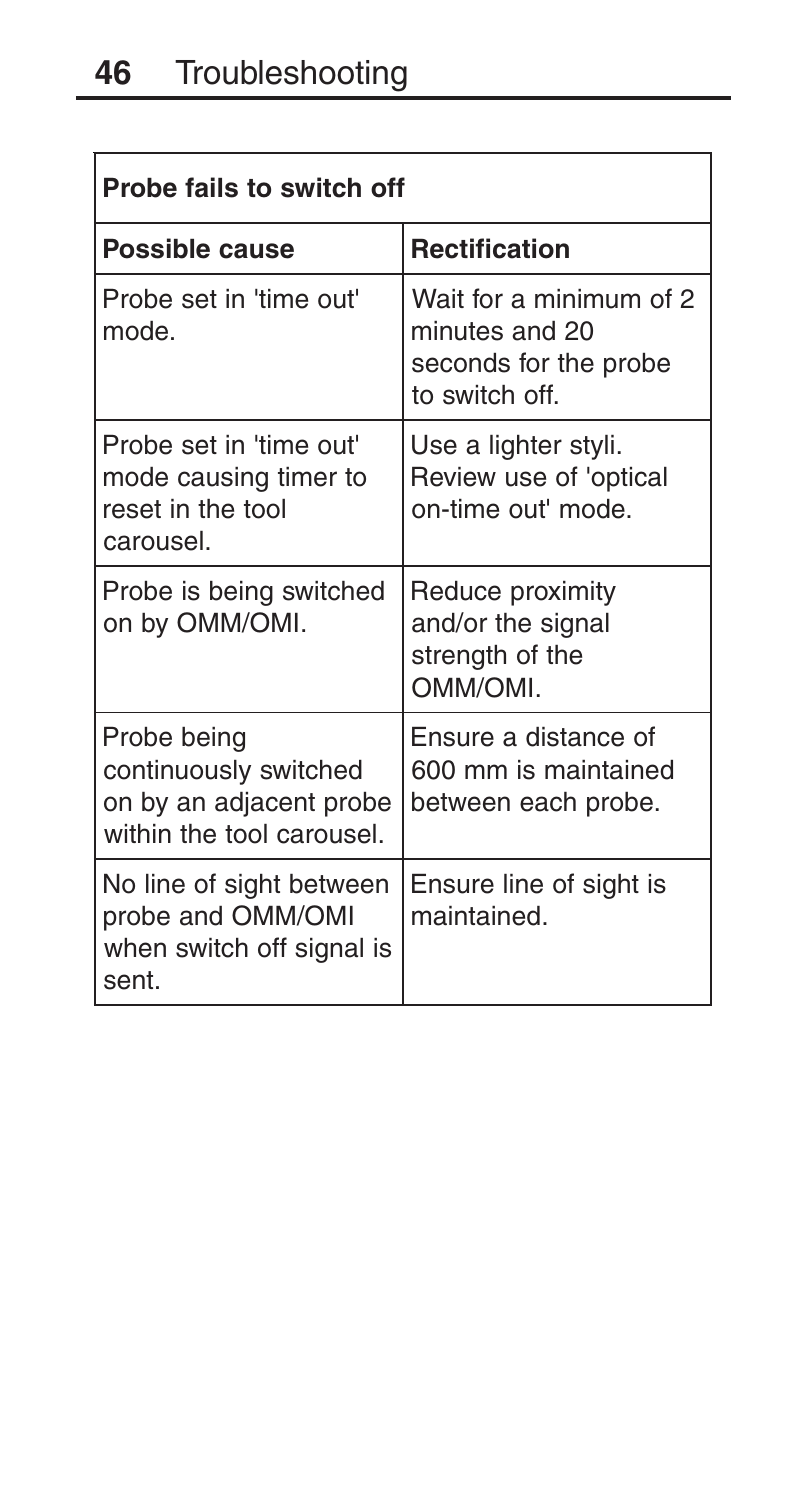| Probe status LED fails to illuminate                            |                                            |
|-----------------------------------------------------------------|--------------------------------------------|
| Possible cause                                                  | <b>Rectification</b>                       |
| Battery installed<br>incorrectly.                               | Check battery for<br>correct installation. |
| MI 12 'POWER' LED fails to illuminate with<br>power switched on |                                            |
| <b>Possible cause</b>                                           | <b>Rectification</b>                       |
| Faulty electrical contact.                                      | Check all connections.                     |
| Blown fuse.                                                     | Check all fuses.<br>Replace blown fuse.    |
| Incorrect power supply.                                         | Ensure power supply is<br>24 V dc.         |
| MI 12 'LOW BAT' LED remains illuminated                         |                                            |

| Possible cause                       | <b>Rectification</b>                       |
|--------------------------------------|--------------------------------------------|
| Incorrectly installed<br>battery.    | Check battery for<br>correct installation. |
| Fully discharged<br>battery.         | Renew battery.                             |
| Probe status LED remains illuminated |                                            |
| <b>Possible cause</b>                | Rectification                              |

| <b>Possible cause</b>                  | Rectification  |
|----------------------------------------|----------------|
| Battery voltage below<br>usable level. | Renew battery. |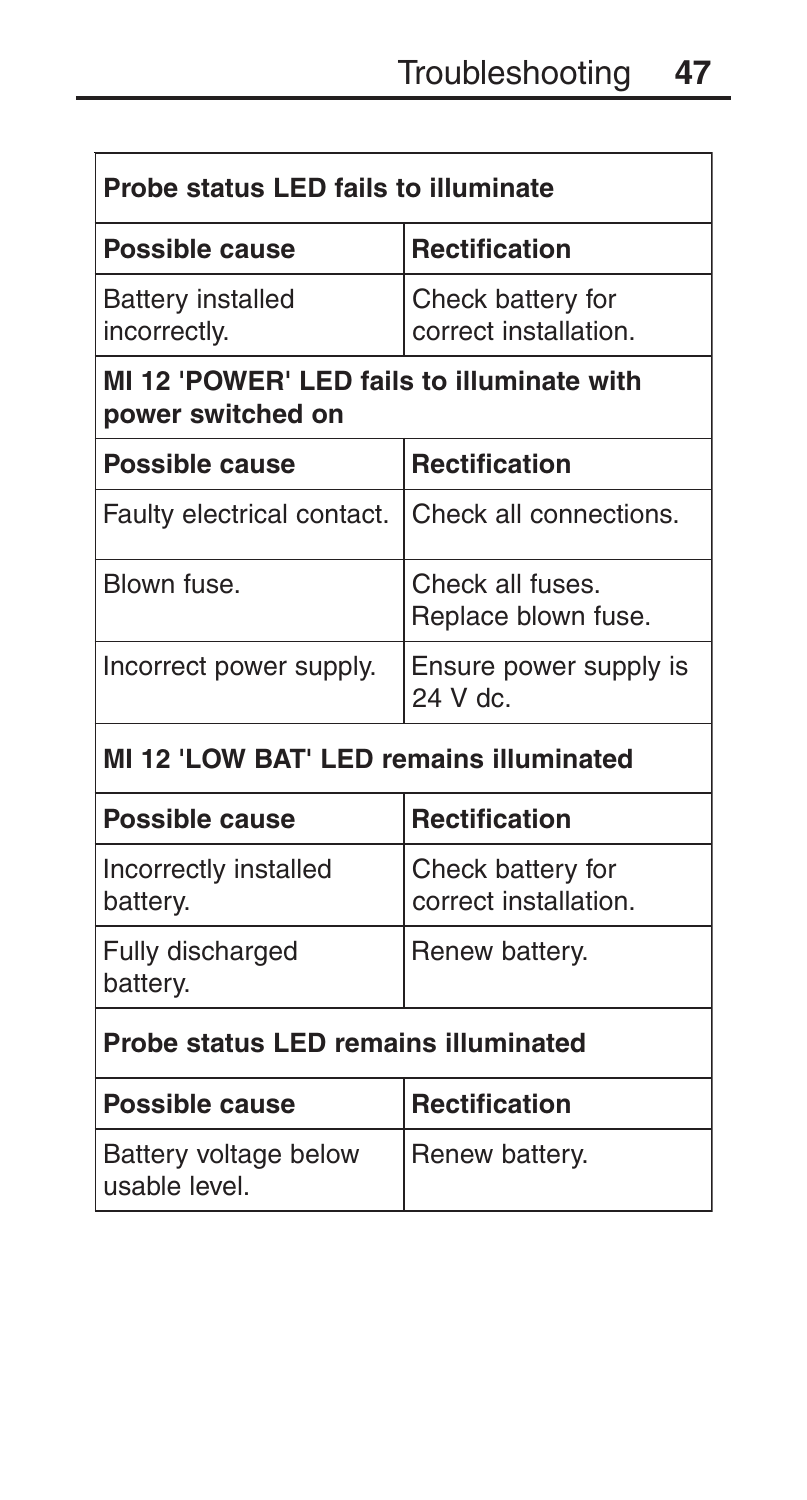| Probe is transmitting spurious readings                      |                                                                                                                                                                                                                                                                                                              |
|--------------------------------------------------------------|--------------------------------------------------------------------------------------------------------------------------------------------------------------------------------------------------------------------------------------------------------------------------------------------------------------|
| Possible cause                                               | <b>Rectification</b>                                                                                                                                                                                                                                                                                         |
| Damaged cables.                                              | Check all cables for<br>damage. Renew cables<br>if damage is found.                                                                                                                                                                                                                                          |
| Electrical or optical<br>interference.                       | Move transmission<br>cables clear of any<br>cables carrying high<br>currents.                                                                                                                                                                                                                                |
| System malfunctioning<br>or inducing intermittent<br>errors. | Shield from intense light<br>sources e.g. Xenon<br>beacons.<br>Electrically isolate OMM<br>from the machine to<br>prevent any possibility<br>of an earth loop.<br>Ensure there are no arc<br>welders, stroboscopes<br>or other high intensity<br>light sources in close<br>proximity to the probe<br>system. |
| Poorly regulated power<br>supply.                            | Ensure the power<br>supply is correctly<br>regulated.                                                                                                                                                                                                                                                        |
| Excessive machine<br>vibration.                              | Eliminate machine<br>vibration.                                                                                                                                                                                                                                                                              |
| Loose mountings or<br>stylus.                                | Check and tighten<br>mountings. Tighten<br>stylus.                                                                                                                                                                                                                                                           |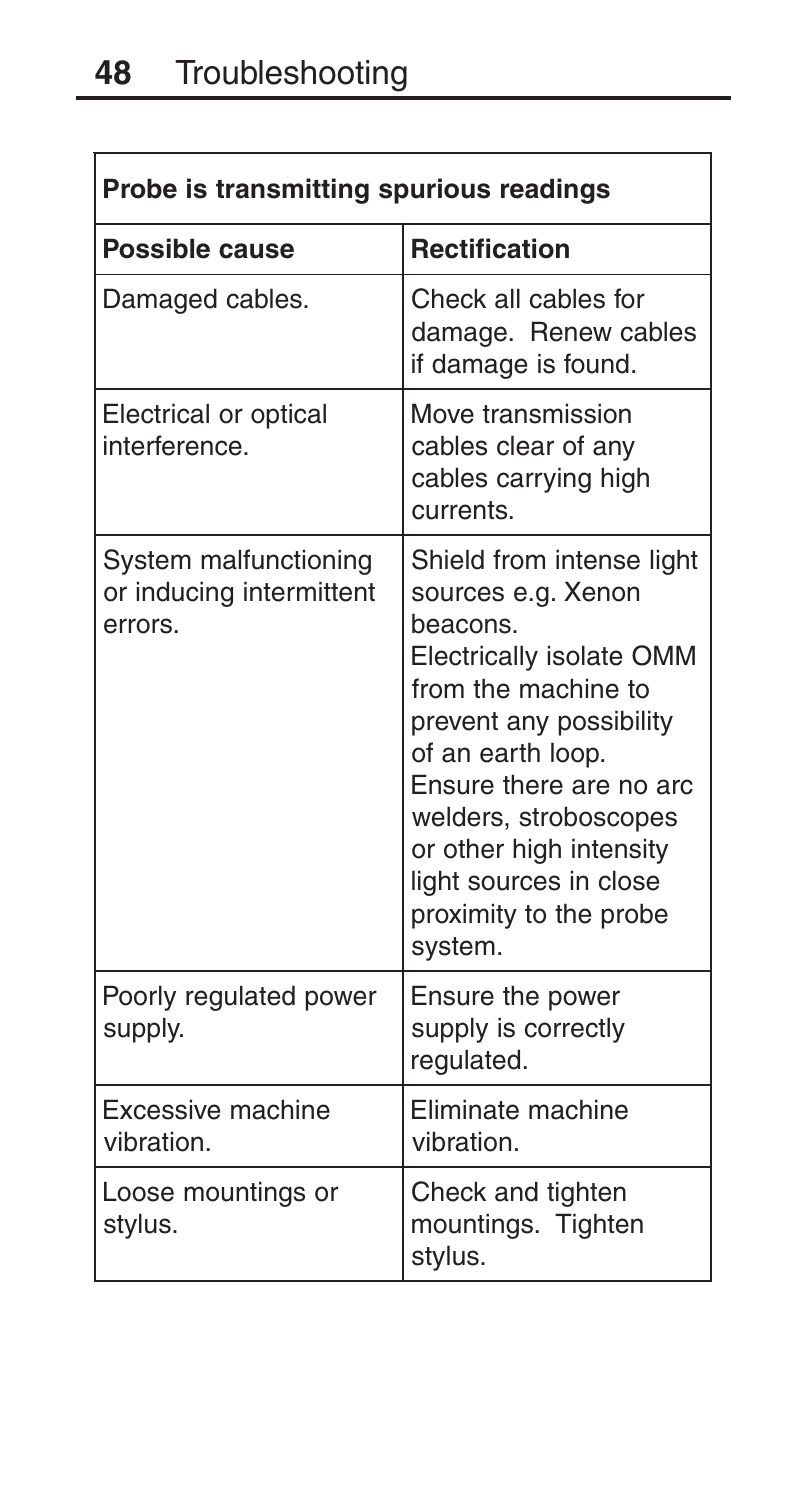| Probe fails to reseat correctly |                      |
|---------------------------------|----------------------|
| <b>Possible cause</b>           | Rectification        |
| Probe trigger occurred          | Move stylus clear of |
| on reseat.                      | workpiece.           |
| Inner and/or outer              | Inspect/renew        |
| diaphragm is damaged.           | diaphragms.          |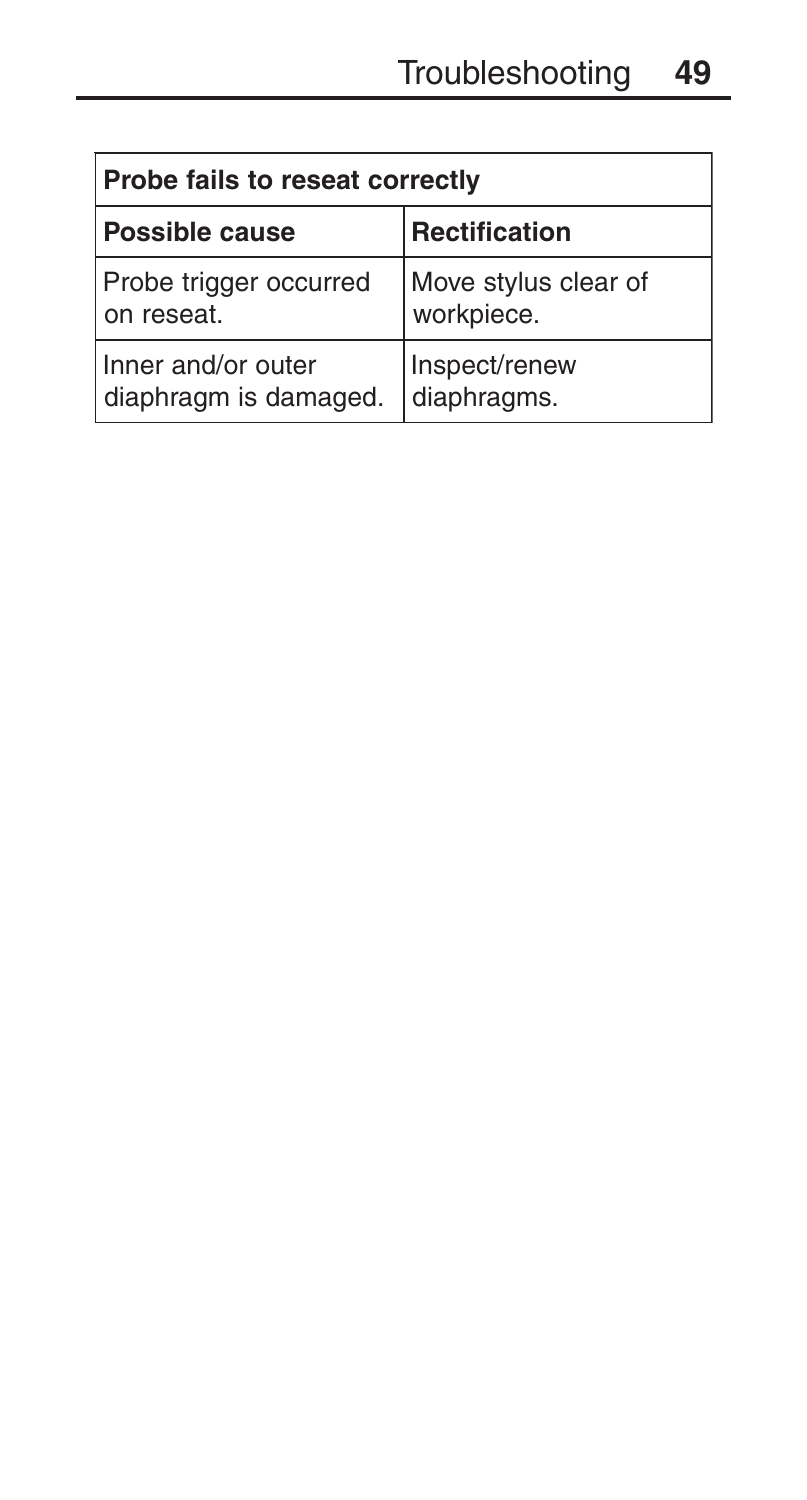# **MP700 calibration requirements**

**(applies to non-Renishaw software users only)**



**CAUTION:** If this procedure is not followed, then measurement errors may be experienced.

If vector measurement is undertaken, involving any motion in the Z axis, the following procedure is recommended for probe calibration and measurement (Renishaw software includes these features as standard):

1. Calibrate the probe using standard calibration methods to establish the probe length, stylus ball radius and spindle to stylus ball X, Y offsets.

**NOTE:** The following explanation assumes that the probe length offset is applied to the end of the stylus ball.

2. When measurement is required, using three axis motion, position the stylus ball centre on a measuring path normal to the surface, allowing for the stylus X, Y offsets and adjusting the Z position by the calibrated ball radius.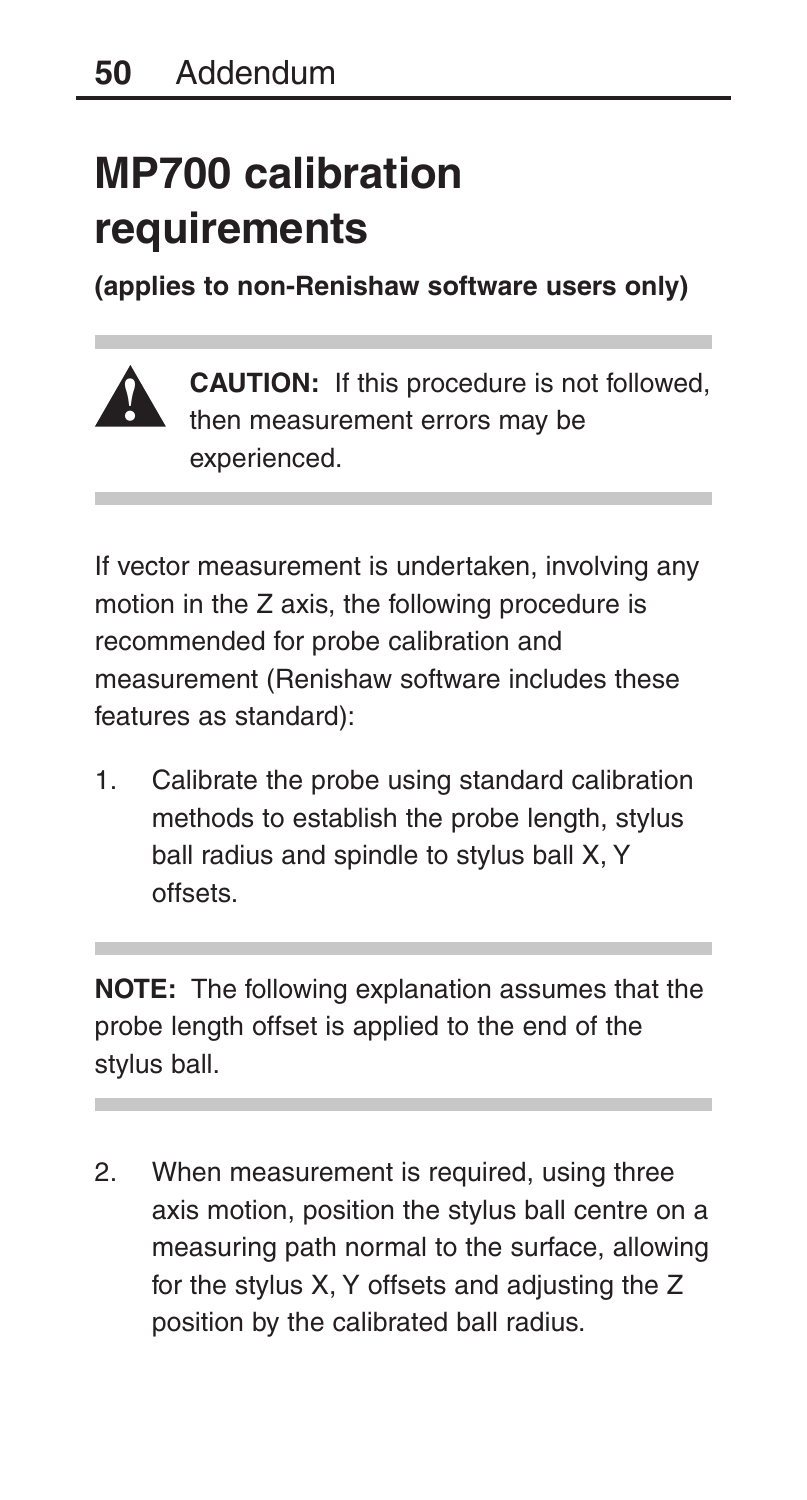- 3. Make the measurement move and capture the X, Y, Z position.
- 4. To determine the measured position, re-apply the X, Y stylus offsets to the captured position.
- 5. To determine the surface contact position, reapply the X, Y stylus offsets and the calibrated ball radius in Z (this gives the stylus ball centre position), then compensate by the calibrated ball radius along the vector path to adjust the captured position.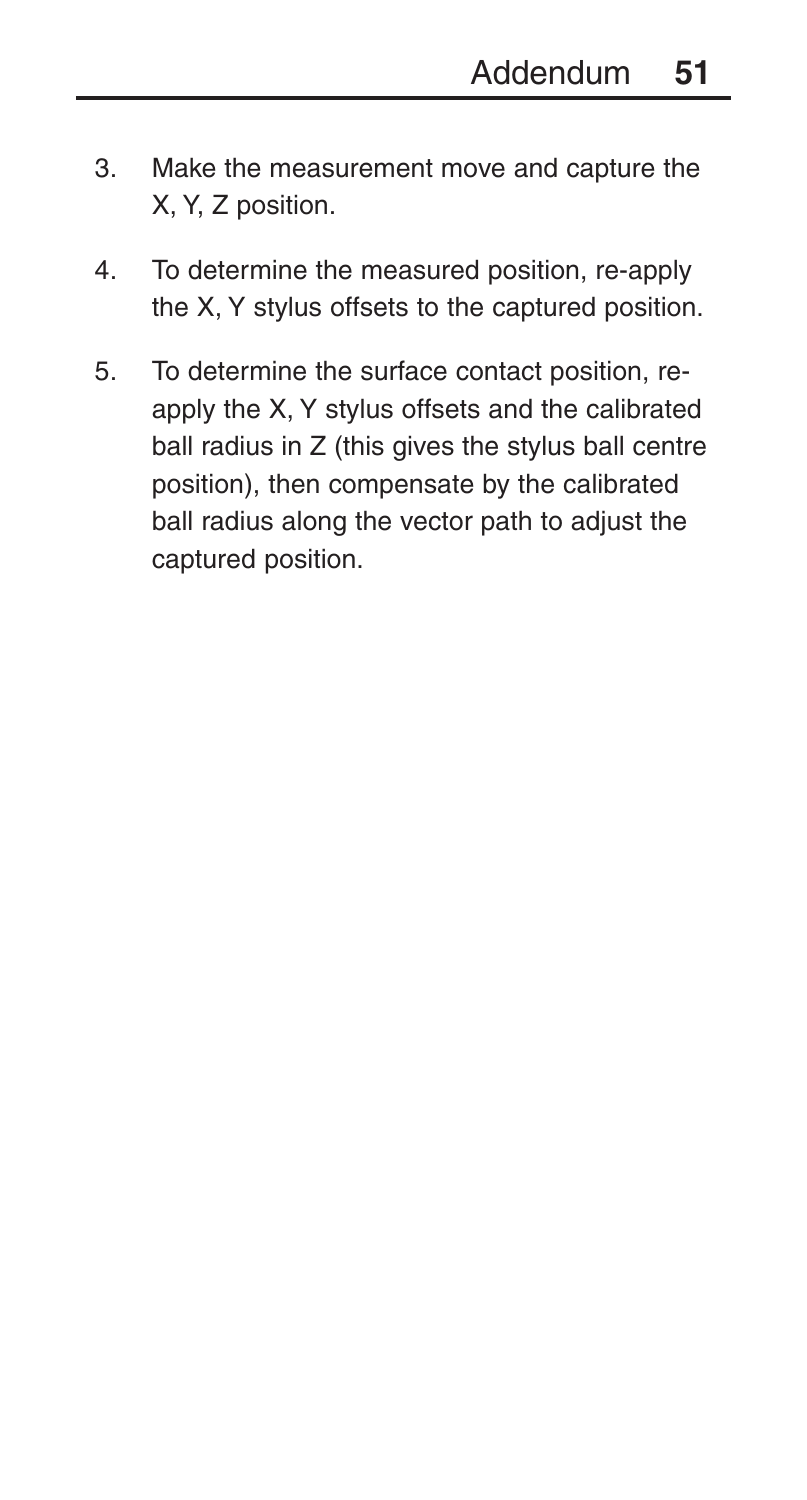# **How to obtain your copy of the MP700 probe system installation and user's guide**

A copy of the MP700 probe system installation and users guide can be obtained from your nearest Renishaw company (see back cover for company names, addresses and telephone numbers). It may be ordered in any one of the following languages:

| Language | Part number |
|----------|-------------|
| English  | H-2000-5142 |
| French   | H-2000-5143 |
| German   | H-2000-5144 |
| Italian  | H-2000-5145 |

If no Renishaw company exists in your country, please contact:

Customer Support Department Sales Division Renishaw plc Wotton-under-Edge Gloucestershire GL12 8JR United Kingdom

Tel: (+44) 01453 524236 Fax: (+44) 01453 524201